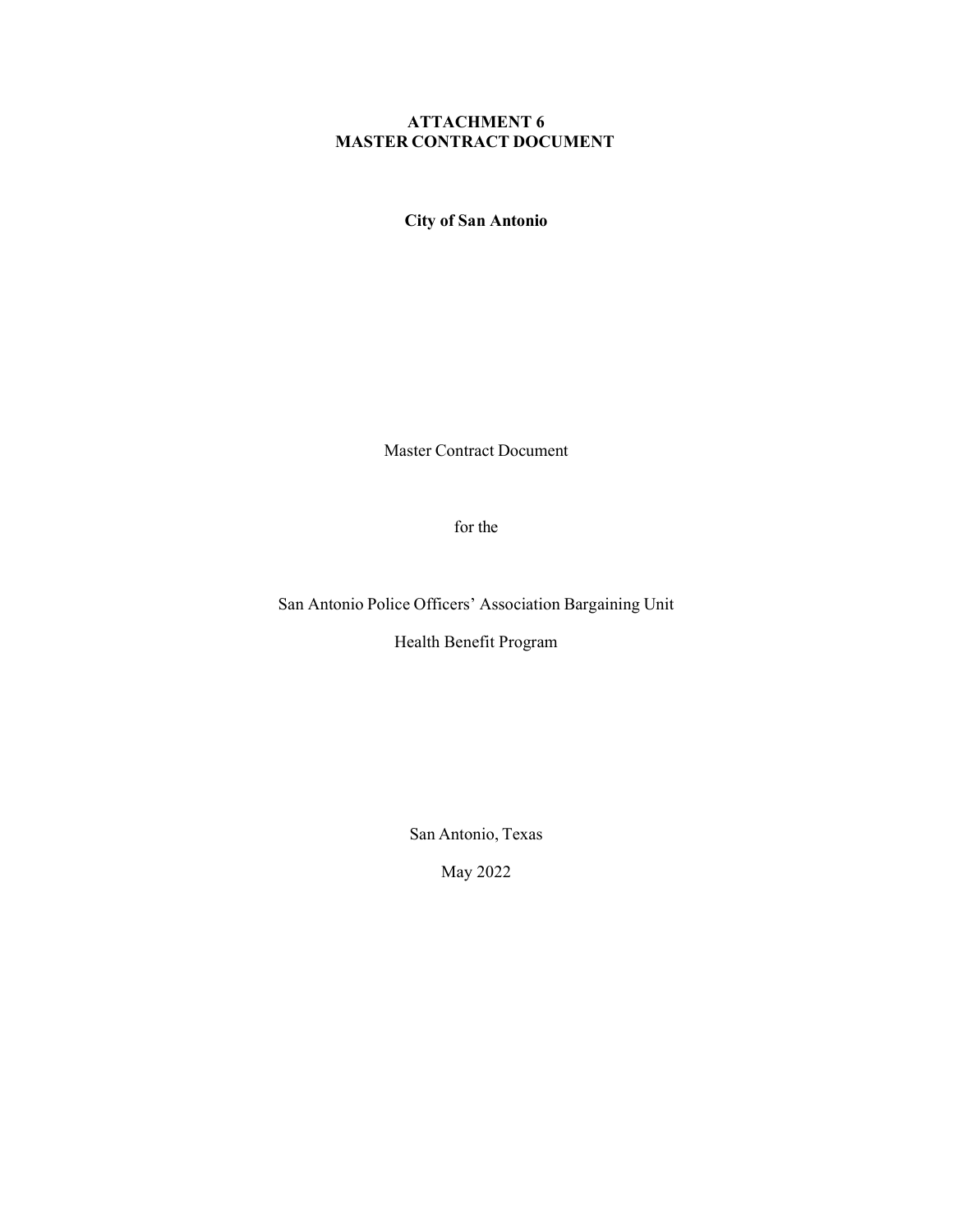# **Table of Contents**

| <b>CHAPTER 1</b>  | GENERAL PLAN COVERAGE FOR ELIGIBLE PARTICIPANTS 1 |  |
|-------------------|---------------------------------------------------|--|
| <b>CHAPTER 2</b>  |                                                   |  |
| <b>CHAPTER 3</b>  |                                                   |  |
| <b>CHAPTER 4</b>  |                                                   |  |
| <b>CHAPTER 5</b>  |                                                   |  |
| <b>CHAPTER 6</b>  |                                                   |  |
| <b>CHAPTER 7</b>  |                                                   |  |
| <b>CHAPTER 8</b>  |                                                   |  |
| <b>CHAPTER 9</b>  |                                                   |  |
| <b>CHAPTER 10</b> |                                                   |  |
| <b>CHAPTER 11</b> |                                                   |  |
| <b>CHAPTER 12</b> |                                                   |  |
| <b>CHAPTER 13</b> |                                                   |  |
| <b>CHAPTER 14</b> |                                                   |  |
| <b>CHAPTER 15</b> |                                                   |  |
| <b>CHAPTER 16</b> |                                                   |  |
| <b>CHAPTER 17</b> |                                                   |  |
| <b>CHAPTER 18</b> |                                                   |  |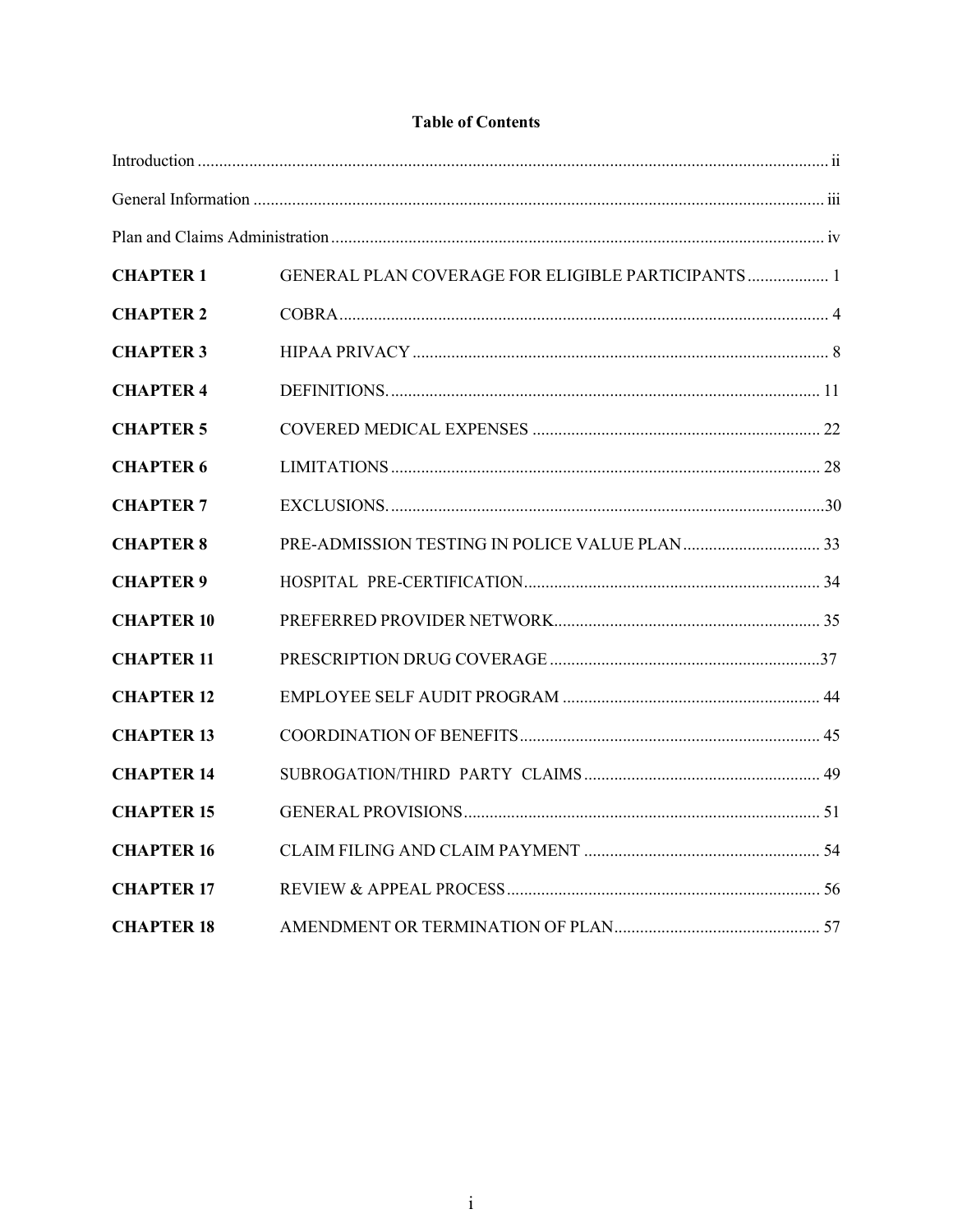# MASTER CONTRACT

#### INTRODUCTION

The purpose of the Employee Health Benefit Program is to provide the City of San Antonio Uniform Employees with a family health plan, with coverage and benefits defined herein.

This Master Contract defines and provides for coverage and administration for the benefits common to uniform CITY employees. The variations in coverage applicable to such classes are set forth in specific appendices to this MASTER CONTRACT, including but not limited to POLICE OFFICERS. The coverage provisions applicable to a COVERED PERSON shall collectively be referred to as the Plan, and the provisions of this MASTER CONTRACT and the applicable appendices for any COVERED PERSON shall be referred to as the PLAN DOCUMENT.

This PLAN DOCUMENT does not provide for any premium payment or contributions to the cost of coverage. The obligation and amount of such payments are separately determined from the Ordinances of the City Council or any applicable Collective Bargaining Agreements.

This plan is open to uniform CITY EMPLOYEES.

The benefits provided and defined in this MASTER CONTRACT are self-funded by the City of San Antonio at the time this document was drafted, but the City of San Antonio is entitled to reinsure any portion of its obligations hereunder, and additionally may contract for any carrier acceptable to the City Council to assume and administer coverage and benefits under this document.

Both parties understand and agree the CITY shall provide health care benefits to the extent they are required by law in accordance with HR 3590 "The Patient Protection and Affordable Care Act" and HR 4872 "Health Care and Education Affordability Reconciliation Act of 2010" pursuant to its effective dates.

ANY BENEFITS UNDER THE CITY'S INSURANCE OR SELF FUNDED PROGRAMS ARE SUBJECT TO CHANGE AS DETERMINED BY THE CITY COUNCIL IN ANY BUDGET YEAR, OR BY AMENDMENT OR OTHER LAWFUL CHANGE TO THE APPLICABLE BARGAINING AGREEMENTS.

The City of San Antonio may select a CLAIMS ADMINISTRATOR from time to time, or may elect to administer claims under the plan as an internal function. The CITY'S CLAIM ADMINISTRATOR is not an insurer.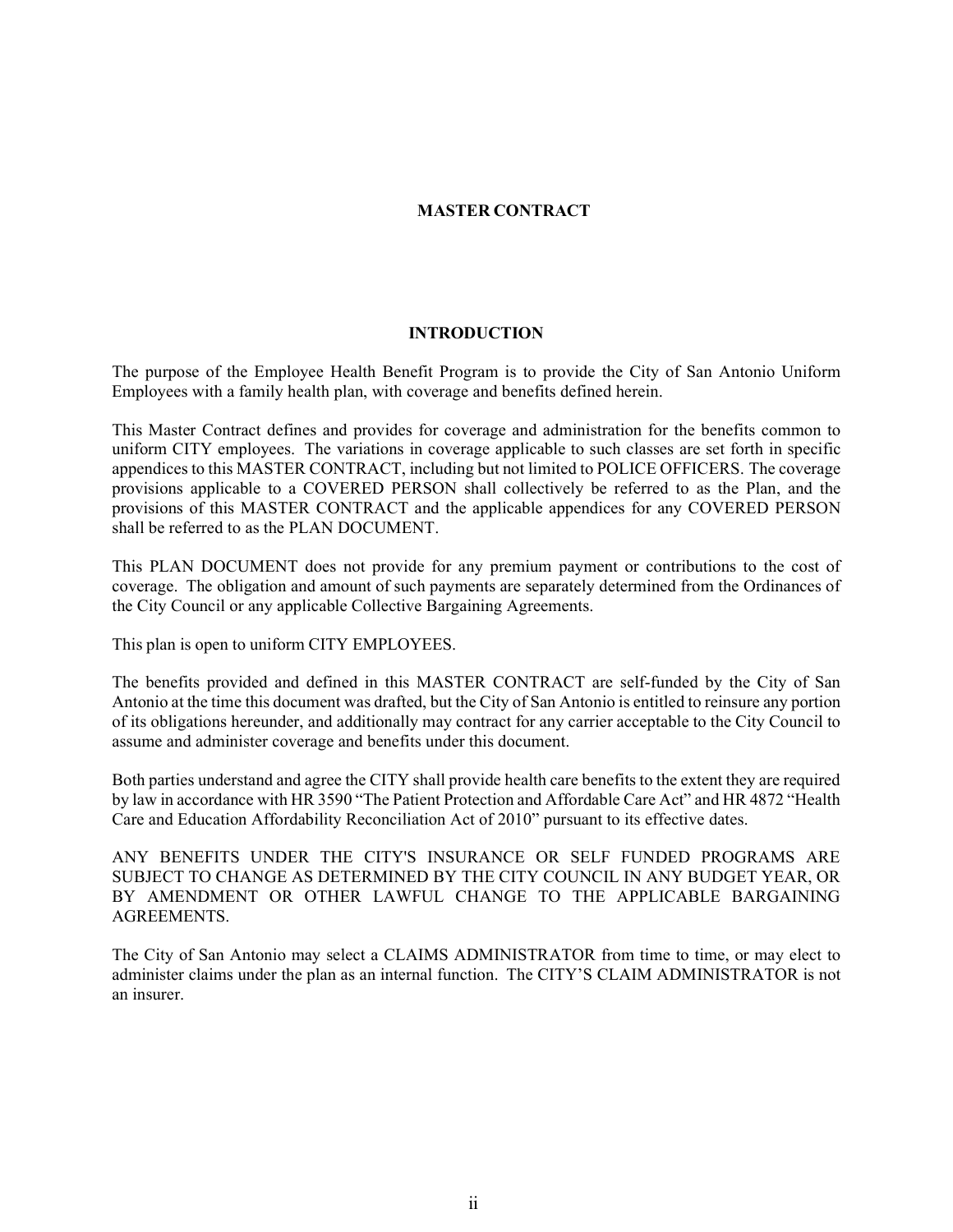# GENERAL INFORMATION

| <b>NAME OF PLAN:</b>   | Police Value Plan or Police Consumer Driven Health Plan<br>(CDHP)                                    |
|------------------------|------------------------------------------------------------------------------------------------------|
| PLAN YEAR:             | January 1 through December 31.                                                                       |
| PLAN SPONSOR:          | City of San Antonio                                                                                  |
|                        | P.O. Box 839966                                                                                      |
|                        | San Antonio, Texas 78283                                                                             |
| PLAN ADMINISTRATOR:    | Employee Benefits Administrator                                                                      |
|                        | City of San Antonio                                                                                  |
|                        |                                                                                                      |
|                        | Human Resources Department                                                                           |
|                        | P.O. Box 839966                                                                                      |
|                        | San Antonio, Texas 78283                                                                             |
|                        | $(210)$ 207-8705                                                                                     |
|                        | CLAIMS ADMINISTRATOR AND PRESCRIPTION BENEFIT MANAGER:                                               |
|                        | As of the effective date of this agreement, but subject to change<br>over the life of the agreement: |
|                        | Medical: Blue Cross/Blue Shield of Texas                                                             |
|                        | Pharmacy: CVS/Caremark                                                                               |
| <b>EFFECTIVE DATE:</b> | The effective date of this plan for police uniform CITY employees<br>is January 1, 2017              |
|                        |                                                                                                      |
|                        |                                                                                                      |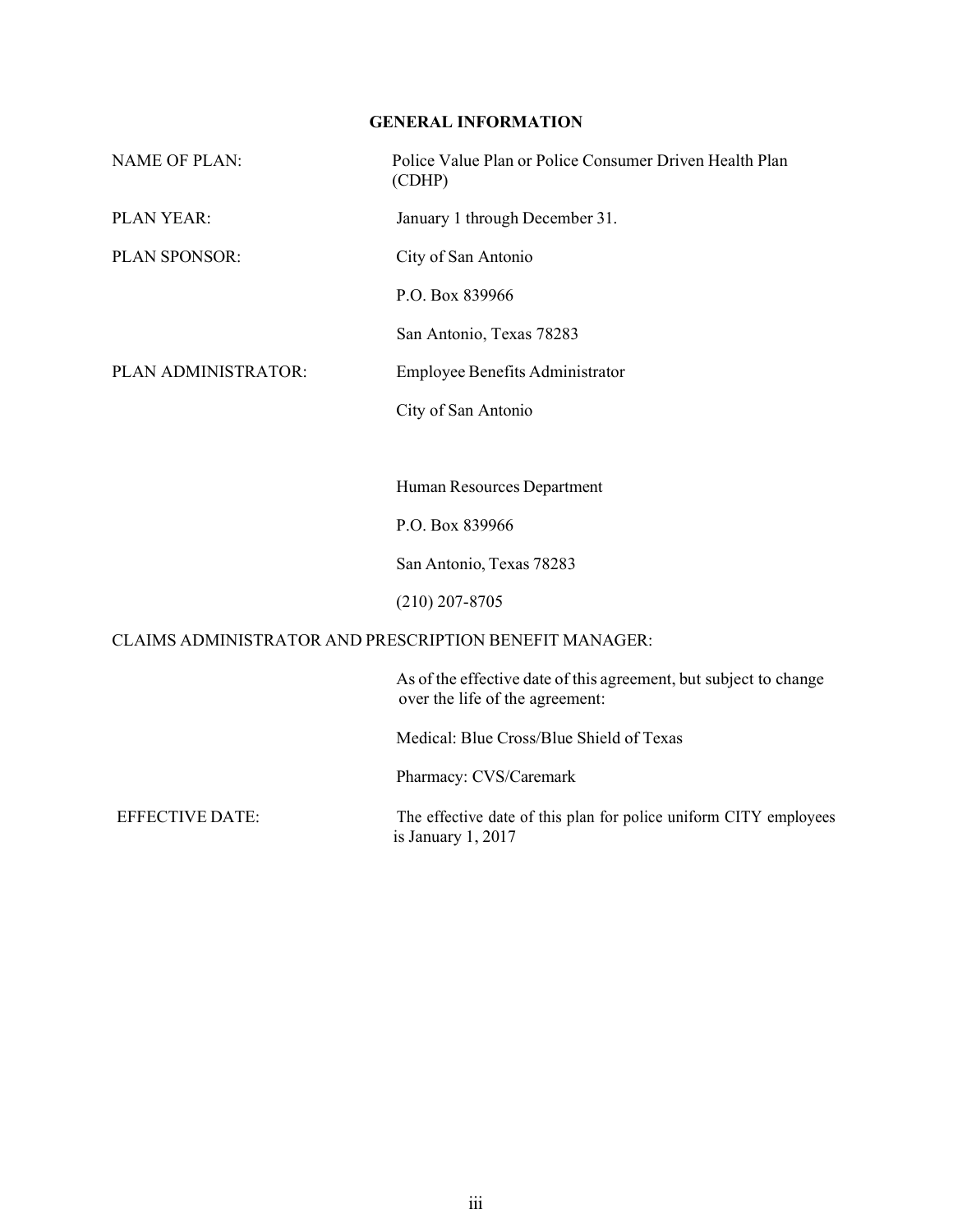## PLAN AND CLAIMS ADMINISTRATION

Administration and payment of claims under the PLAN DOCUMENTS shall be carried out by the CLAIMS ADMINISTRATOR, under the supervision of the PLAN ADMINISTRATOR. It shall be a principal duty of the PLAN ADMINISTRATOR to see that the PLAN DOCUMENT is carried out as written. The PLAN ADMINISTRATOR shall have full power to administer the Plans and all of their details, and to make all final determinations about coverage on behalf of the City of San Antonio.

The PLAN ADMINISTRATOR will make available for examination, to each COVERED PERSON, his heirs, and/or assigns, records that pertain to the COVERED PERSON at a reasonable time during normal business hours as established by the PLAN ADMINISTRATOR.

The PLAN ADMINISTRATOR'S powers shall include, but shall not be limited to, the following:

- (a) To make and enforce reasonable rules and regulations as the PLAN ADMINISTRATOR deems necessary or proper for the effective and efficient administration of the PLAN DOCUMENT;
- (b) To interpret the contract, including, but not limited to, all questions of coverage and eligibility. The PLAN ADMINISTRATOR'S interpretations thereof in good faith shall be final and conclusive on all persons claiming Benefits under the PLAN DOCUMENT, subject only to the Review and Appeal Process; and
- (c) To coordinate with and supervise the CLAIMS ADMINISTRATOR, prepare and handle budgetary and contractual relationships involving the plan, distribute information to COVERED PERSONS under the plan, appoint such agents, counsel, accountants, consultants and actuaries as may be required to assist in administering the PLAN DOCUMENT.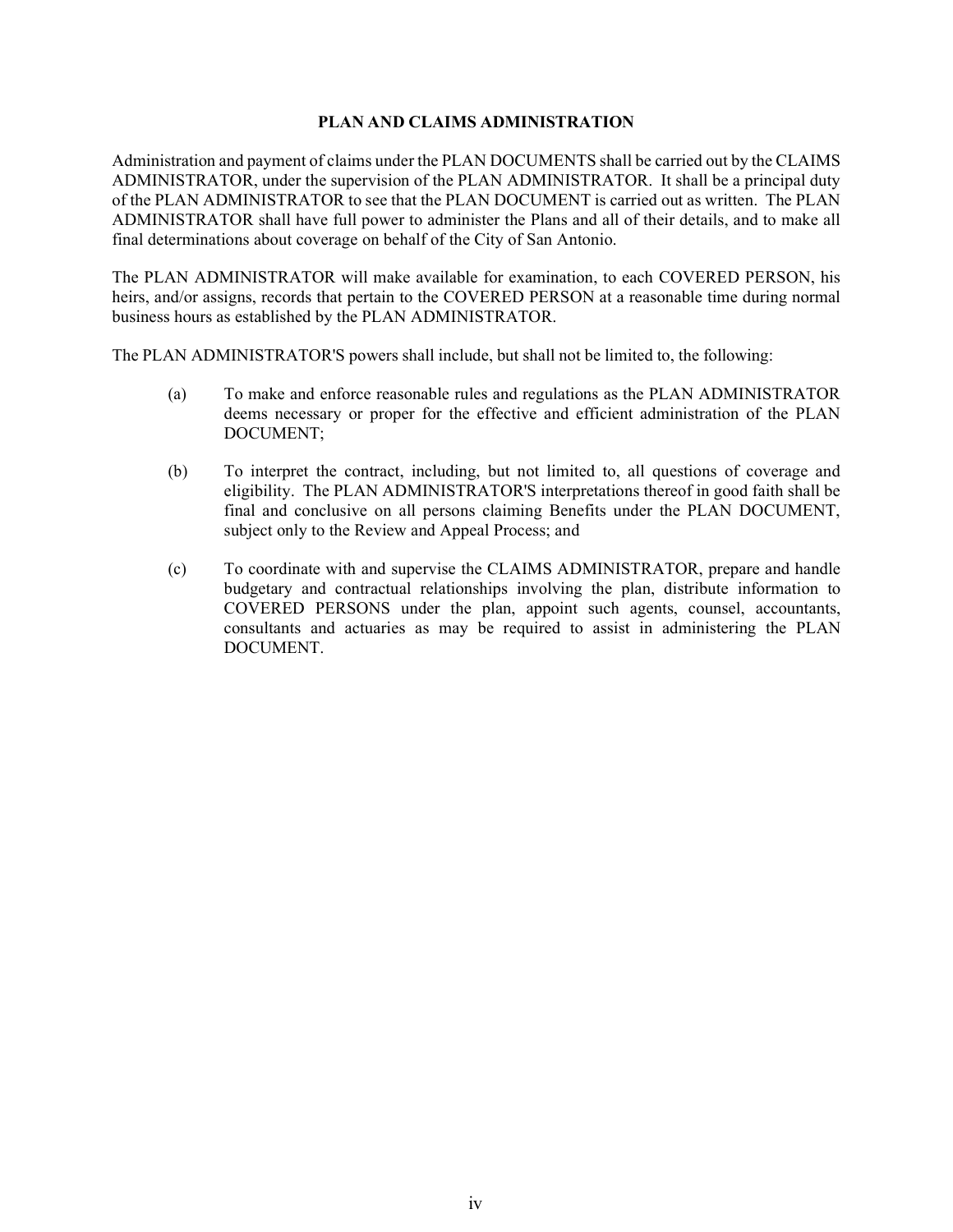# CHAPTER 1 GENERAL PLAN COVERAGE FOR ELIGIBLE PARTICIPANTS

## ELIGIBILITY REQUIREMENTS

## Eligible Employee

Full-time CITY employees (authorized full-time equivalent) are eligible to participate in the PLAN on the date their employment begins. Coverage begins on the date of hire, or upon taking office and performing work for the City of San Antonio, whichever occurs later.

## Eligible Dependent

An Eligible Dependent is:

(1) The Eligible EMPLOYEE'S lawful spouse or domestic partner. A spouse that is legally separated under a court decree under the laws of another state shall not be an eligible dependent,

(2) All natural children including legally adopted, under legal guardianship of the Covered EMPLOYEE and who have not yet reached their twenty-sixth birthday. Foster children are not Eligible Dependents under this Plan, unless there has been an application for adoption accepted by the Texas Department of Human Services. Stepchildren are Eligible Dependents during the marriage between the Eligible EMPLOYEE and the natural parent of the child, so long as (a) they permanently reside in the EMPLOYEE'S household, and (b) are PRINCIPALLY DEPENDENT on the EMPLOYEE.

The term "Eligible Dependent" shall not include anyone who is covered as an Eligible EMPLOYEE. An Eligible Dependent shall not be entitled to any additional benefits or coverage by virtue of the fact that both parents, step parents or guardians are employed by the CITY.

#### Incapacitated Dependent

An Eligible Dependent child who is physically or mentally incapable of self-support upon attaining the age of twenty-six (26) years, shall continue to be an Eligible Dependent while remaining incapacitated, unmarried and continuously covered under the PLAN. An eligible incapacitated dependent must be solely dependent on the EMPLOYEE, and must be incapacitated by a disability that arose while such dependent was a covered dependent. To continue eligibility under this provision, proof of incapacity must be submitted by the EMPLOYEE at least thirty-one (31) days within such child's attainment of age twenty-six (26).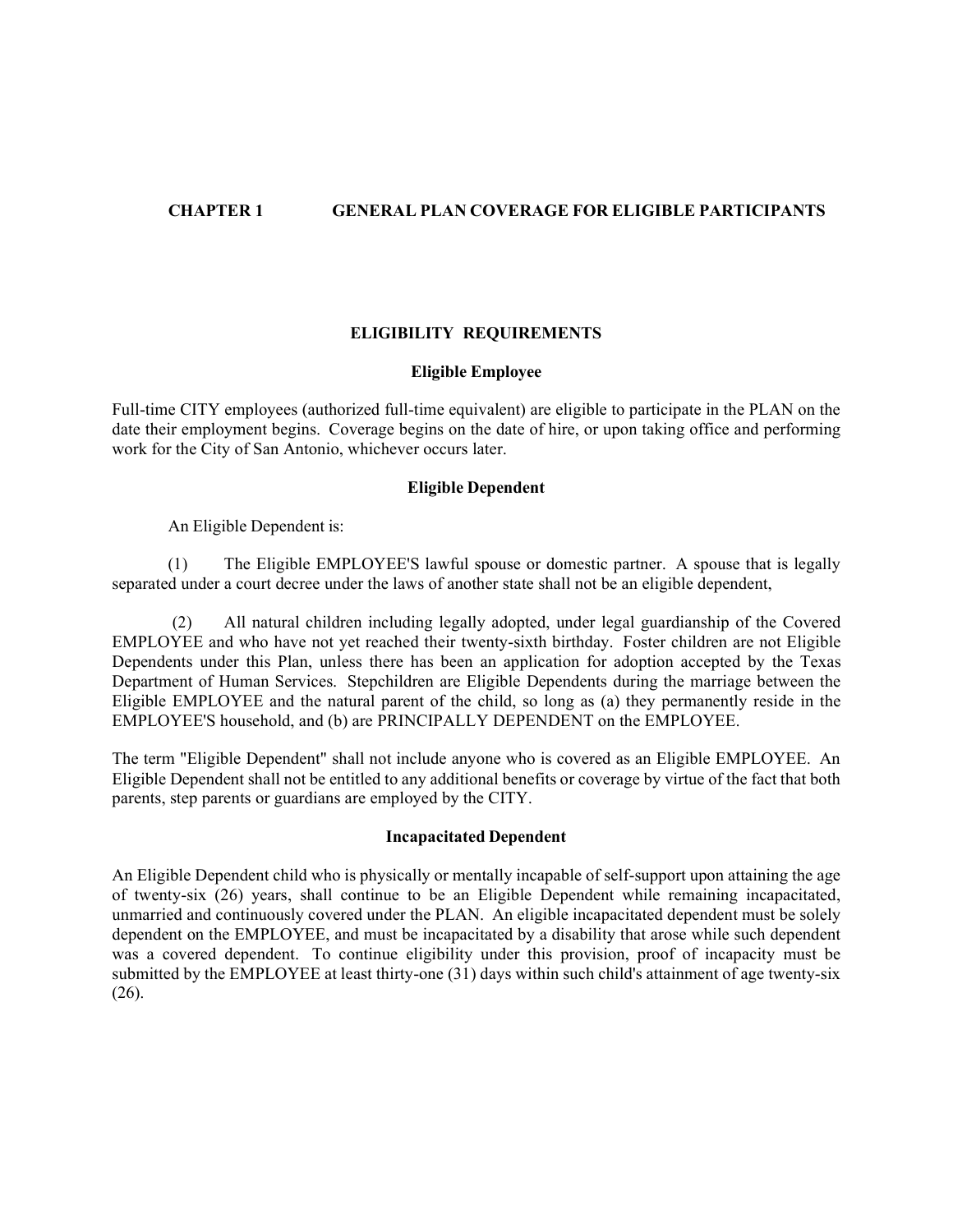## Effective Date of Coverage

Coverage does not become effective until the Eligible EMPLOYEE completes the CITY'S health benefit enrollment process.

Newborn infants will be covered from the date of birth as long as the EMPLOYEE is covered under this plan and coverage for the newborn child is requested within 31 days of the child's date of birth. If coverage of a newborn is not requested within 31 days of the child's date of birth, then coverage cannot become effective until the next January 1 of the year following the next open enrollment period.

Eligible Dependents who are enrolled after the EFFECTIVE DATE of this Plan will become covered on the date such dependent is acquired, provided that the covered EMPLOYEE enrolls such dependent within 31 days of the date the dependent is acquired. If coverage of a dependent is not requested within 31 days of the date the dependent was acquired, the coverage cannot become effective until the next January 1 of the year following the next open enrollment period.

## Change of Family Status

If there is a legal change in family status or other qualifying event, the EMPLOYEE has thirty-one (31) calendar days to notify the EMPLOYEE Benefits Office in writing or by personally appearing in the Benefits Office and completing a change of dependent coverage form.

If there is no change in family status or if notice is not given for additional coverage within thirty-one (31) days after the legal change in status, no change can become effective until the next January 1 of the year following the next open enrollment period.

A legal change in family status includes: divorce; marriage; birth or adoption of a child, including a child living with the adopting parents during the period of probation; change in employment status for the EMPLOYEE's spouse; or ineligibility of a child due to age.

## Termination of Coverage for Individuals

The coverage of any COVERED PERSON under the PLAN shall terminate on the earliest of the following dates:

- (1) The date of termination of the PLAN;
- (2) The date employment terminates;
- (3) The date all coverage or certain benefits are terminated in a particular class by modification of the PLAN; and
- (4) The date an active Eligible EMPLOYEE is covered under any other available alternative health care delivery system for the EMPLOYEE or dependents of the EMPLOYEE.

## Termination of Coverage for Dependents

Coverage with respect to the COVERED PERSON'S dependents shall terminate under the PLAN at the earliest time specified below:

(1) Upon termination of employment for the covered EMPLOYEE;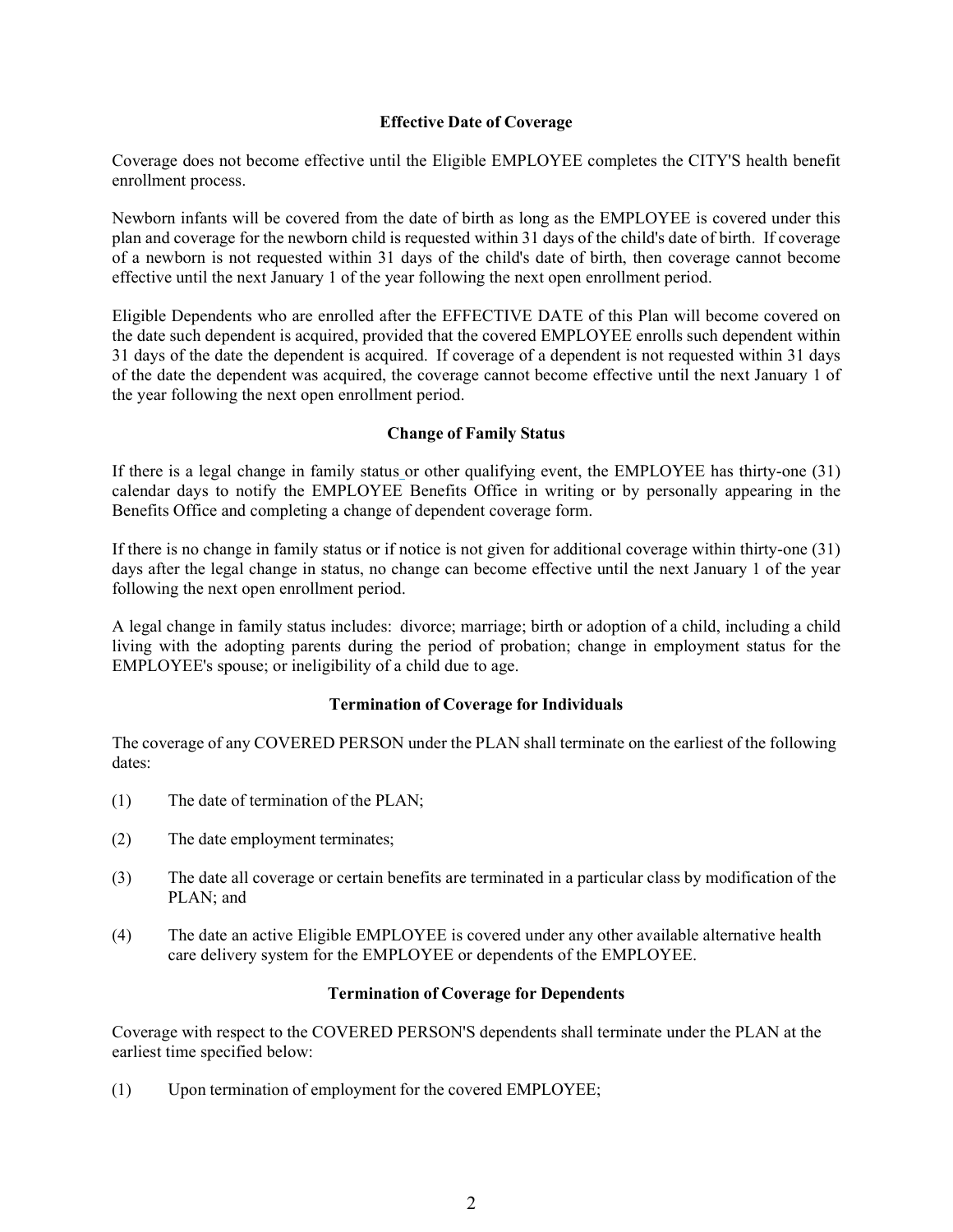(2) On the date dependents cease to be eligible as defined in the PLAN.

# Termination of Coverage for Failure to Pay Premium

Coverage with respect to any COVERED PERSON for which a premium or contribution is required shall terminate 31 days after the due date for such premium, or as soon thereafter as otherwise allowed by law.

## Documentation

The PLAN ADMINISTRATOR is entitled to require relevant legal documentation to be furnished with any request for coverage or change in status.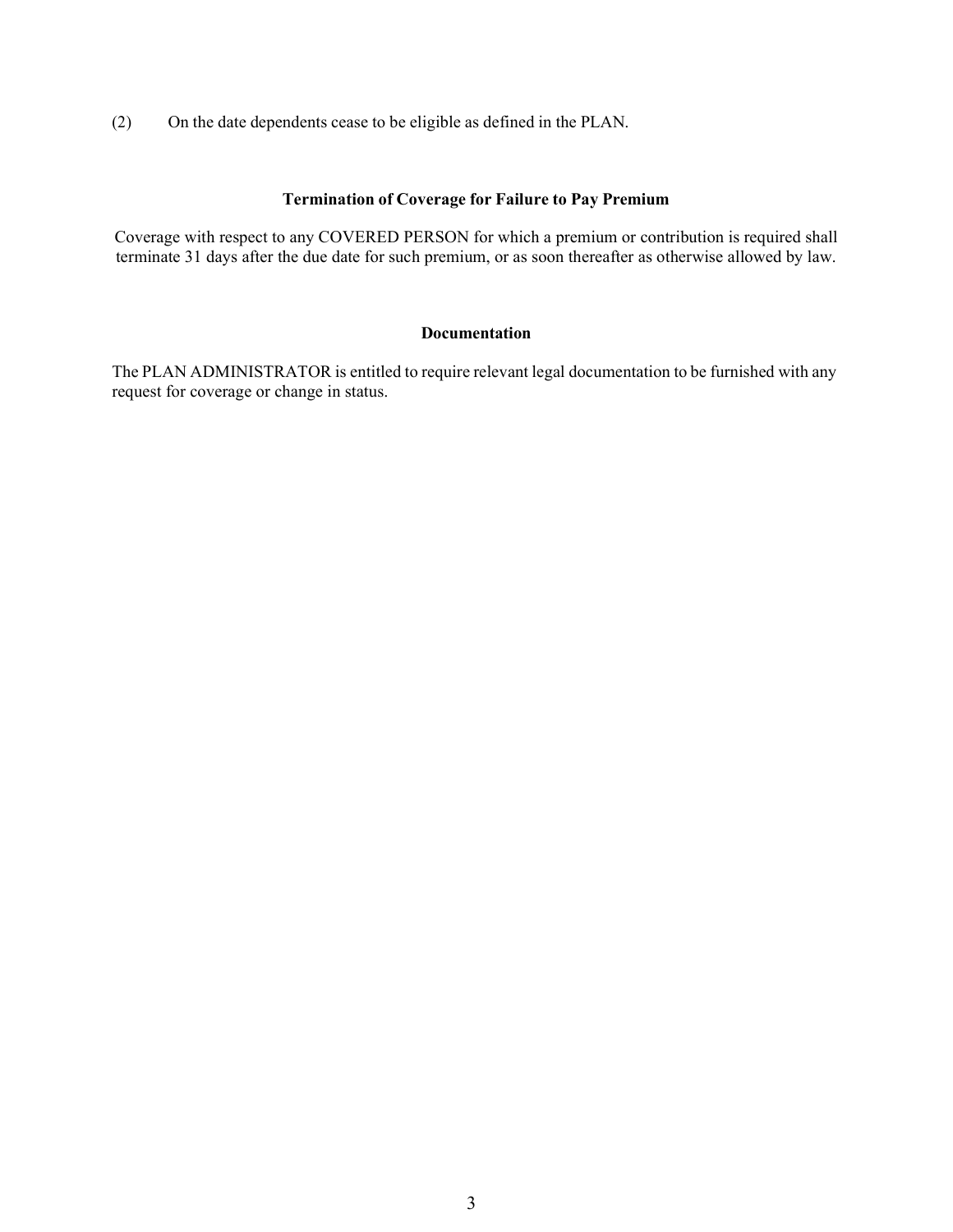# CHAPTER 2 COBRA PROVISIONS

## CONTINUATION COVERAGE

On April 7, 1986, a federal law was enacted requiring that most employers sponsoring group health plans offer EMPLOYEES and their families the opportunity for a temporary extension of health coverage (called "continuation coverage") at group rates in certain instances where coverage under the plan would otherwise end. This law is called the Consolidated Omnibus Budget Reconciliation Act of 1985, better known as COBRA. This notice is intended to inform EMPLOYEES, in a summary fashion, of rights and obligations under the continuation coverage provisions of COBRA. The EMPLOYEE and spouse should take the time to read this notice carefully.

#### Qualified Beneficiary" means:

- a. you, as a Covered EMPLOYEE, for termination or reduced hours;
- b. your spouse or your dependent child if he/she was a dependent under the PLAN on the day before your Qualifying Event occurred; or
- c. a child who is born to a Covered EMPLOYEE during a period of COBRA continuation coverage.<br>"Qualifying Event for a Covered Emplovee" means a loss of coverage due to:

- a. termination of employment for any reason other than gross misconduct; or
- 

b. reduction in hours of employment.<br>"Qualifying Event for a Covered Dependent" means a loss of coverage due to:

- a. a Covered EMPLOYEE'S termination of employment for any reason other than a gross misconduct or reduction in hours of employment;
- b. a Covered EMPLOYEE'S death; a spouse's divorce or legal separation from a Covered EMPLOYEE;
- c. a Covered EMPLOYEE'S entitlement to Medicare; or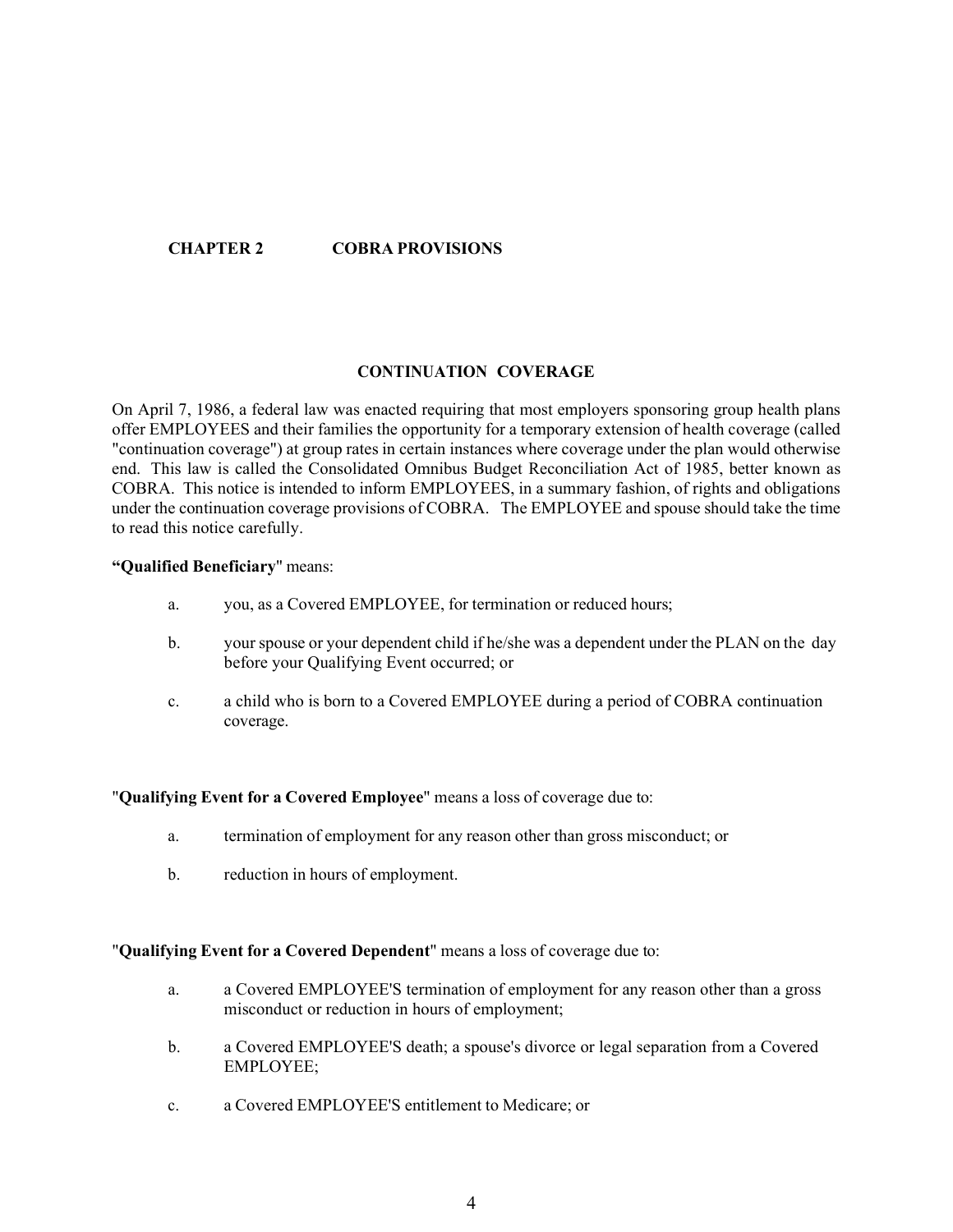d. a dependent child's loss of dependent status under the PLAN.<br>"Timely contribution payment" means contribution payment must be made within 30 days of the due date or within such longer period as applies to or under the PLAN.

Continuation of Health Coverage. Continuation of health coverage shall be available to you and/or your Covered Dependents upon the occurrence of a Qualifying Event. To continue health coverage, the PLAN ADMINISTRATOR must be notified of a Qualifying Event by:

- (a) the EMPLOYER, within 30 days of such event, if the Qualifying Event is:
	- 1. for a Covered Dependent, the Covered EMPLOYEE'S death;
	- 2. the Covered EMPLOYEE'S termination other than for gross misconduct or reduction in hours;
	- 3. for a Covered Dependent, the Covered EMPLOYEE'S entitlement to Medicare.
- (b) you or a Qualified Beneficiary, within 60 days of such event, if the Qualifying Event is:
	- 1. for a spouse, divorce, or legal separation from a Covered EMPLOYEE; or
	- 2. for a dependent child, loss of dependent status under the PLAN.

The PLAN ADMINISTRATOR must, within 14 days of receiving such notice, notify any Qualified Beneficiary of his/her continuation right. Notice to a Qualified Beneficiary who is your spouse shall be notice to all other Qualified Beneficiaries residing with such spouse when such notice is given.

Upon termination of employment or reduction in hours, to continue health coverage for 29 months, a Qualified Beneficiary who is determined under Title II or Title XVI of the Social Security Act to be disabled on such date or at any time during the first 60 days of COBRA continuation coverage, must notify the PLAN ADMINISTRATOR of such disability within 60 days from the date of determination and before the end of the 18 month period. If a Qualified Beneficiary entitled to the disability extension has non-disabled family members who are entitled to COBRA continuation coverage, the non-disabled family members are also entitled to the disability extension.

Qualified Beneficiaries who are disabled under Title II or Title XVI of the Social Security Act must notify the PLAN ADMINISTRATOR within 30 days from the date of final determination that they are no longer disabled.

A Qualified Beneficiary must elect Continuation of Health Coverage within 60 days from the later of the date of the Qualifying Event or the date notice was sent by the PLAN ADMINISTRATOR.

A newborn child of a Qualified Beneficiary or a child placed with a Qualified Beneficiary for adoption may be added according to the enrollment requirements for dependent coverage under the Eligibility Requirements of the PLAN.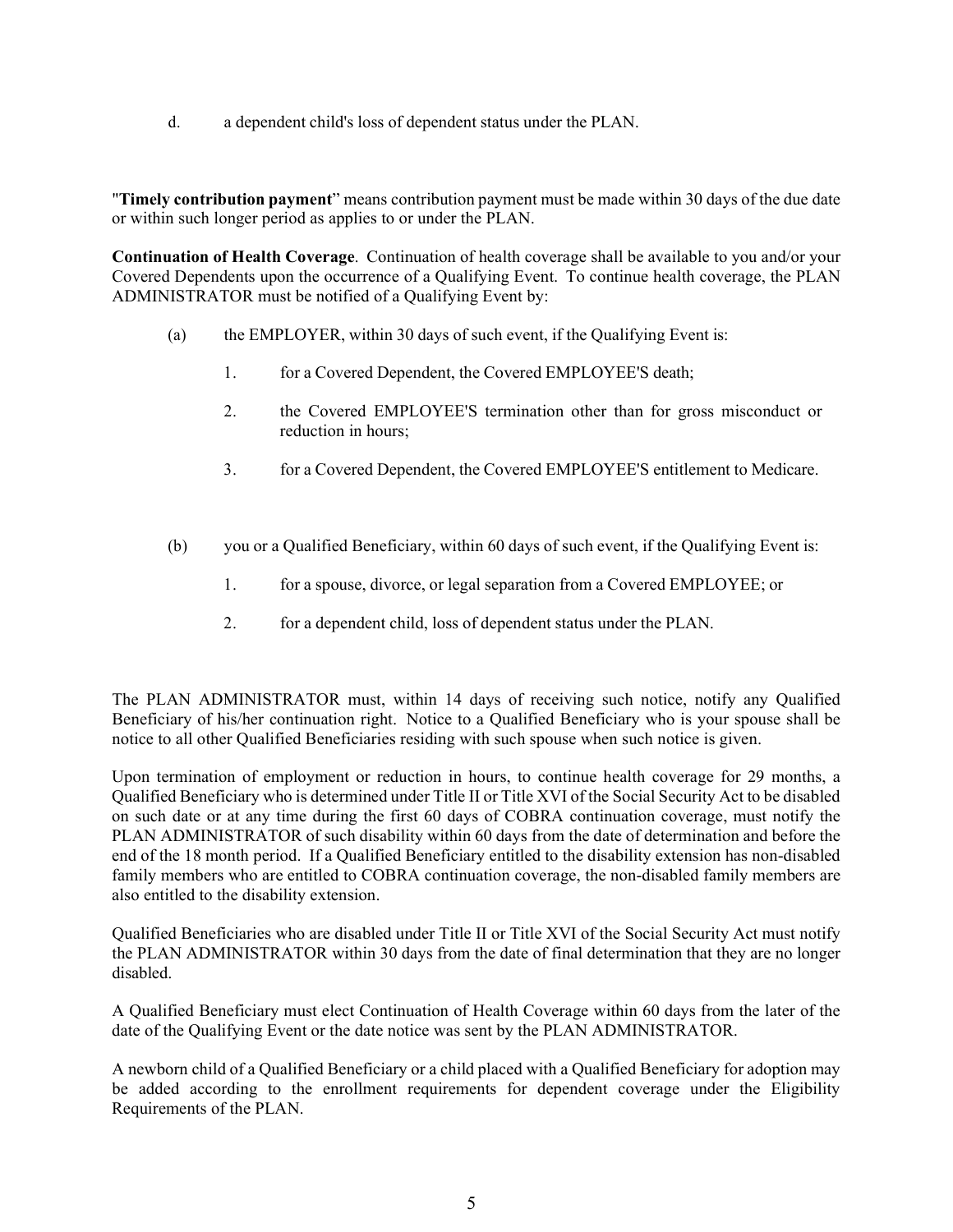Any election by you or your spouse shall be deemed to be an election by any other Qualified Beneficiary, though each Qualified Beneficiary is entitled to an individual election of continuation coverage.

Upon election to continue health coverage, a Qualified Beneficiary must, within 45 days of the date of such election, pay all required contribution to date to the PLAN ADMINISTRATOR. All future contribution payments by a Qualified Beneficiary must be made to the PLAN ADMINISTRATOR and are due the first of each month with a 30-day grace period.

A Qualified Beneficiary will be notified by the PLAN ADMINISTRATOR of the amount of the required contribution payment and the contribution payment options available.

Termination of Coverage. Coverage will end upon the earliest of the following:

- a. termination or reduction of hours;
	- 1. 18 months from the date of the Qualifying Event; or
	- 2. 29 months from the date of the Qualifying Event if the Qualified Beneficiary is determined under Title II or Title XVI of the Social Security Act to be disabled on such date or at any time during the first 60 days of COBRA continuation coverage and provides notice as required by law (including, COBRA continuation coverage of non-disabled family members of the Qualified Beneficiary entitled to the disability extension).
- b. the day, after the 18 month continuation period, which begins more than 30 days from the date of a final determination under Title II or Title XVI of the Social Security Act that a Qualified Beneficiary, entitled to 29 months, is no longer disabled (including COBRA continuation coverage of non-disabled family members of the Qualified Beneficiary entitled to the disability extension who is no longer disabled).
- c. for a Covered Dependent, 36 months from the date of the Qualifying Event if the Qualifying Event is:
	- 1. the Covered EMPLOYEE's death;
	- 2. the Covered EMPLOYEE's entitlement to Medicare;
	- 3. a spouse's divorce or legal separation from a Covered EMPLOYEE; or
	- 4. a dependent child's loss of dependent status under the Plan.
- d. if any of the Qualifying Events listed in (c) occurs during the 18-month period after the date of the initial Qualifying Event listed in (a), coverage terminates 36 months after the date of the Qualifying Event listed in 1.
- e. the date on which the EMPLOYER ceases to provide any group health plan to any EMPLOYEE;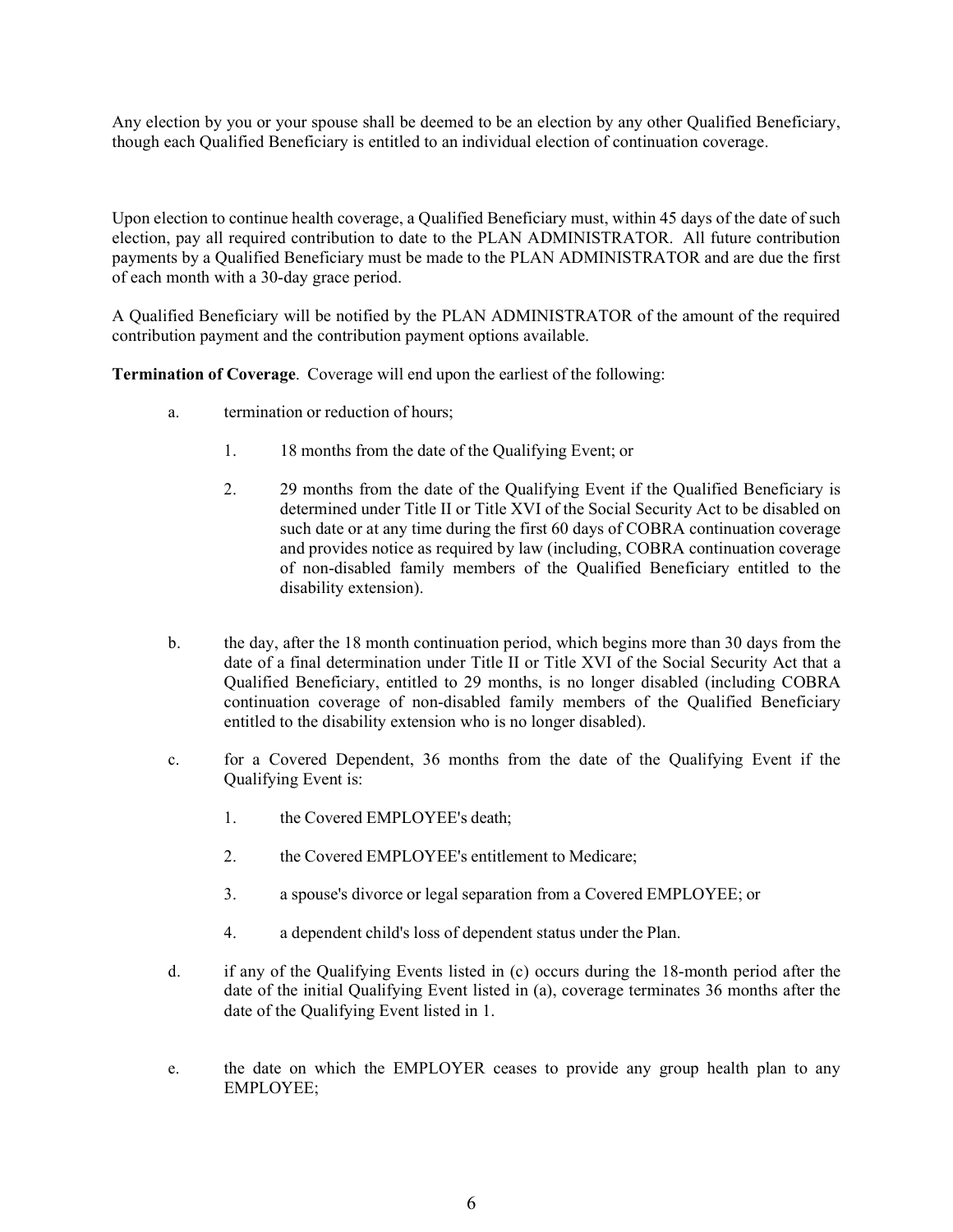- f. the date on which a Qualified Beneficiary fails to make timely payment of the required contribution;
- g. the date on which a Qualified Beneficiary first becomes (after the date of the election) covered under any other group health plan (as an EMPLOYEE or otherwise) which does not contain any exclusion or limitation with respect to any pre-existing condition of such Qualified Beneficiary;
- h. the first day of the month in which a Qualified Beneficiary becomes entitled to Medicare; or
- i. the date this PLAN terminates.

Continuation of health coverage under this provision shall not duplicate health care coverage continued under any state or federal law.

> Any questions about COBRA should be directed to the CITY'S Employee Benefits Office, P.O. Box 839966, San Antonio, Texas 78283, (210) 207-8705.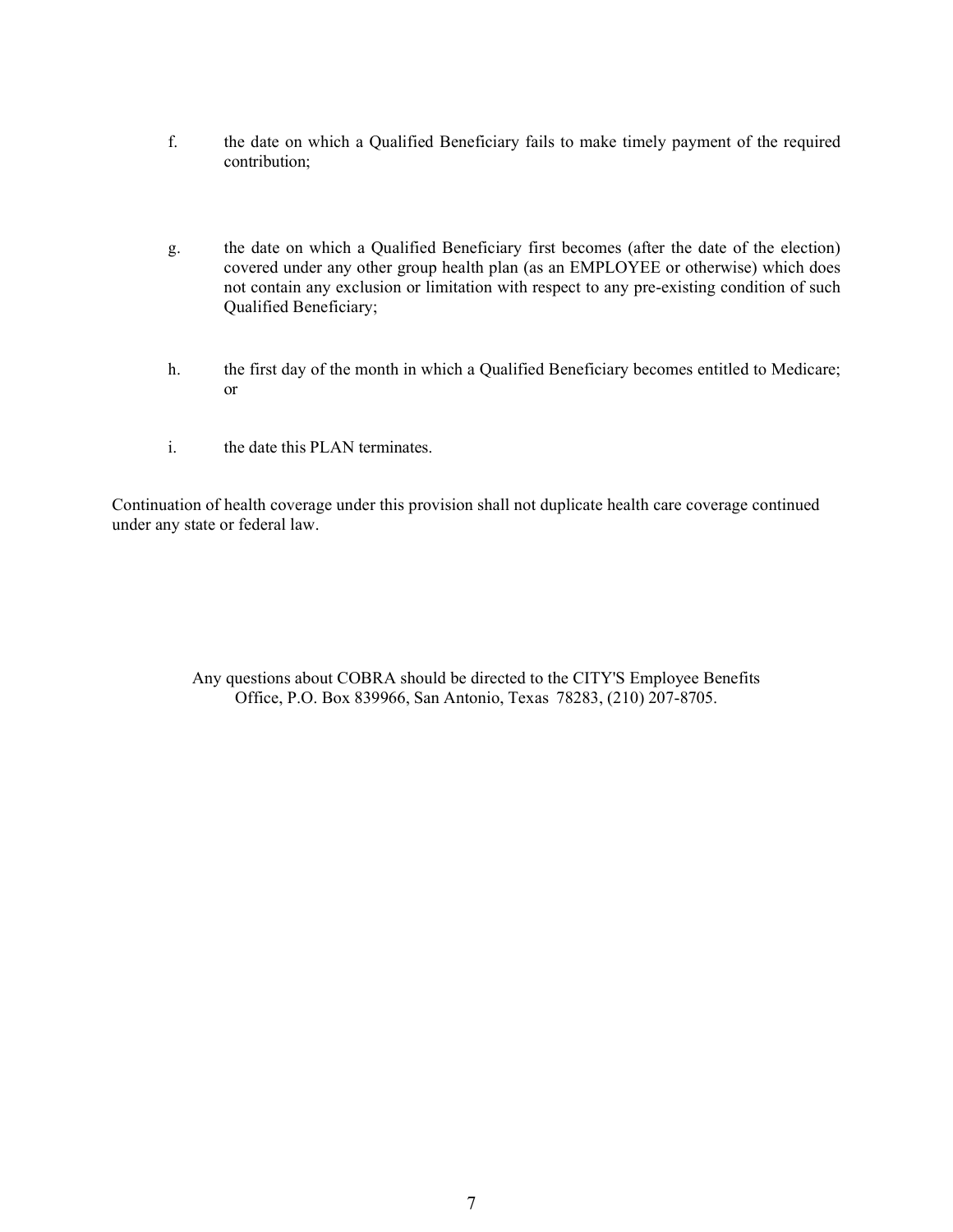# CHAPTER 3 HIPAA PRIVACY

## A. Use and Disclosure of Protected Health Information (PHI)

The PLAN will use protected health information (PHI) to the extent of and in accordance with the uses and disclosures permitted by the Health Insurance Portability and Accountability Act of 1996 (HIPAA).

Specifically, the PLAN will use and disclose PHI for purposes related to health care treatment, payment for health care and health care operations.

Payment includes activities undertaken by the PLAN to determine or fulfill its responsibility for coverage and provision of plan benefits that relate to an individual to whom health care is provided. These activities include, but are not limited to, the following:

- determination of eligibility, coverage and cost sharing amounts (for example, cost of a benefit, plan maximums and COINSURANCE as determined for an individual's claim).
- coordination of benefits;
- adjudication of health benefit claims (including appeals and other payment disputes);
- billing, collection activities and related health care data processing;  $\bullet$
- claims management and related health care data processing, including auditing payments, investigating and resolving payment disputes and responding to participant inquiries about payments;
- obtaining payment under a contract for reinsurance (including stop-loss and excess of loss insurance);
- medical necessity reviews or review of appropriateness of care or justification of charges;
- utilization review, including pre-certification, preauthorization, concurrent review and retrospective review;
- disclosure to consumer reporting agencies related to the collection of premiums or reimbursement (the following PHI may be disclosed for payment purposes: name and address, date of birth, Social Security number, payment history, account number and name and address of the provider and/or health plan); and
- reimbursement to the PLAN.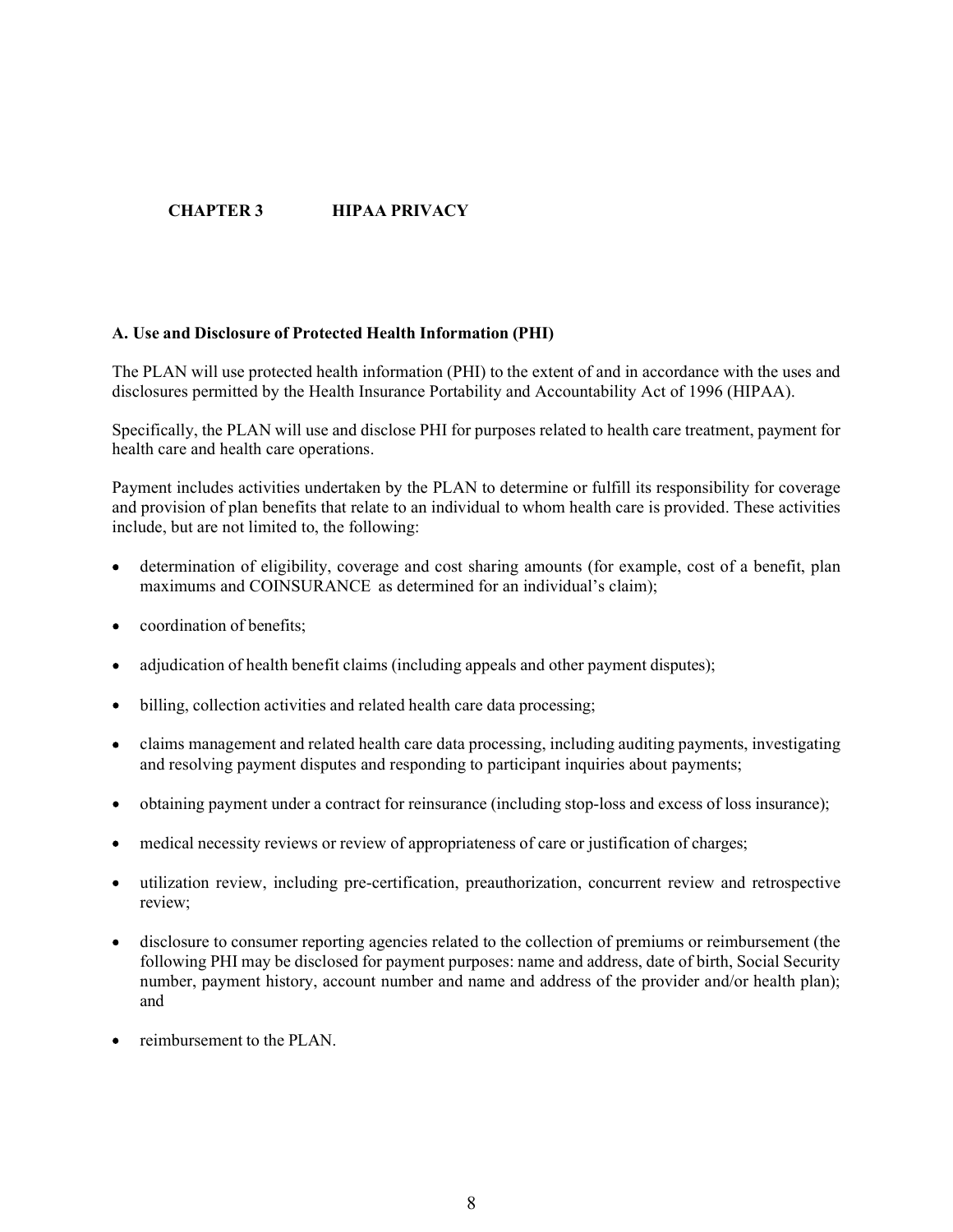Health Care Operations include, but are not limited to, the following activities:

- quality assessment;
- population-based activities relating to improving health or reducing health care costs, protocol development, case management and care coordination, disease management, contacting health care providers and patients with information about treatment alternatives and related functions;
- rating provider and plan performance, including accreditation, certification, licensing or credentialing activities;
- underwriting, premium rating and other activities relating to the creation, renewal of replacement of a contract of health insurance or health benefits, and ceding, securing or placing a contract for reinsurance of risk relating to health care claims (including stop-loss insurance and excess of loss insurance);
- conducting or arranging for medical review, legal services and auditing functions, including fraud and abuse detection and compliance programs;
- $\bullet$ business planning and development, such as conducting cost-management and planning-related analyses related to managing and operating the PLAN, including formulary development and administration, development or improvement of payment methods or coverage policies;
- business management and general administrative activities of the PLAN, including, but not limited to:  $\bullet$ 
	- (a) management activities relating to the implementation of and compliance with HIPAA's administrative simplification requirements, or
	- (b) customer service, including the provision of data analysis for management; and
- resolution of internal grievances.  $\bullet$

# B. The PLAN Will Use and Disclose PHI as Required by Law and as Permitted by Authorization of the Participant or Beneficiary

## C. For Purposes of This Section, the City of San Antonio is the PLAN SPONSOR

The PLAN will disclose PHI to the PLAN SPONSOR only upon receipt of a certification from the PLAN SPONSOR that the plan documents have been amended to incorporate the following provisions.

## D. With Respect to PHI, the PLAN SPONSOR Agrees to Certain Conditions

The PLAN SPONSOR agrees to:

not use or further disclose PHI other than as permitted or required by the PLAN DOCUMENT or as required by law;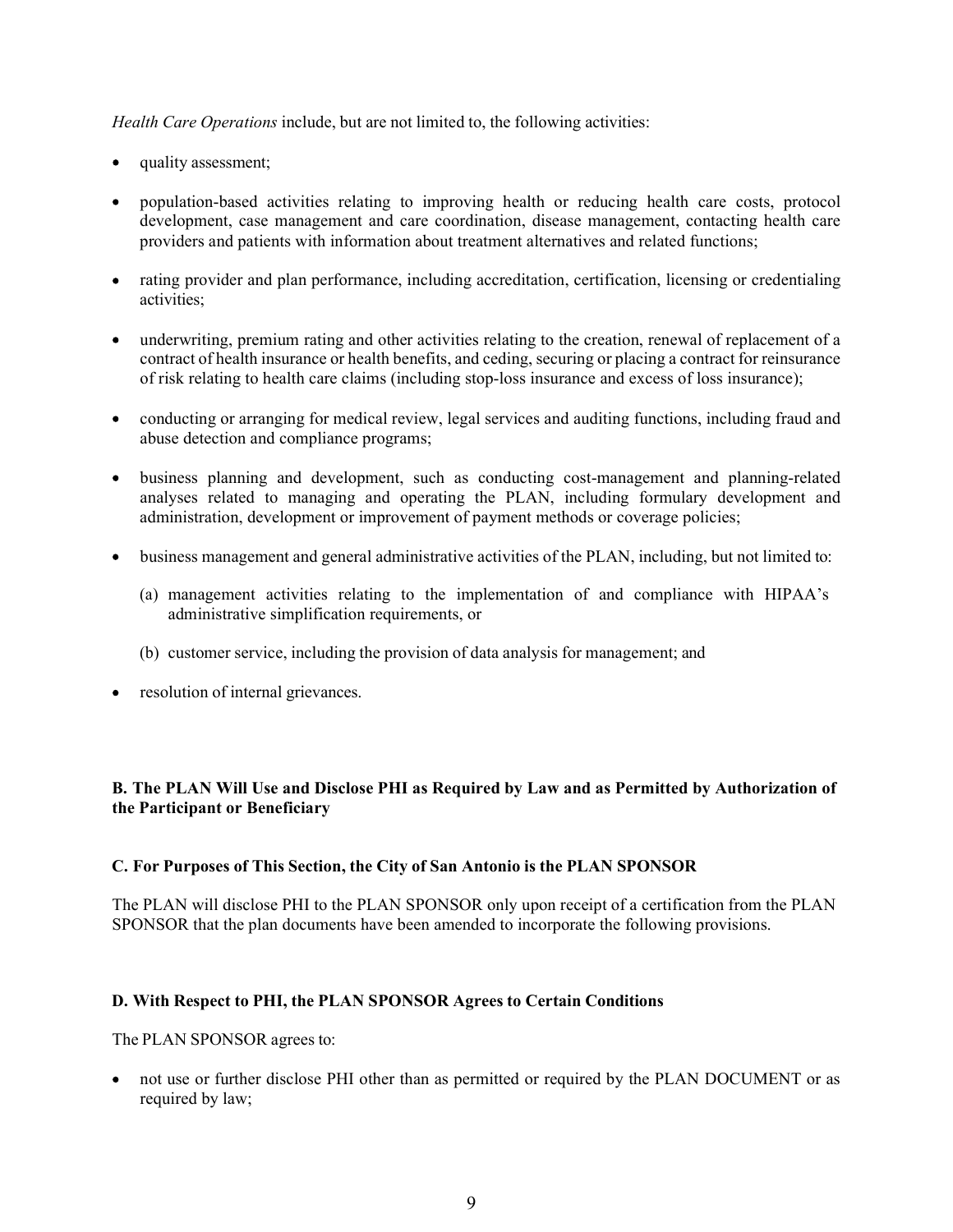- ensure that any agents, including a subcontractor, to whom the PLAN SPONSOR provides PHI received from the PLAN agree to the same restrictions and conditions that apply to the PLAN SPONSOR with respect to such PHI;
- not use or disclose PHI for employment-related actions and decisions unless authorized by an  $\bullet$ individual;
- not use or disclose PHI in connection with any other benefit or employee benefit plan of the PLAN SPONSOR unless authorized by an individual;
- report to the PLAN any PHI use or disclosure that is inconsistent with the uses or disclosures provided for of which it becomes aware;
- make PHI available to an individual in accordance with HIPAA's access requirements;  $\bullet$
- make PHI available for amendment and incorporate any amendments to PHI in accordance with HIPAA;
- make available the information required to provide an accounting of disclosures;
- make internal practices, books and records relating to the use and disclosure of PHI received from Plan available to the HHS Secretary for the purposes of determining the PLAN'S compliance with HIPAA; and
- if feasible, return or destroy all PHI received from the PLAN that the PLAN SPONSOR still maintains in any form, and retain no copies of such PHI when no longer needed for the purpose for which disclosure was made (or if return or destruction is not feasible, limit further uses and disclosures to those purposes that make the return or destruction infeasible).

## E. Adequate Separation Between the PLAN and the PLAN SPONSOR Must Be Maintained

In accordance with HIPAA, only the following employees may be given access to PHI:

- the staff of the Employee Benefits Division of the Human Resources Department  $\bullet$
- the staff of the Finance Department assigned to the Self Insurance Fund and
- the staff of Legal Department assigned to the Employee Benefits Division.

#### F. Noncompliance Issues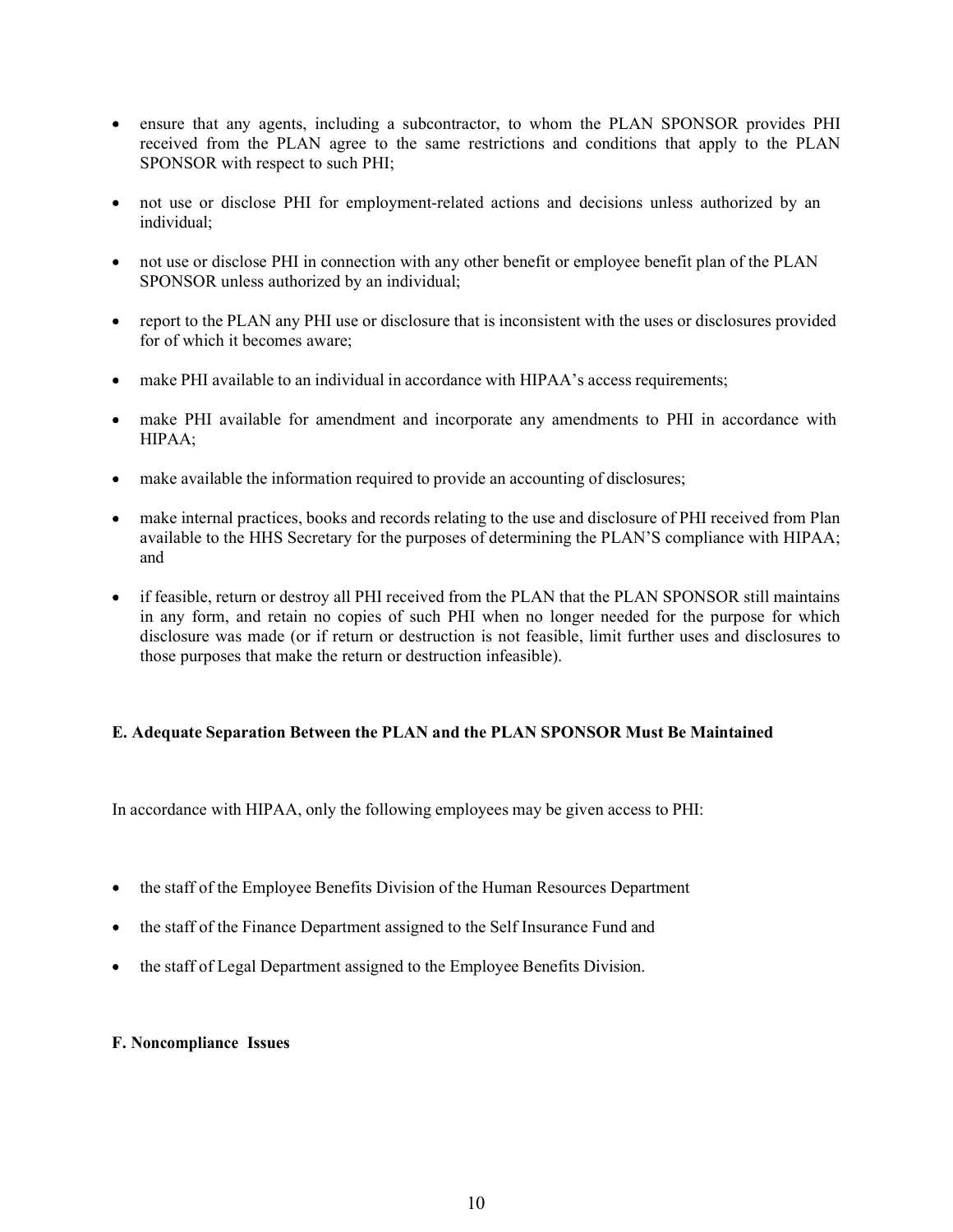If the persons described in section E do not comply with this PLAN DOCUMENT, the PLAN SPONSOR shall provide a mechanism for resolving issues of noncompliance, including disciplinary sanctions.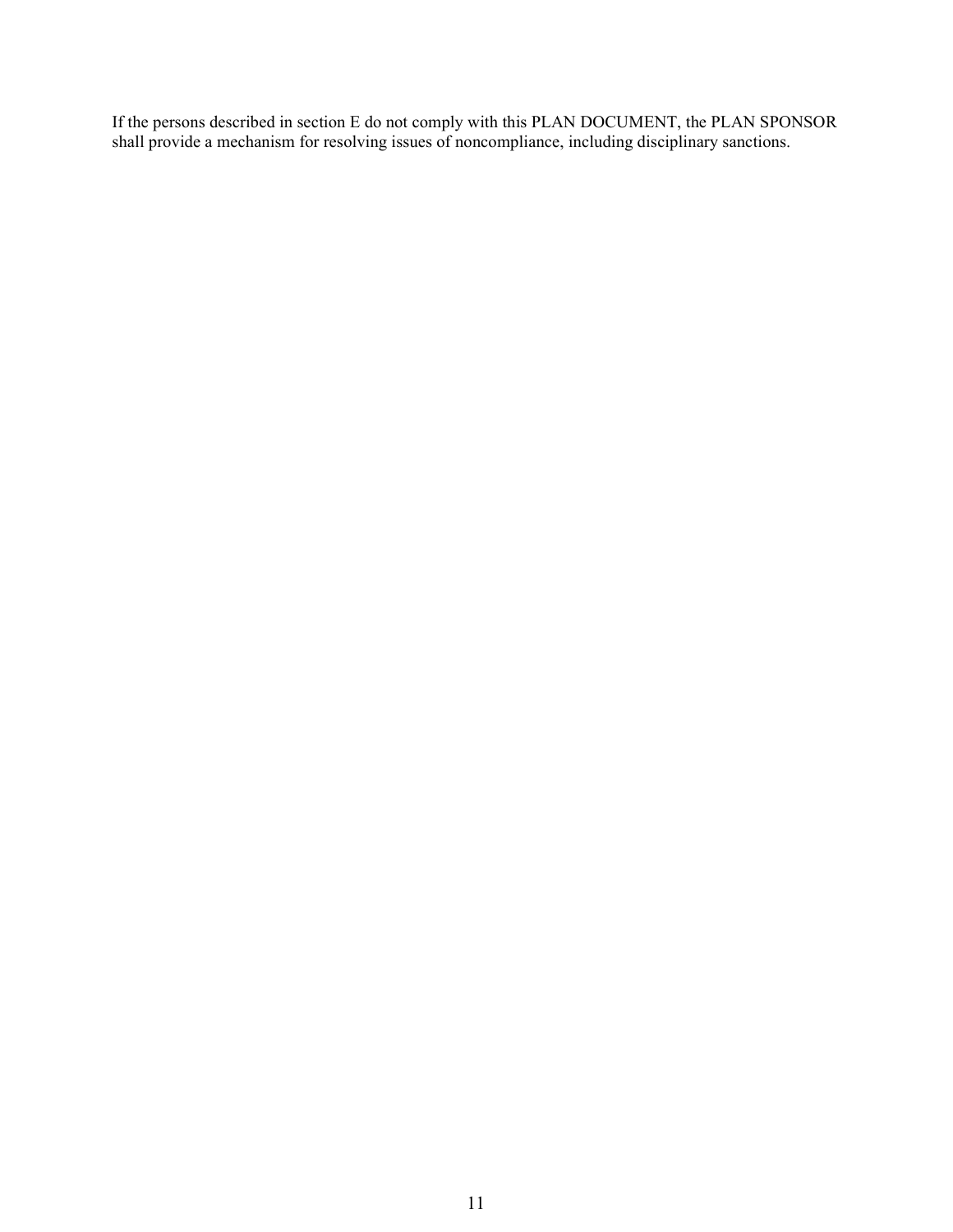# CHAPTER 4 DEFINITIONS

"ACCIDENTAL INJURY" means a condition caused by an accidental means which results in traumatic damage to the COVERED PERSON'S body from an external force that is unexpected at the time, but which occurrence was definite as to time and place. Normal and routine human movements and activities shall not be considered accidents, even though unexpected physiological injury or damage may occur as a result thereof. (Such as bending, stooping or lifting resulting in disc injury; or yawning that damages the temporomandibular joint).<br>"ACTIVELY AT WORK" means the active expenditure of time and energy in the service of the

EMPLOYER, except that an EMPLOYEE shall be deemed actively at work on each day of a regular paid vacation or on a regular non-working day, provided he was actively at work on the last preceding regular working day.<br>"ALLOWABLE EXPENSE" relates to coordination of benefits, under Chapter 13 of this PLAN

DOCUMENT. Allowable expenses shall mean any necessary usual, customary and reasonable expenses incurred while eligible for benefits under the PLAN, part or all of which would be covered under any of the plans, but not including any expenses contained in the Exclusions chapter.<br>"AMBULATORY SURGICAL CENTER" means a specialized facility which is established, equipped,

operated and staffed primarily for the purpose of performing surgical procedures on an outpatient basis and which fully meets one of the following two tests:

- (a) It is licensed as an ambulatory surgical facility in the state in which it is located; or
- (b) Where licensing is not required:
	- 1. it is operated under the full-time supervision of a PHYSICIAN;
	- 2. it permits surgical procedures to be performed only by PHYSICIANS who are privileged to perform the procedure in at least one local HOSPITAL;
	- 3. it requires in all cases, except for those using only local infiltration anesthetics, that a licensed anesthesiologist either administers the anesthetic or supervises an anesthetist who administers it and that the anesthesiologist or anesthetist remains present throughout the surgical procedure;
	- 4. it provides at least one operating room and at least one post-anesthesia recovery room;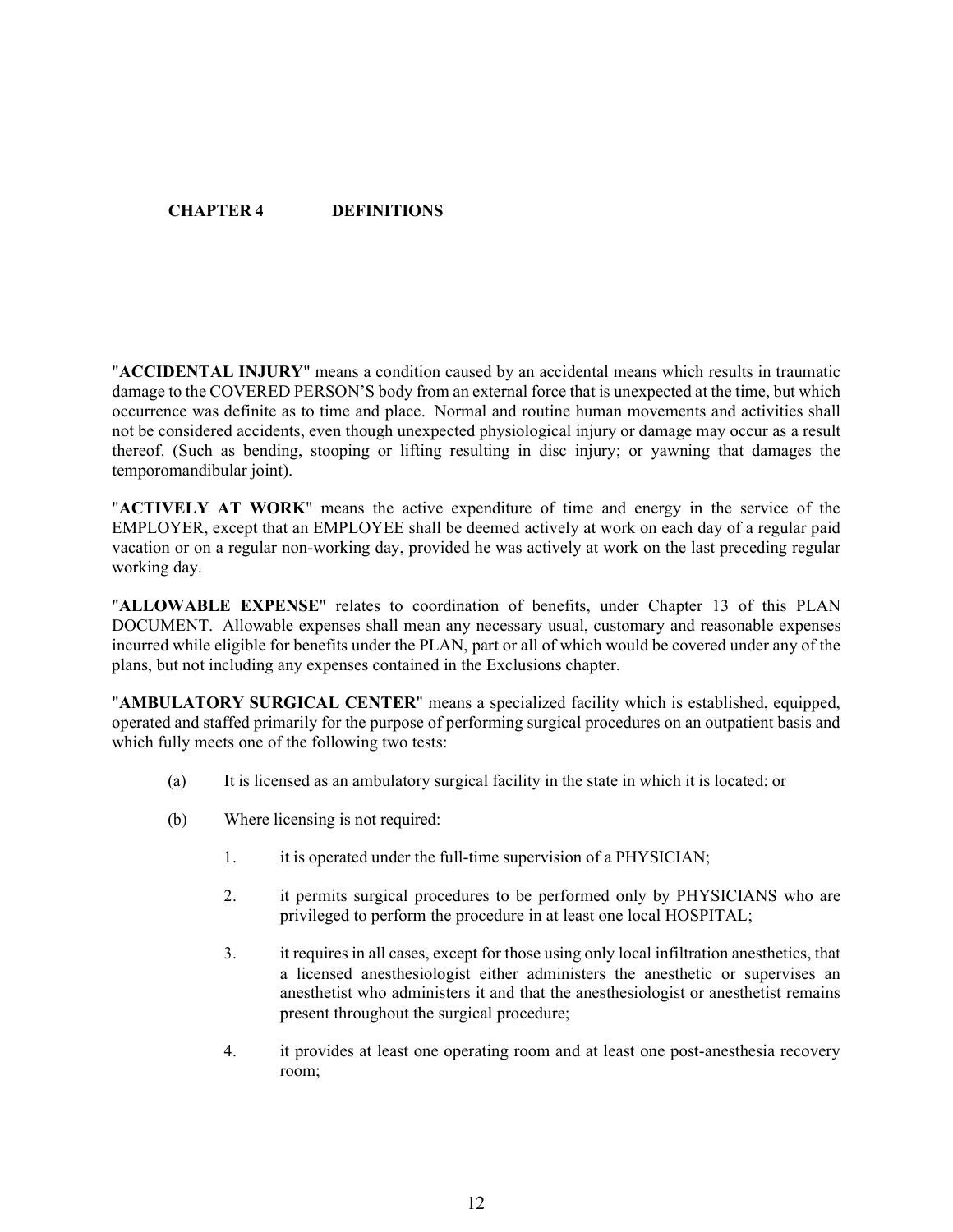- 5. it is equipped to perform diagnostic x-ray and laboratory examinations or has an arrangement to obtain these services;
- 6. it has trained personnel and necessary equipment to handle emergencies;
- 7. it has immediate access to a blood bank or blood supplies;
- 8. it provides the full-time services of one or more registered graduate nurses (R.N.) for patient care in the operating room and post-anesthesia recovery room; and
- 9. it maintains an adequate medical record for each patient that contains an admitting diagnosis that includes, except for patients undergoing a procedure under local anesthesia, a preoperative examination report, medical history and laboratory tests

"ANNUAL MAXIMUM OUT OF POCKET" is the sum of all member cost sharing expenses including deductibles, co-pays and COINSURANCE under the PLAN DOCUMENT. It does not include any applicable monthly employee contributions. When the annual out of pocket is reached (which can be for an individual or a family, cumulative) covered expenses incurred during that plan year will be paid at 100%.

Out of Pocket does not include:

- \* Charges beyond usual & customary fees;
- \* Penalties resulting from non-compliance with pre-certification;
- 

\* Charges not covered under the PLAN. "BODY ORGAN" means the following (a) a kidney; (b) a heart; (c) a heart/lung; (d) a liver, (e) a pancreas, when the condition is not treatable by use of insulin therapy; (f) bone marrow; and (g) a cornea.<br>"CALENDAR YEAR" a period of 12 consecutive months beginning with January 1 through December 31

of the same year. For new EMPLOYEES and dependents, the CALENDAR YEAR is the EFFECTIVE

DATE of their coverage through December 31 of the same year.<br>"CITY" means the City of San Antonio.<br>"CLAIMS ADMINISTRATOR" means the Third Party Administrator or any CITY EMPLOYEE or<br>office designated to process claims unde

"COINSURANCE" is the COVERED PERSON'S obligation to pay a percentage of the costs of care in accordance with the terms and provisions of this PLAN DOCUMENT. For example, if this plan provides for payment of 80% of eligible medical expense, the remaining 20% is the EMPLOYEE'S obligation, and is referred to as "coinsurance." If the plan provides for out of network payment of 60% of eligible medical expense, the remaining 40% EMPLOYEE obligation is referred to as "coinsurance." If the plan provides for an in-network prescription payment of  $80\%$ , the remaining  $20\%$  is the employee's obligation and is referred to as "co-insurance

# "COMPLICATIONS OF PREGNANCY" means:

(a) conditions requiring HOSPITAL confinement (when the pregnancy is not terminated) whose diagnoses are distinct from pregnancy but are adversely affected by pregnancy or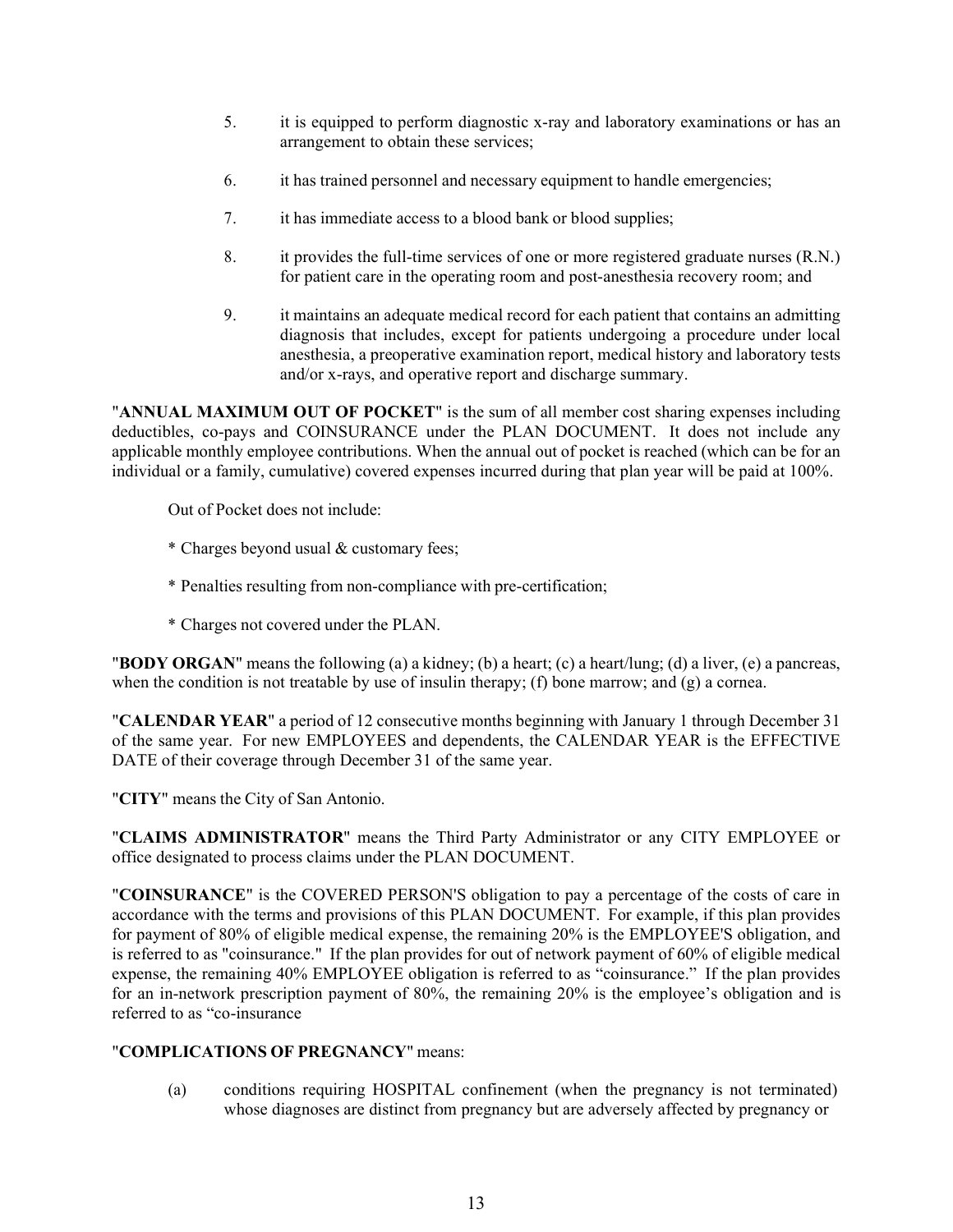caused by pregnancy, such as: acute nephritis; nephrosis; cardiac decompensation; missed abortion; and similar medical and surgical conditions of comparable severity; or

(b) non-elective caesarean section; ectopic pregnancy which is terminated; or spontaneous termination of pregnancy which occurs during a period of gestation in which a viable birth is not possible.

"Complications of pregnancy" does not mean: false labor; occasional spotting; physician prescribed rest during pregnancy; morning sickness; hyperemesis gravidarum; preeclampsia; or similar conditions associated with the management of a difficult pregnancy not constituting a nosologically distinct complication of pregnancy.

"COPAYMENT OR CO-PAY" is the fixed dollar amount (or, in some cases, a percentage) that you must pay to a health care provider in order to receive a specific service or benefit covered under this Plan.<br>"COSMETIC PROCEDURES" mean any surgical procedure or any portion of a surgical procedure

performed primarily to improve physical appearance and does not promote the proper function of the body or treat any illness or injury.<br>"COVERED PERSON" means an eligible EMPLOYEE, retiree, official or eligible Dependent covered

under this Plan.<br>"COVERED PROVIDER" means an AMBULATORY SURGICAL CENTER, a HOME HEALTH

CARE AGENCY, a licensed HOSPICE care center, a HOSPITAL, a PHYSICIAN, a SURGEON, a PSYCHIATRIC DAY TREATMENT FACILITY, a REHABILITATION FACILITY and a SKILLED NURSING FACILITY, or other licensed clinician approved by the PLAN ADMINISTRATOR. "CUSTODIAL CARE" means that type of care or service, wherever furnished and by whatever name

called, which is designated primarily to assist a COVERED PERSON, whether or not totally disabled, in the activities of daily living. Such activities include, but are not limited to: bathing, dressing, feeding, preparation of special diets, assistance in walking or in getting in or out of bed, and supervision over medication which can normally be self-administered.<br>"DEDUCTIBLE" means the amount of Covered Medical Expenses a COVERED PERSON must incur

and pay each CALENDAR YEAR before benefits are payable under the PLAN. "FAMILY DEDUCTIBLE LIMIT" means that, once the sum of the family deductible has been satisfied by the cumulative Covered Medical Expenses of the eligible EMPLOYEE and one (1) or more of his eligible dependents in a CALENDAR YEAR, no further deductible need be satisfied in that CALENDAR YEAR for any other eligible member of the family.<br>"DENTIST" means a currently licensed dentist practicing within the scope of the license or any

PHYSICIAN furnishing dental services which the PHYSICIAN is licensed to perform. "DIABETES EQUIPMENT" means the following:

- a. blood glucose monitors, including monitors designed to be used by blind individuals;
- b. insulin pumps and associated appurtenances;
- c. insulin infusion devices; and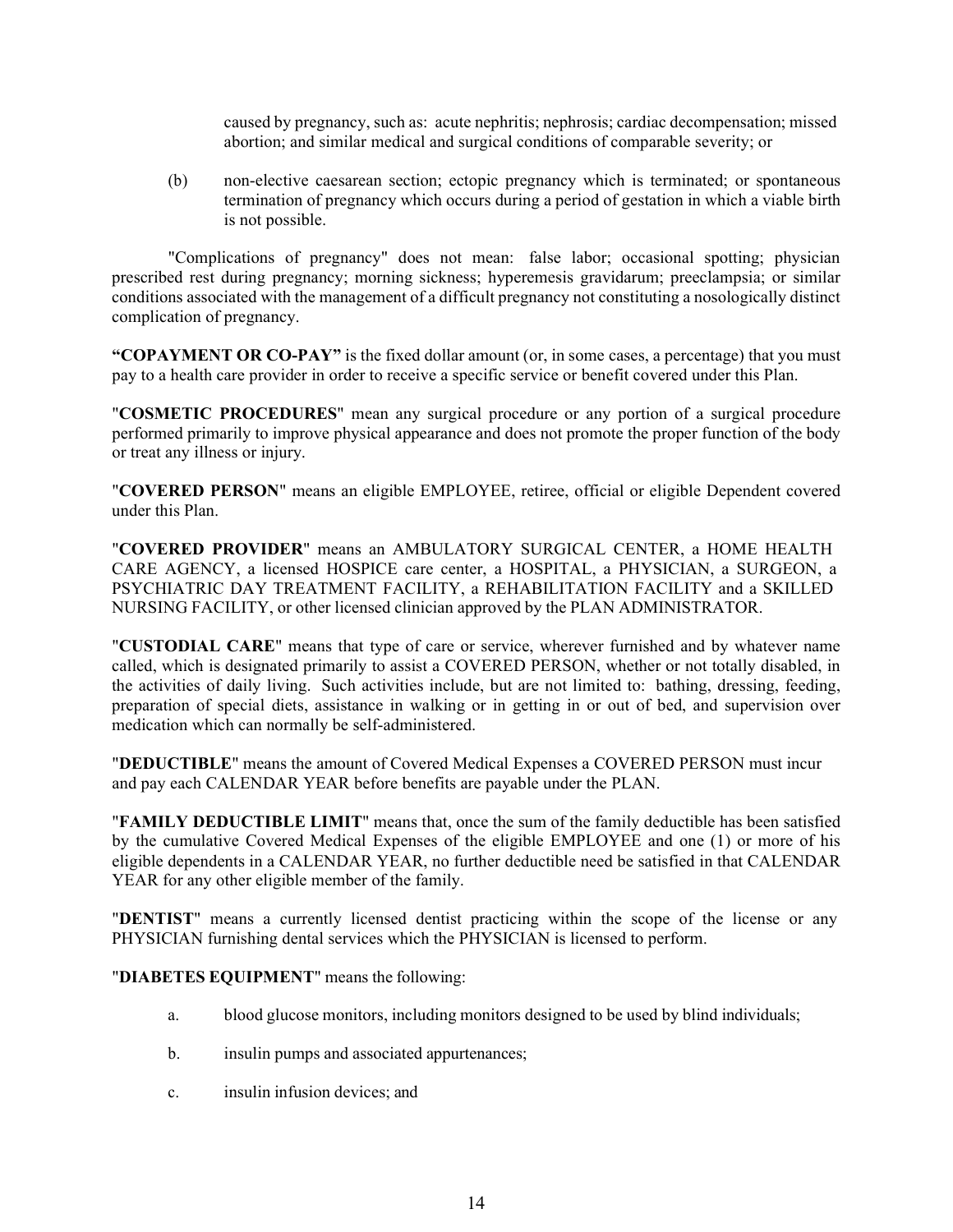d. podiatric appliances for the prevention of complications associated with diabetes.

"DIABETES SUPPLIES" means the following:

- a. test strips for blood glucose monitors;
- b. visual reading and urine test strips;
- c. lancets and lancet devices;
- d. insulin and insulin analogs;
- e. injection aids; syringes;
- f. prescriptive and non-prescriptive oral agents for controlling blood sugar levels; and
- g. glucagon emergency kits.

"DOMESTIC PARTNER" is defined in OPM regulations (e.g.  $5$  C.F.R.  $\S$  875.213) as a person in a domestic partnership with an employee

"DOMESTIC PARTNERSHIP" is defined as a committed relationship between two adults, of the opposite sex or same sex, in which the partners

 $(1)$  are each other's sole domestic partner and intend to remain so indefinitely;

(2) maintain a common residence, and intend to continue to do so (or would maintain a common residence but for an assignment abroad or other employment-related, financial, or similar obstacle);

- (3) are at least 18 years of age and mentally competent to consent to a contract;
- $(4)$  share responsibility for a significant measure of each other's financial obligations;
- (5) are not married or joined in a civil union to anyone else;
- (6) are not a domestic partner of anyone else;

(7) are not related in a way that would prohibit legal marriage in the U.S. jurisdiction in which the partnership was formed;

- (8) provide documentation demonstrating fulfillment of these requirements; and
- (9) certify that they understand that willful falsification of the documentation required to establish that an individual is in a domestic partnership may lead to disciplinary action and the recovery of the cost of benefits received related to such falsification and may constitute a criminal violation under 18 U.S.C. § 1001.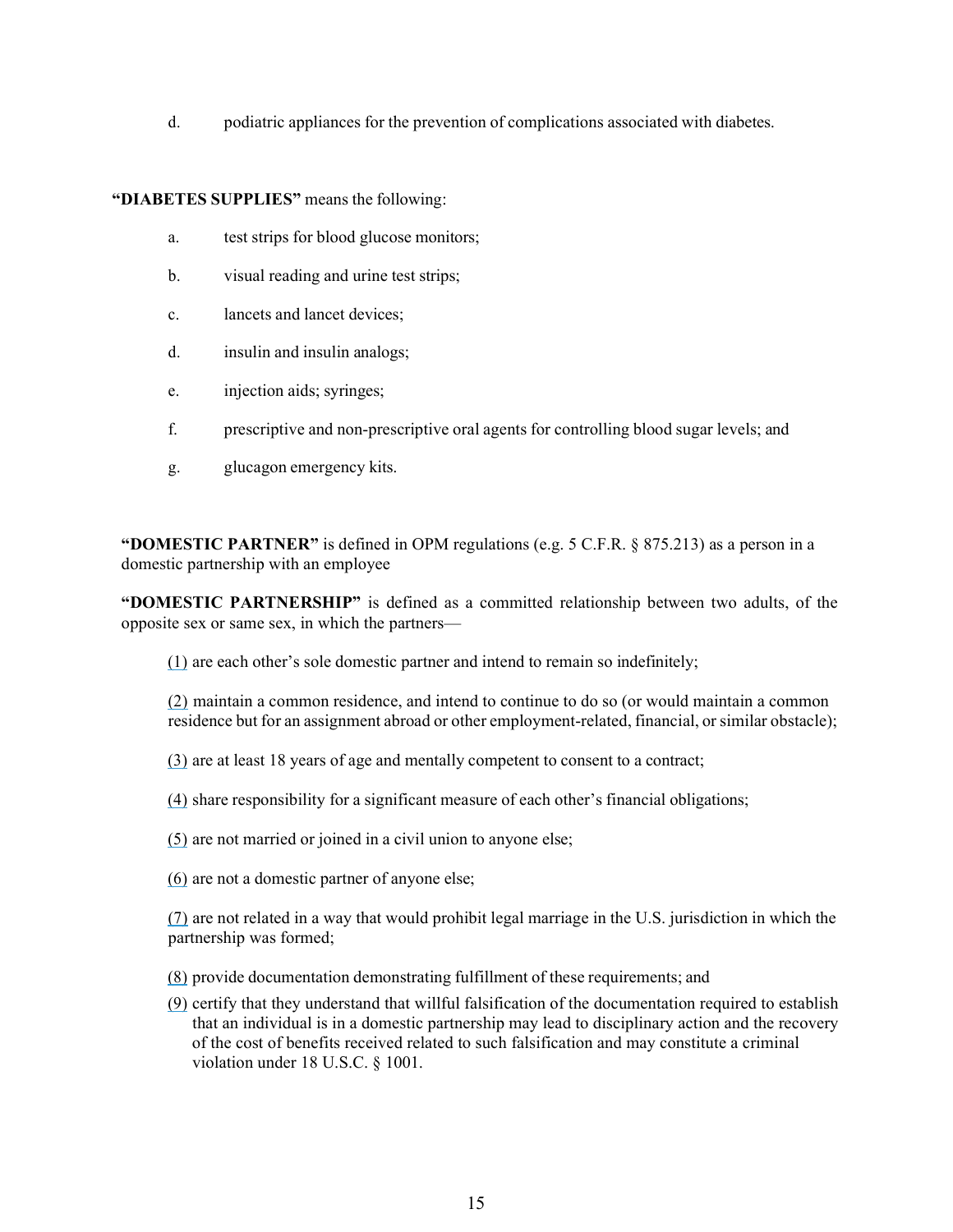"DONOR" means a person who undergoes a surgical operation for the purpose of donating a BODY

ORGAN(s) for TRANSPLANT SURGERY.<br>"DURABLE MEDICAL EQUIPMENT" means equipment prescribed by the attending PHYSICIAN which meets each of the following: a) MEDICALLY NECESSARY; b) is not primarily or customarily used for non-medical purposes; c) is designated for prolonged use; and d) serves a specific therapeutic purpose in the treatment of any injury or illness.<br>
"EFFECTIVE DATE", when applied to an individual's coverage under the PLAN, means the first day of

the individual's coverage. The individual's effective date may or may not be the same as the individual's enrollment date (as "enrollment date" is defined by the PLAN).<br>"ELIGIBLE EXPENSE" is any expense, which is eligible for payment, in whole or in part under this

PLAN DOCUMENT.

"EMERGENCY SERVICES" Emergency Services are health care services provided in a Hospital emergency facility or comparable facility to evaluate and stabilize medical conditions, including a behavioral health condition, of a recent onset and severity including, but not limited to, severe pain that would lead a prudent lay person, possessing an average knowledge of medicine and health to believe that his or her condition, Illness, or Injury is of such a nature that failure to get immediate medical care could result in:

- 1. placing his or her health in serious jeopardy;
- 2. serious impairment to bodily functions;
- 3. serious dysfunction of any BODY ORGAN or part;
- 4. serious disfigurement; or
- 5. in the case of a pregnant woman, serious jeopardy to the health of the fetus.

This definition is only for purposes of determining whether out of network emergency services will be paid at in-network benefit levels.<br>"EMPLOYEE" means a person who is directly employed by the City of San Antonio and is regularly

scheduled for a full shift or schedule in like manner as other similarly situated workers in the department or division. "Employee" shall also include employees on Worker's Compensation, Disability, or Non-Paid status.<br>"EMPLOYER" means the City of San Antonio.

"FLEXIBLE SPENDING ACCOUNT (FSA)" means a tax favored account that allows employees to be reimbursed for qualified medical expenses. FSAs are funded through voluntary salary reduction agreements with the employer. No employment or federal income taxes are deducted from the contribution. The employee must be an eligible individual to qualify for an FSA.

"HEALTH SAVINGS ACCOUNTS (HSA)" means a tax-exempt trust or custodial account set up with a qualified HSA trustee to pay or reimburse certain medical expenses. The employee must be an eligible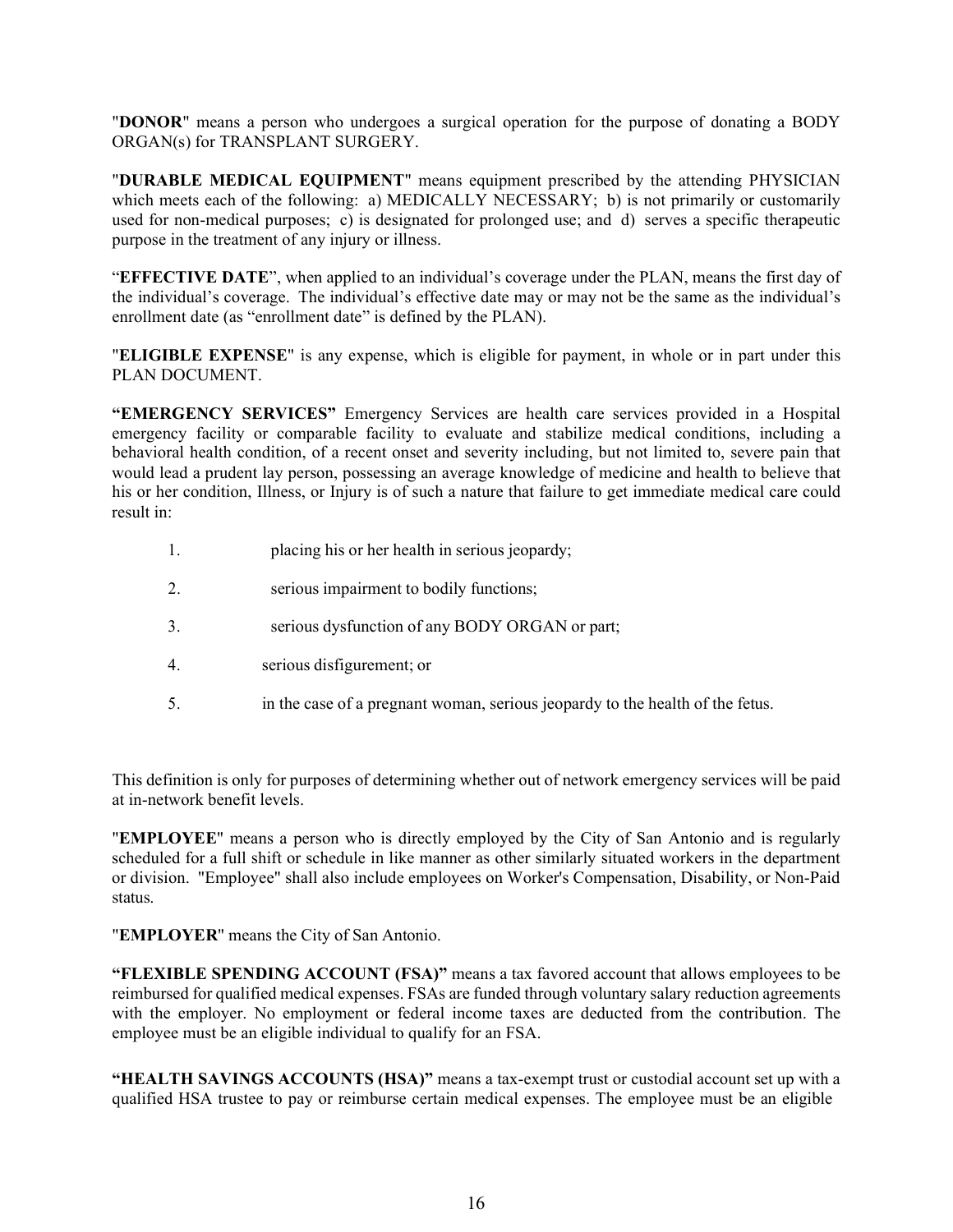individual to qualify for an HSA. Two eligible Police employees married to each other may each receive the employer contribution to an HSA.<br>"HOME HEALTH CARE AGENCY" means an agency or organization which meets all of the following

requirements:

- (1) It is licensed and primarily engaged in providing skilled nursing care and other therapeutic services;
- (2) It has policies established by a professional group associated with the agency or organization and includes at least one physician and one registered graduate nurse (R.N.) who provide full time supervision of such services;
- (3) It maintains complete medical records on each individual;
- (4) It has a full time administrator.<br>" $\text{HOSPICE}$ " means an agency which:

- a. is primarily engaged in providing counseling, medical services or room and board to terminally ill persons;
- b. has professional service policies established by a group associated with it. This group must include one (1) PHYSICIAN, one (1) Registered Nurse (RN) and one (1) social service coordinator;
- c. has full-time supervision by a PHYSICIAN;
- d. has a full-time Administrator;
- e. provides services 24 hours a day, seven (7) days a week;
- f. maintains a complete medical record of each patient; and
- 

g. is licensed in accordance with state law.<br>"HOSPITAL" means only an institution constituted and operated pursuant to any applicable law, engaged in providing, on an inpatient basis at the patient's expense, diagnostic and therapeutic facilities for the surgical and medical diagnosis, treatment, and care of injured and sick individuals by or under the supervision of a licensed PHYSICIAN or SURGEON and continuously providing 24-hour-a-day services by registered nurses. The term "hospital" shall not include any institution or part thereof which is other than incidentally a place for rest, a residential treatment center, or a nursing home or convalescent hospital.<br>"INTENSIVE CARE UNIT OR CARDIAC CARE UNIT" means a clearly designated service area

which is maintained within a hospital and which meets the following tests:

(a) It is solely for the treatment of patients who require special medical attention because of their critical condition;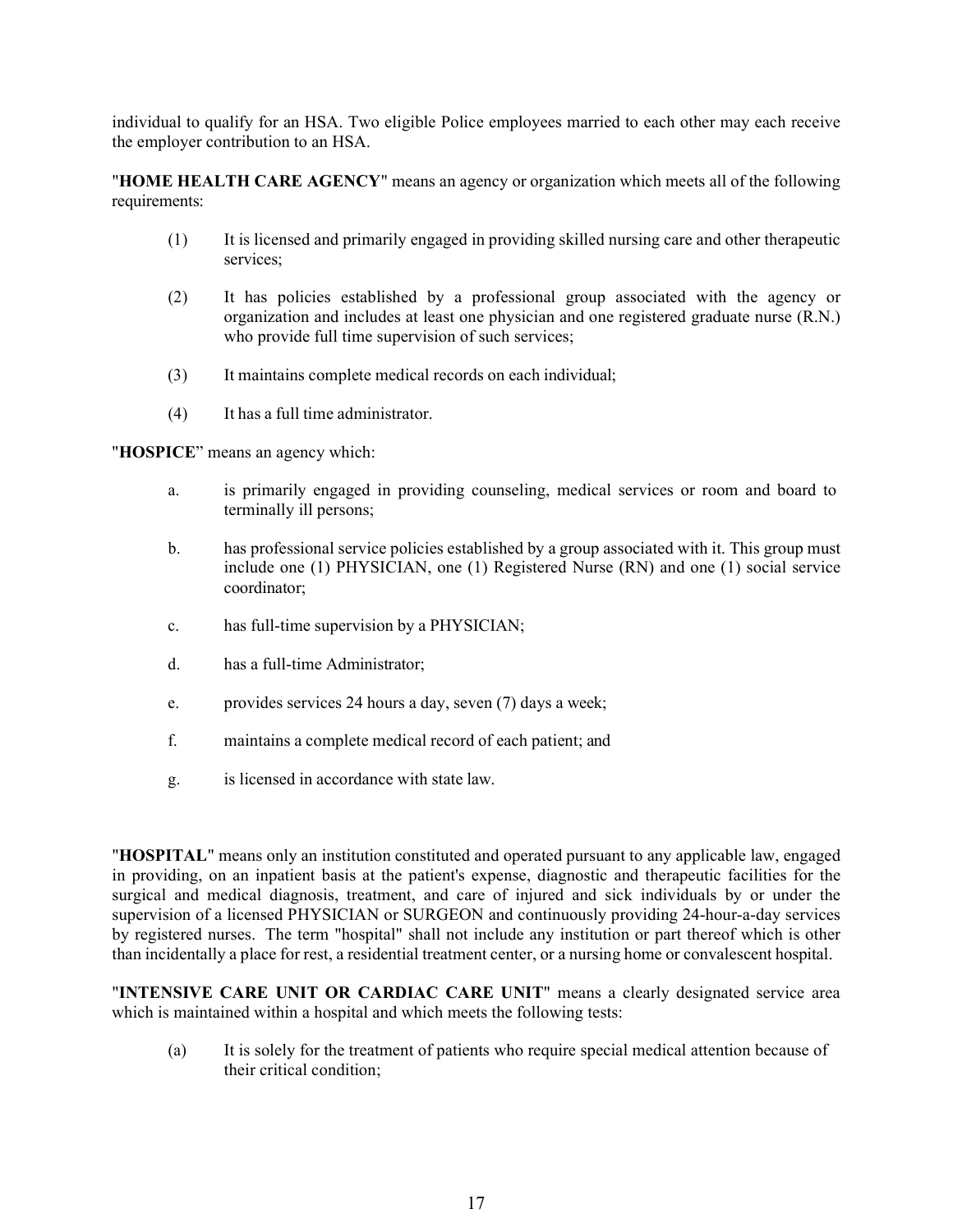- (b) It provides within such area special nursing care and observation of a continuous and constant nature not available in the regular rooms and wards of the HOSPITAL;
- (c) It provides a concentration of special lifesaving equipment immediately available at all times for the treatment of patients confined within such area; and
- (d) It provides at least one professional registered nurse who continuously and constantly attends to the patient confined in such area on a twenty-four (24) hour a day basis; or
- (e) An alternate hospital that is approved by the CLAIMS ADMINISTRATOR, as long as the cost of care does not exceed the cost of care at a HOSPITAL that substantially meets subparagraphs (a) through (d) above, in accordance with one or more of the following criteria:
	- (i) to facilitate provision of medical services by a particular PHYSICIAN;
	- (ii) the COVERED PERSON'S physician certifies in writing to the CLAIMS ADMINISTRATOR before services are rendered that the hospital is equipped to provide needed intensive or cardiac care;
	- (iii) proximity of the COVERED PERSON'S immediate family members;
	- (iv) the medical condition of the COVERED PERSON indicates that it would be

inadvisable to transfer to another hospital.<br>"MASTER CONTRACT" means and refers to this PLAN DOCUMENT, which sets forth the provisions of universal applicability to the CITY'S various health benefit plans.<br>"MEDICALLY NECESSARY" means any care, treatment, service or supply provided for the diagnosis

and treatment of a specific illness, injury or condition which meets all of the following.

- (a) The care and treatment is appropriate given the symptoms, and is consistent with the diagnosis, if any. "Appropriate" means that the type, level, and length of service and the setting are needed to provide safe and adequate care and treatment;
- (b) It is rendered in accordance with generally accepted medical practice and professionally recognized standards in the United States medical community;
- (c) It is not treatment that is generally regarded as experimental, educational or unproven; and
- (d) It is specifically allowed by the licensing statutes that apply to the provider that renders the service.

With respect to confinement in a HOSPITAL, "MEDICALLY NECESSARY" further means that the medical condition requires confinement and that safe and effective treatment cannot be provided as an outpatient.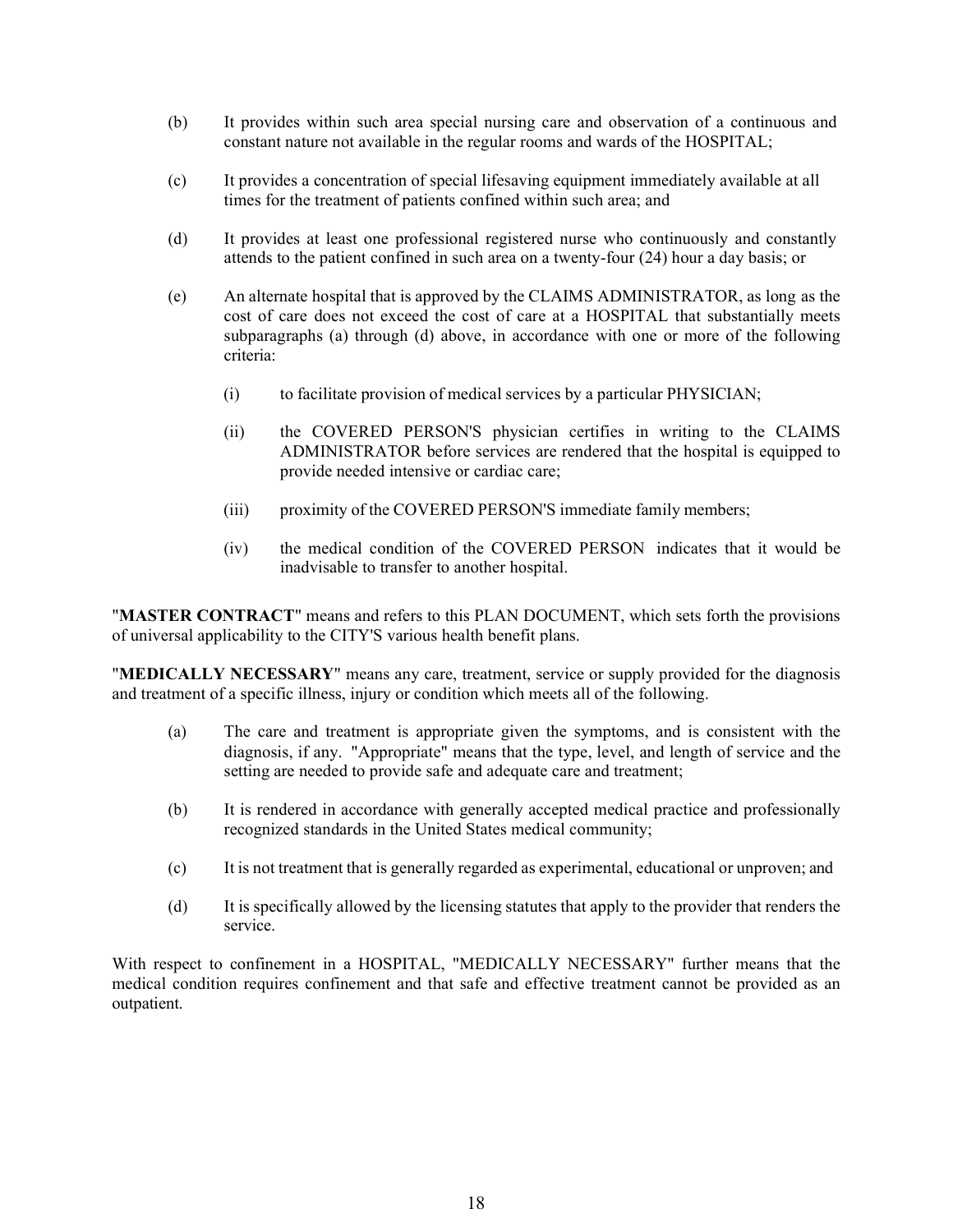The CLAIMS ADMINISTRATOR may require satisfactory proof in writing, that any type of treatment, service or supply received is MEDICALLY NECESSARY. The CLAIMS ADMINISTRATOR may also specifically require the prescribing physician or consulting board or committee of any facility to provide a written analysis of the necessity and acceptability of the methods, process or procedure under this paragraph, taking into account the criteria set forth above. The fact that a physician may prescribe, order, recommend or approve care, treatment, service or supply does not, in itself, make them MEDICALLY NECESSARY.

Medical necessity specifically does not include any:

- (a) Repeated test which would not be necessary if initially done correctly, or is not necessary at current intervals;
- (b) Care, treatment, service or supply which is for the psychological support, education or vocational training of the COVERED PERSON;

Criteria used in determining that a procedure is experimental includes:

- (a) Whether there is an appropriate rationale for the treatment;
- (b) Whether there is evidence that the treatment is effective;
- (c) Whether there is evidence that the treatment is harmful;
- (d) Whether the benefits justify the immediate and delayed risks of treatment;
- (e) Whether the treatment has been endorsed or approved by the appropriate medical authorities, such as the FDA, the AMA or other medical specialty societies or specialists or whether the treatment is covered by Medicare or other public programs;
- (f) Whether the device or treatment is the subject of ongoing investigation or research;
- (g) Whether the treatment is legal;
- (h) Whether controlled medical trials have been carried out that demonstrate the treatment's

efficacy. "NEWBORN CARE" charges for the routine care of a newborn child, while HOSPITAL confined, are covered by the PLAN on the same basis as an illness of such newborn child. Such charges will be considered separate from the mother's charges and subject to the DEDUCTIBLE and the applicable benefit percentage payable as shown in the Schedule of Benefits. All such newborn coverage shall include circumcision. Well baby care is covered for three days after birth, before an individual dependent DEDUCTIBLE is applicable to the newborn for Police Value only.

"OTHER COVERAGE" means any other contract or policy under which the COVERED PERSON is enrolled, such as:

\* Group or blanket insurance;

\* Group plans, other employer plans, individual plans offered on a group basis, or other group prepayment coverage;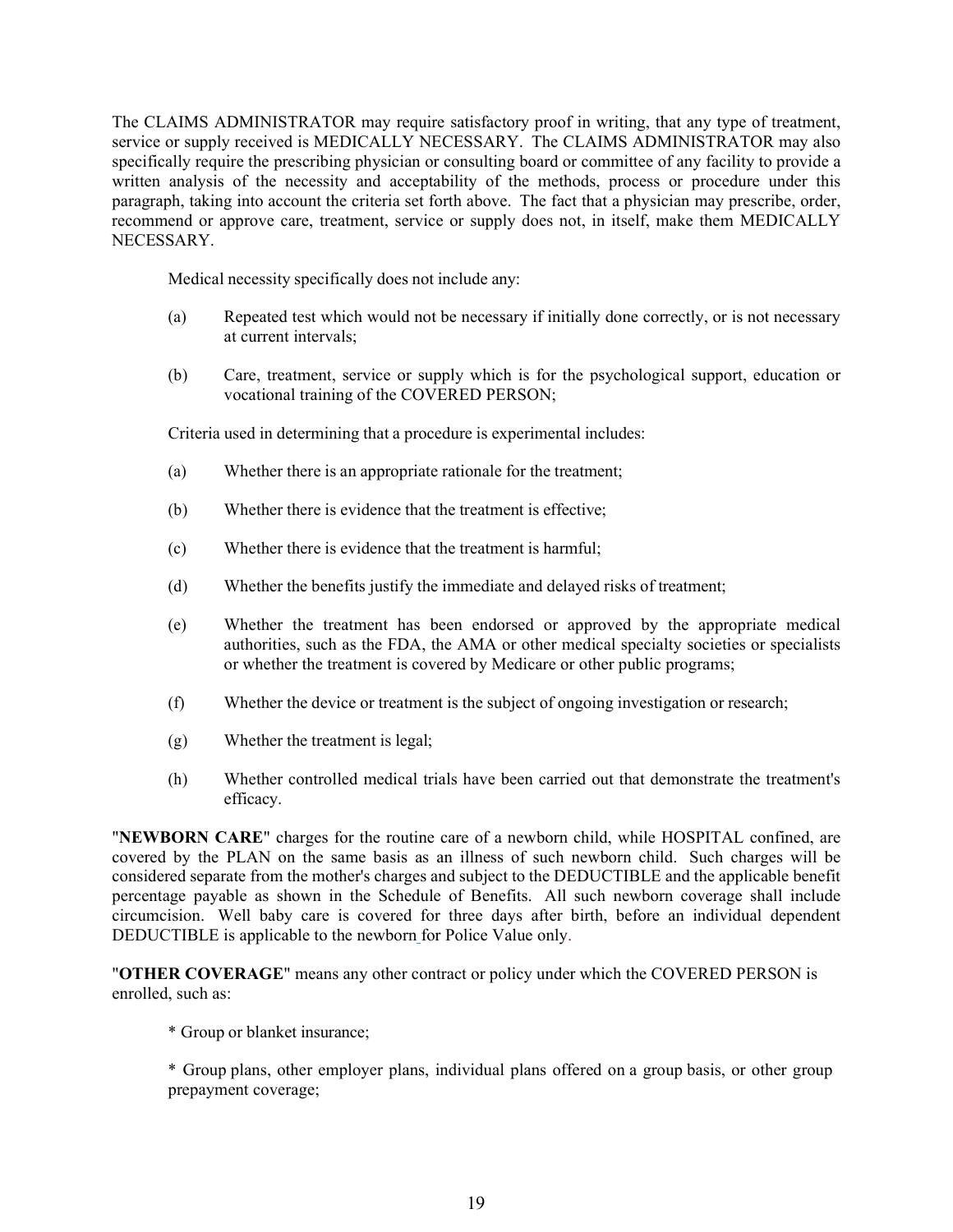\* Labor management trusteed plans, union welfare plans, employee organization plans, or employee benefit organization plans;

- \* Government programs, such as Medicare, or coverage required or provided by statute;
- \* Any group coverage of a child sponsored by, or provided through, any educational institution;
- 

\* Group arrangements for members of associations or individuals. "OTHER COVERED PROVIDER" means a certified social worker (CSW) licensed professional counselor (LPC), licensed occupational therapist (LOT), certified nurse midwife, licensed speech therapist, licensed physical therapist, registered nurse, licensed vocational nurse, or licensed practical nurse. "PHYSICIAN OR SURGEON" means any professional practitioner who holds a lawful license

authorizing the person to practice medicine or surgery in the locale in which the service is rendered, limited to a Doctor of Medicine (M.D.), a Doctor of Osteopathy (D.O.), a Doctor of Podiatric Medicine (D.P.M.), a Doctor of Dental Surgery (D.D.S.), a Doctor of Chiropractic (D.C.), a Clinical Psychologist (Ph.D), who has met the standards of the National Register of Health Service Providers in Psychology.<br>
"PLAN" whenever used herein without qualification means this PLAN DOCUMENT.<br>
"PLAN ADMINISTRATOR" means the City of San Antonio's d

Administrator.<br>"PLAN DOCUMENT" means this Master Contract and Attachment 5, which collectively provides and<br>defines coverage for particular EMPLOYEES and dependents.

"PLAN SPONSOR" means the City of San Antonio.<br>"PLAN SUMMARY" is the information provided to City EMPLOYEES concerning coverage and benefits to assist in understanding and using available benefits. THE PLAN SUMMARY DOES NOT DEFINE COVERAGE, WHICH IS THE SOLE PURPOSE OF THE MASTER CONTRACT. ANY STATEMENT ABOUT COVERAGE IN THE SUMMARY IS A GENERAL INTERPRETATION ONLY, AND IS NOT MADE FOR SPECIFIC APPLICATION TO ANY COVERED PERSON, ILLNESS, OR EXPENSE.<br>"POLICE OFFICER" means any full time, permanent, paid EMPLOYEE who: " whenever used herein without qualification means this PLAN DOCUMENT.<br> **ADMINISTRATOR**" means the City of San Antonio's designated Employee Benefits<br>
trator.<br> **DOCUMENT"** means this Master Contract and Attachment 5, which

- (a) Is employed by the City's Police Department;
- 
- (c) Has successfully completed the Police Academy; and
- 

(d) Has received his or her certificate from the Police Chief.<br>"POST DELIVERY CARE" means postpartum health care services provided in accordance with accepted maternal and neonatal physical assessments. Post Delivery Care includes parent education, assistance and training in breast-feeding and bottle-feeding, including use of a Certified Lactation Consultant, and the performance of any necessary and appropriate clinical tests. "PRINCIPALLY DEPENDENT" shall have the meaning defined in Sections 151 and 152 of the Internal

Revenue Code and the regulations thereunder.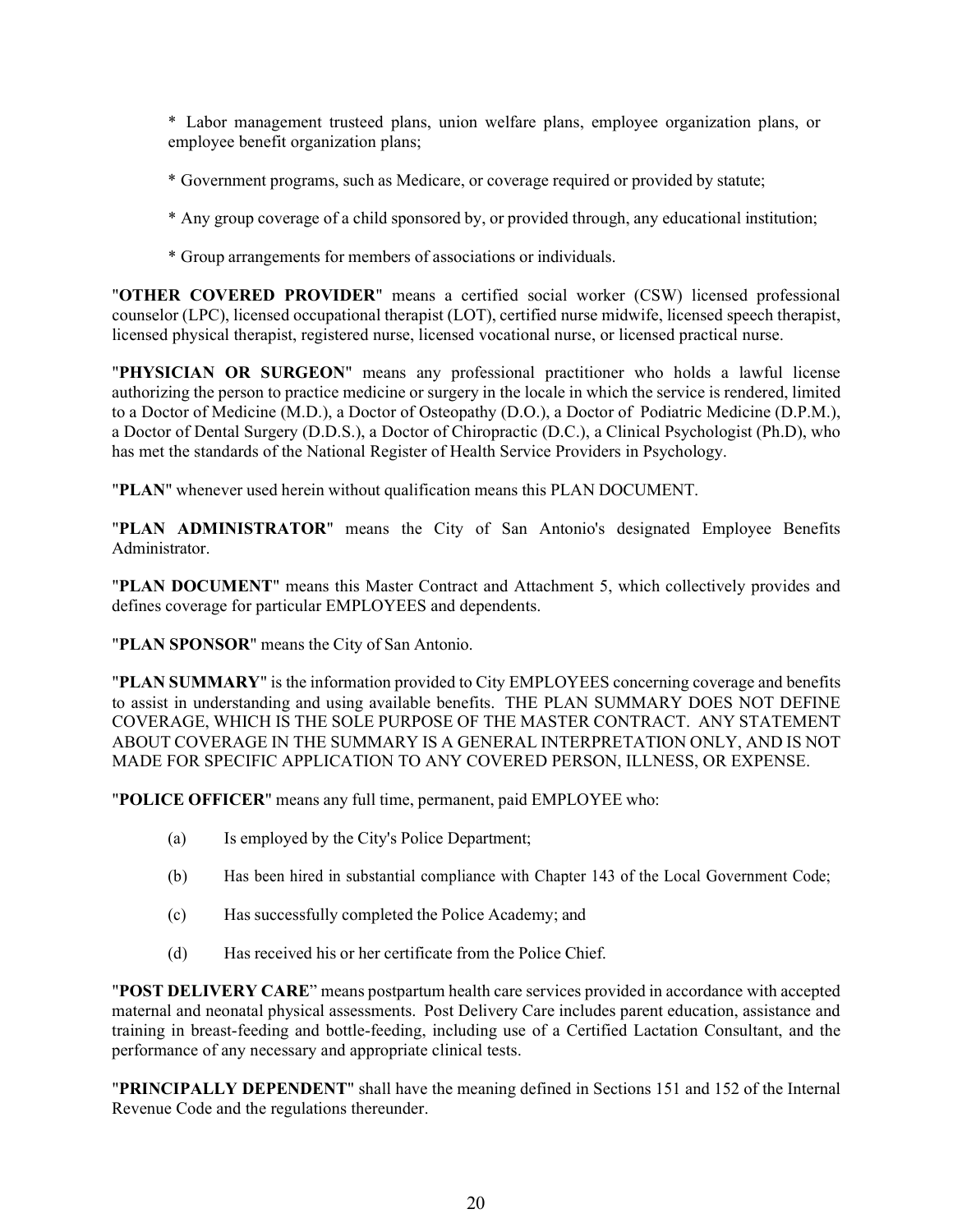"PSYCHIATRIC DAY TREATMENT FACILITY" means an institution which meets all of the following requirements:

- (a) It is a mental health facility which: provides treatment for individuals suffering from acute mental, nervous or emotional disorders, in a structured psychiatric program utilizing individualized treatment plans with specific attainable goals and objectives appropriate both to the patient and the treatment modality of the program; and is clinically supervised by a doctor of medicine who is certified in psychiatry by the American Board of Psychiatry and Neurology. **TESYCHIATRIC DAY TREATMENT FACILITY**<sup>*m*</sup> means an institution which meets all of the islowing requirements:<br>
(a) It is ancental health facility which: provides treatment for individuals suffering from acute mental, nerv
	- (b) It is accredited by the Program for Psychiatric Facilities or its successor, or the Joint Commission on Accreditation of HOSPITAL; and
	-

diagnosed with:

- a. insulin dependent or non-insulin dependent diabetes;
- b. elevated blood glucose levels induced by pregnancy; or
- 

c. another medical condition associated with elevated blood glucose levels.<br>"RECIPIENT" means an insured person who undergoes a surgical operation to receive a BODY ORGAN transplant.<br>"REHABILITATION FACILITY" means a facility that provides services of acute rehabilitation. All

services are provided under the direction of a PHYSICIAN with a specialty in rehabilitation and physical medicine. The facility is staffed around the clock by registered nurses and it does not provide services of a custodial nature. The facility must be Medicare certified, licensed by the State Department of Health as a "special hospital" and accredited by the Joint Commission on Accreditation of Healthcare Organizations. It is also accredited by the Commission on Accreditation of Rehabilitation Facilities.<br>"SKILLED NURSING FACILITY" means a legally operated institution, or a distinct part of an

institution, primarily engaged in providing skilled nursing care to patients recovering from injury or illness and which:

- (a) Is under the resident supervision of a PHYSICIAN or registered nurse (R.N.);
- (b) Provides continuous skilled nursing care for 24 hours of every day;
- (c) Requires that the health care of every patient be under the supervision of a PHYSICIAN;
- (d) Provides that a PHYSICIAN be available at all times to furnish necessary medical care in emergencies;
- (e) Maintains clinical records for each patient;
- (f) Has an effective utilization review plan;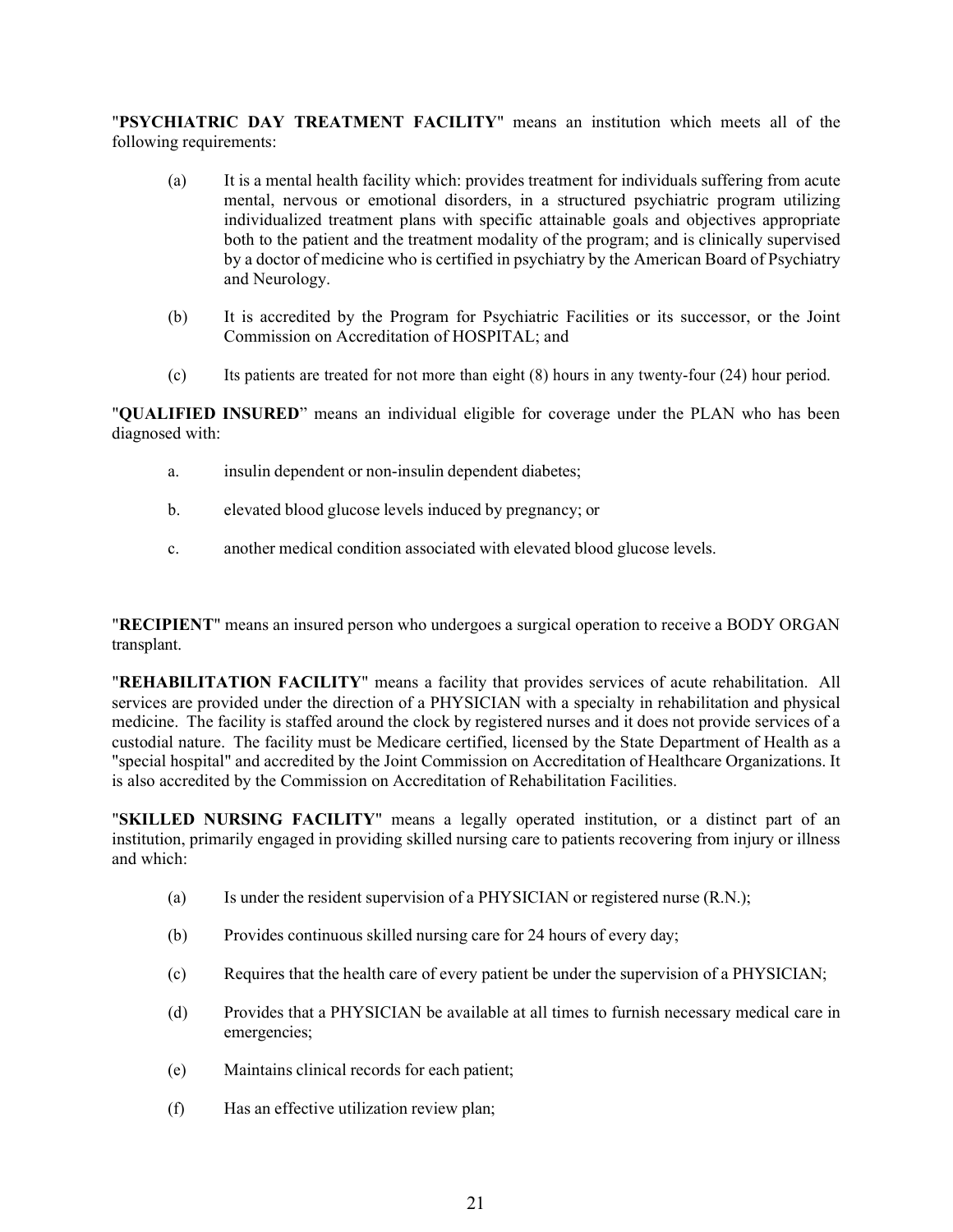- (g) Has a transfer agreement with at least one (1) HOSPITAL;
- (h) Is not, other than incidentally, a clinic, a place devoted to care of the aged or a place for treatment of mental disorders or mental retardation;
- 

(i) Is not a place for CUSTODIAL CARE.<br>
"TEMPORARY MECHANICAL EQUIPMENT" means any non-organic device used in conjunction with the RECIPIENT's own BODY ORGAN for the purpose of sustaining a bodily function for which a

transplant has been deemed necessary by the attending physician.<br>
"TRANSPLANT SURGERY" means the transfer of BODY ORGAN(s) from a DONOR to a RECIPIENT.<br>
"USUAL & CUSTOMARY CHARGE" means charges for MEDICALLY NECESSARY serv

supplies which would usually be provided for cases the same as or similar to the one being treated. The Usual and Customary charge is limited to the lesser of:

- (a) The fee usually charged by the provider for similar services and supplies; and
- (b) The fee usually charged for the same service or supply by other providers who are in the same area. "Area" means a geographical area as determined by the CLAIMS ADMINISTRATOR to be significant enough to establish a representative base of charge for the treatment. The determination of the "usual and customary" charges by the CLAIMS ADMINISTRATOR shall be based on standard profiles and statistical sampling methods accepted in the benefits industry. Usual and customary shall be based on the 85th percentile and updated on a semi-annual basis. All charges above or beyond the "usual and customary" charges so determined are the financial responsibility of the COVERED PERSON. Upon request, the CITY will furnish information or assistance to a COVERED PERSON to enable them to contest excessive charges, in accordance with the policy of the Employee Benefits Office in effect at the time of the request.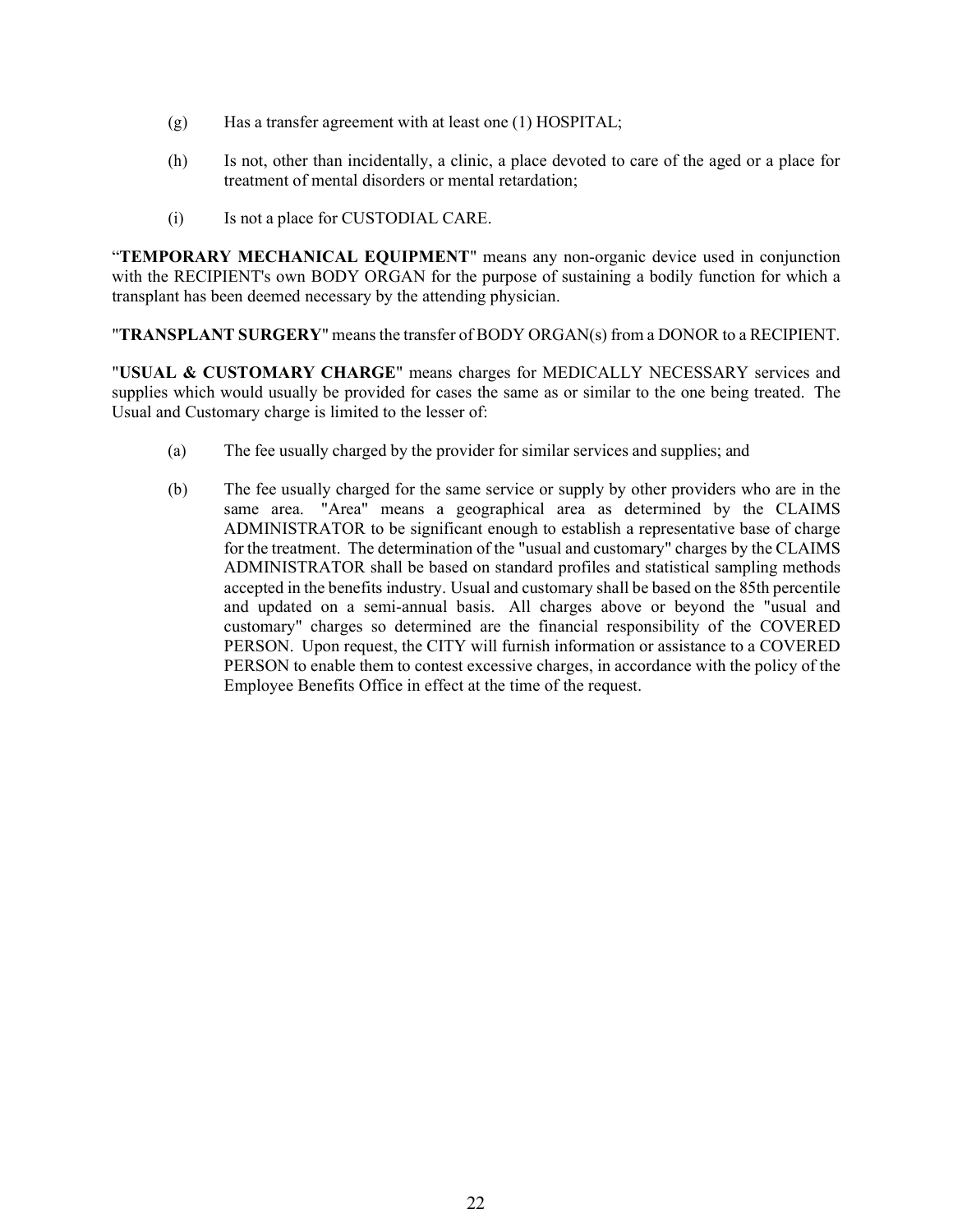# CHAPTER 5 COVERED MEDICAL EXPENSES

Covered Medical Expenses shall be the portion, set forth in the Schedule of Benefits, of the usual and customary charges for the following services, supplies, and treatment when MEDICALLY NECESSARY and when ordered by a licensed PHYSICIAN or SURGEON. Medical expenses exceeding usual and customary expenses covered by this PLAN will be the obligation of the COVERED PERSON.

- 1. Daily semi-private room charge in a HOSPITAL or REHABILITATION FACILITY.
- 2. Services and supplies furnished by a HOSPITAL.
- 3. Treatment by a PHYSICIAN or SURGEON.
- 4. Treatment by any OTHER COVERED PROVIDER not related by blood or marriage.
- 5. Anesthesia and its administration.
- 6. "Surgery in mouth or oral cavity" is limited to:
	- (a) removal of non-odontogenic lesions, tumors or cysts;
	- (b) incision and drainage of non-odontogenic cellulitis;
	- (c) surgery on accessory sinuses, salivary glands and ducts and tongue;
	- (d) surgical treatment of fractures and dislocation of the jaw resulting from an ACCIDENTAL INJURY.
- 7. Diagnostic radiology, radiation therapy and laboratory examinations.
- 8. Ambulance charges to or from the nearest medically appropriate HOSPITAL by an ambulance service operated in accordance with State law.
- 9. Medical supplies and equipment as follows:
	- (a) drugs and medicines which can be obtained only by numbered prescription for the specified illness or injury for which the patient is being treated;
	- (b) birth control pills, injections and medication implants are covered for EMPLOYEES and dependent spouses only. No other contraceptive methods or devices are covered;
	- (c) blood and blood plasma;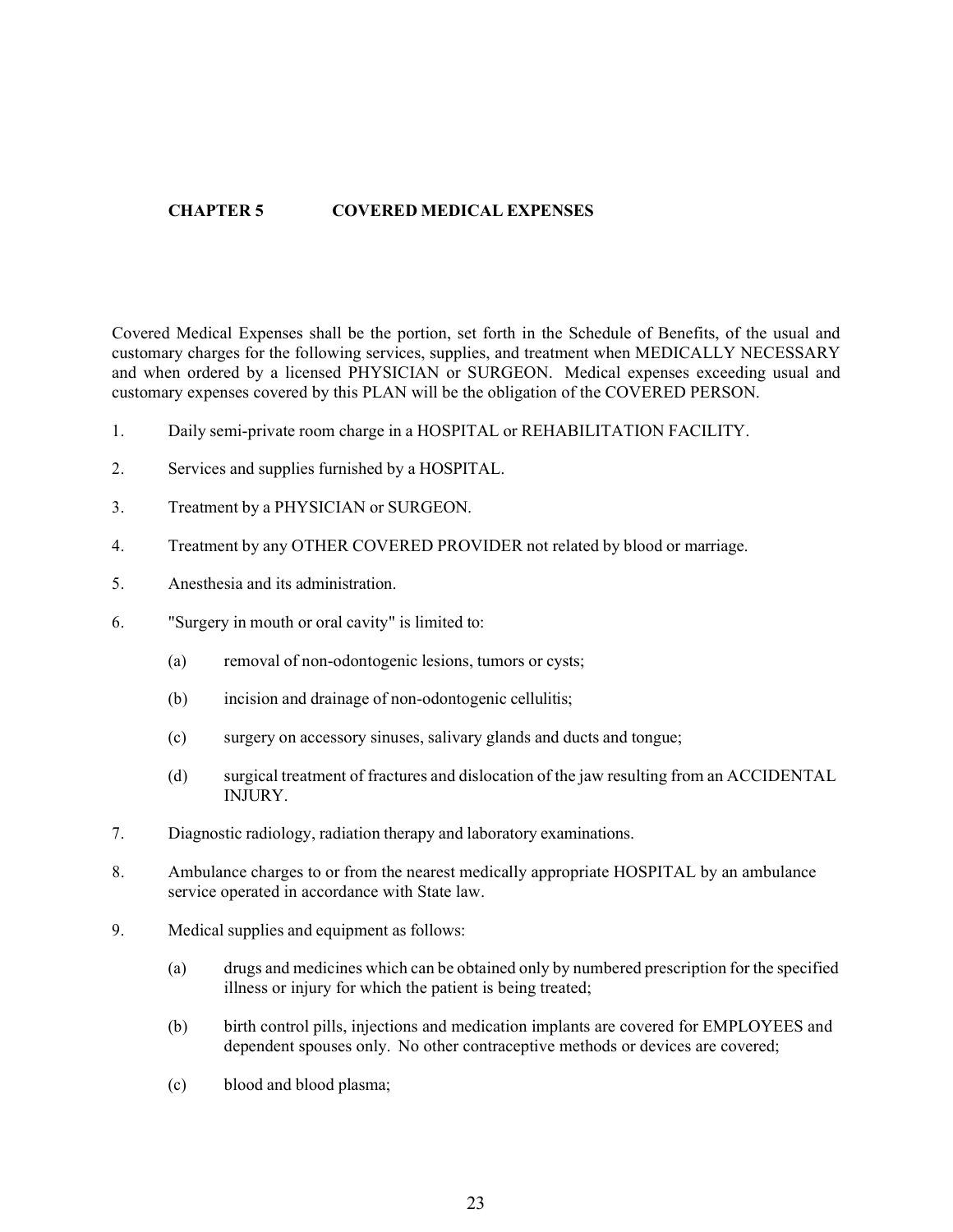- (d) charges for drawing and storing autologous blood;
- (e) prosthetic appliances such as artificial limbs or eyes, not including their replacement except when required due to growth or development of a dependent child. After a covered mastectomy, breast implants or prostheses are also covered. Replacement of breast prosthesis is covered only when original prosthesis was required due to a major catastrophic illness or injury;
- (f) crutches. The rental (but not to exceed the total cost of purchase) or, at the option of the CLAIMS ADMINISTRATOR, the purchase of DURABLE MEDICAL EQUIPMENT when MEDICALLY NECESSARY and prescribed by a PHYSICIAN for therapeutic use, including wheelchairs, hospital beds, oxygen and equipment for its administration including IPPB (Intermittent Positive Pressure Breathing);
- (g) medical supplies such as lancets, autolets, syringes, dextrowash and dextrostix, ostomy supplies, casts, splints, trusses and braces;
- (h) orthopedic shoes when prescribed by a PHYSICIAN.
- 10. Dental treatment for fractured jaw or for injury to sound natural teeth including replacement of such teeth within six months after the date of accident, provided that such accident occurs while the COVERED PERSON is on the PLAN.
- 11. Expenses incurred for maternity care and services shall be covered on the same basis as for any other illness incurred by the COVERED PERSON or the dependent spouse. There is no coverage for expenses for maternity care and services incurred by a dependent child except for COMPLICATIONS OF PREGNANCY which shall be treated as any other illness.

The attending PHYSICIAN shall make the determination as to whether a delivery is complicated.

Under Federal law, group health plans generally may not restrict benefits for any HOSPITAL length of stay in connection with childbirth for the mother or newborn child to less than 48 hours following a vaginal delivery, or less than 96 hours following a cesarean section. The 48-hour period (or 96-hour period if applicable) begins at the time a delivery occurs in the HOSPITAL (or in the case of multiple births, at the time of the last delivery) or, if the delivery occurs outside the HOSPITAL, at the time a mother and/or newborn are admitted. However, Federal law generally does not prohibit the mother's or newborn's attending provider, after consulting with the mother, from discharging the mother or her newborn earlier than 48 hours (or 96 hours if applicable) following the delivery.

If a decision is made to discharge a mother or her newborn child from inpatient care before the expiration of the minimum hours of coverage of inpatient care as provided above, the PLAN will provide coverage for timely POST DELIVERY CARE as defined herein. Such care may be provided to the mother and the child by a PHYSICIAN, registered nurse or other appropriate licensed health care provider and may be provided at the mother's home, a health care provider's office, a health care facility or another location determined to be appropriate under rules adopted by the Commissioner of Insurance.

## 12. NEWBORN CARE.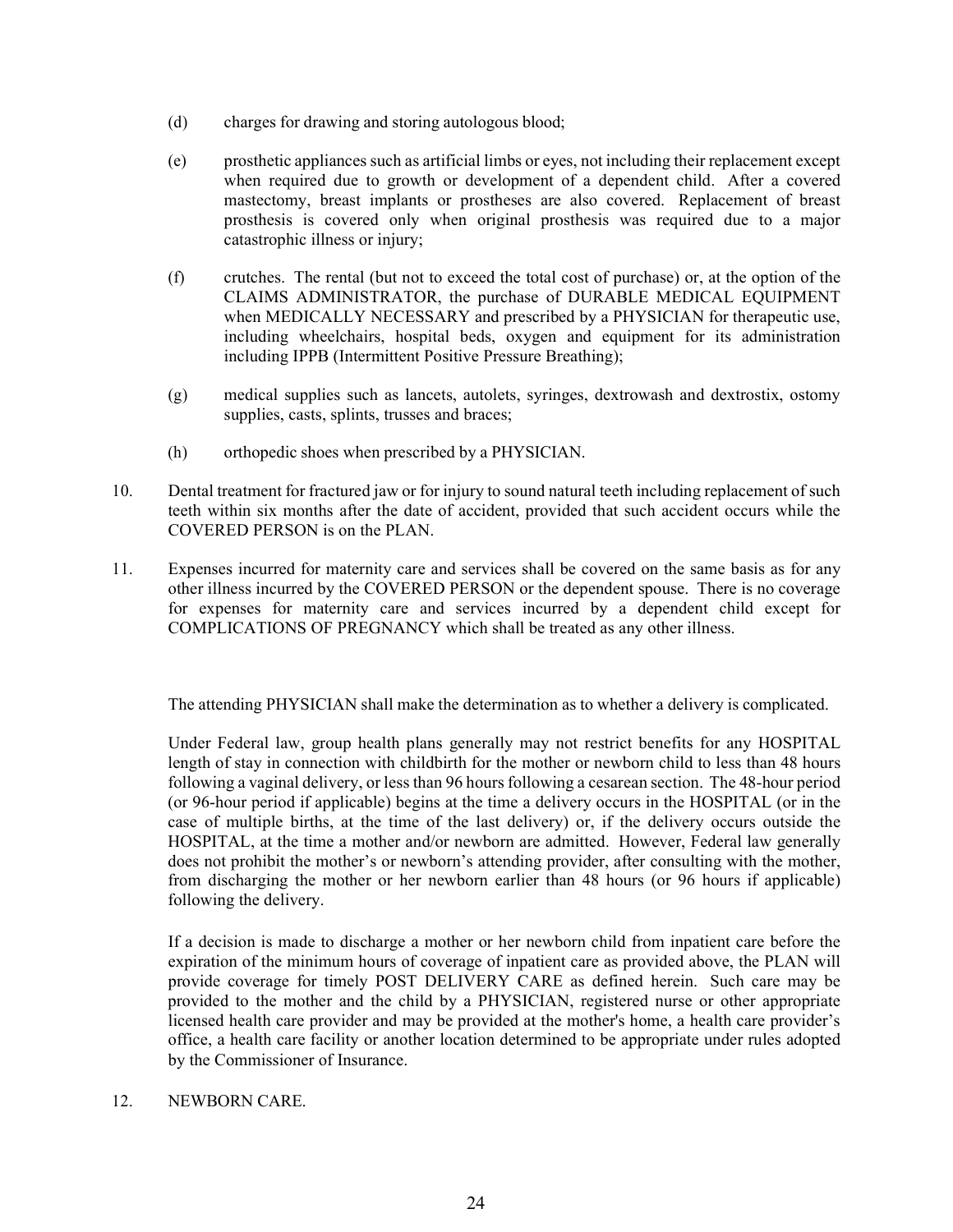- 13. Services of a licensed speech therapist are covered when therapy is rendered in accordance with PHYSICIAN's specific instructions as to type and duration when speech was present before the illness and/or injury, and for a child born under the plan with developmental disorder or birth defects.
- 14. Services of a licensed physical therapist are covered only for those services that require the technical medical proficiency and skills of a licensed physical therapist and which are rendered in accordance with a PHYSICIAN'S specific instructions as to type and duration.
- 15. Acupuncture or hypnosis when performed by a COVERED PROVIDER and in lieu of anesthesia.
- 16. Psychiatric Conditions To be treated as any other illness/condition requiring care, as required by the The Mental Health Parity and Addiction Equity Act of 2008 (MHPAEA).
- 17. Chemical dependency and substance abuse will be treated as any other illness.
- 18. Voluntary sterilization is covered.
- 19. Preventive services:
	- a. One routine pap smear (doctor's procedure charge, lab expenses and office visit) per CALENDAR YEAR for female COVERED PERSONS;
	- b. One routine mammogram per CALENDAR YEAR for female COVERED PERSONS age thirty-five (35) and over;
	- c. One (1) routine physical examination per CALENDAR YEAR for each eligible EMPLOYEE and dependent.
		- 1. If performed by the EMPLOYEE'S own PHYSICIAN, covered services will be limited to a preventative medical examination, blood chemistry profile, thyroid function (TSH), fecal occult blood, urinalysis, electrocardiogram, body fat measurement, health risk appraisal, stress and personality profile, and nutritional analysis, subject to the DEDUCTIBLE and COINSURANCE as stated herein.
	- d. A physical examination for the detection of prostate cancer and prostate-specific Antigen test used for the detection of prostate cancer for each male enrolled in the PLAN who is;
		- 1. at least 50 years of age and asymptomatic; or
		- 2. at least 40 years of age with a family history of prostate cancer or another prostate cancer risk factor.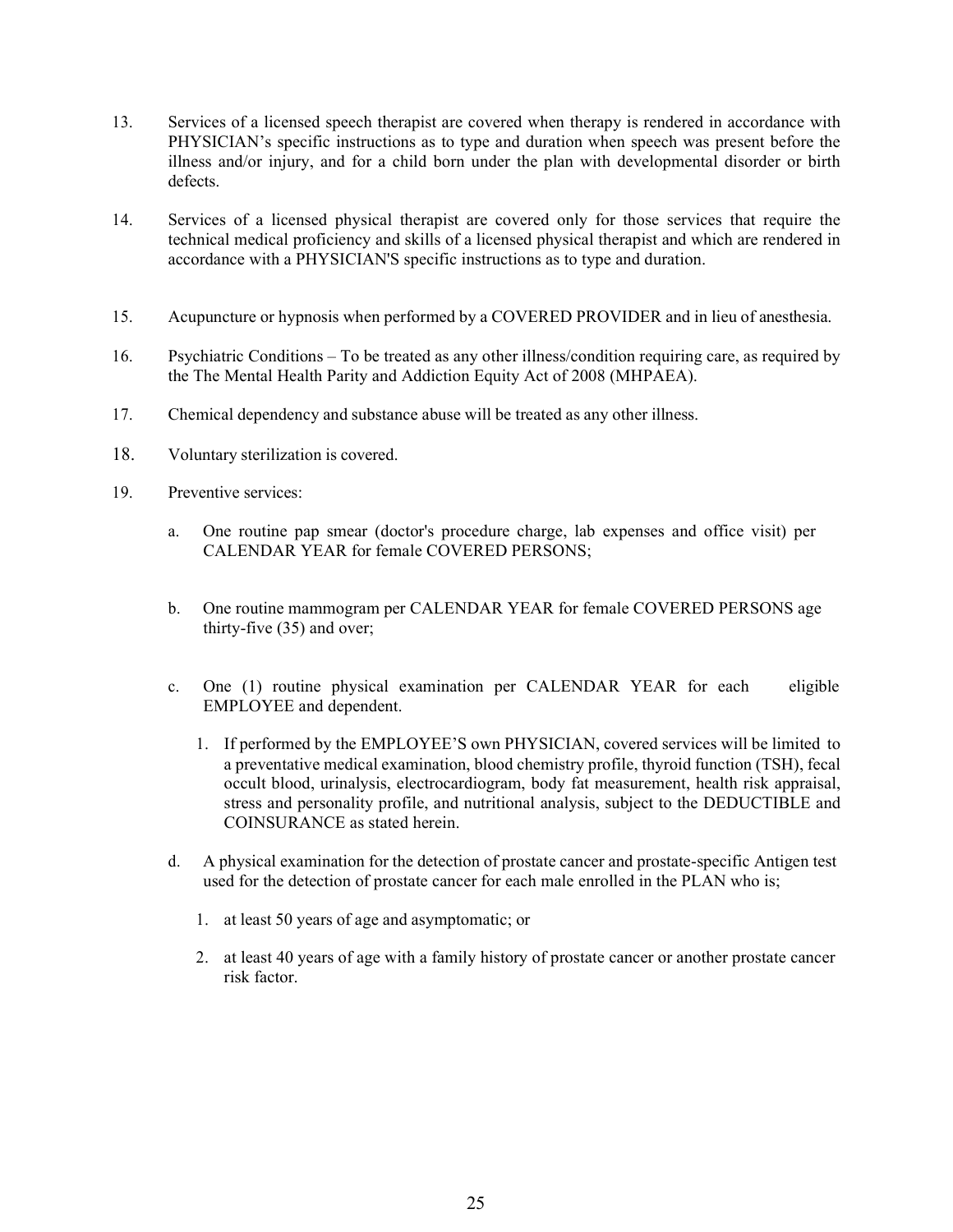## 20. Immunizations and Vaccines

(a) Expenses for all  $e$ overed immunizations are covered at  $100\%$ , deductible waived. Other services provided at the same time as the immunizations, including, but not limited to, office visit charges, shall be subject to the DEDUCTIBLE and COINSURANCE.

(b) Synagis (Palivizumab) administration for the prevention of respiratory syncytial virus (RSV) among high risk infants meeting prescribing criteria set forth by American Academy of Pediatrics (AAP) will be covered at 100%, deductible waived, only if such treatment is determined to be MEDICALLY NECESSARY and prior authorization obtained on or before administration of the first injection.

- 21. Attention Deficit Disorder- To be treated as any other illness/condition requiring care, as required by the The Mental Health Parity and Addiction Equity Act of 2008 (MHPAEA).
- 22. Applied Behavioral Analysis.
- 23. Occupational Therapy.
- 24. Diabetes. Coverage shall be provided to each QUALIFIED INSURED as defined herein for:
	- a. DIABETES EQUIPMENT;
	- b. DIABETES SUPPLIES; and
	- c. diabetes self-management training programs as defined herein.

Self-management training programs must be provided by a health care practitioner or provider who is licensed, registered, or certified in Texas to provide appropriate health care services related to diabetes education. Self-management training includes:

- a. training provided to a QUALIFIED INSURED after the initial diagnosis of diabetes in the care and management of that condition, including nutritional counseling and proper use of DIABETES EQUIPMENT and supplies;
- b. additional training authorized by a PHYSICIAN or other health care practitioner of a significant change in the QUALIFIED INSURED'S symptoms or condition that requires changes in the QUALIFIED INSURED'S self-management regime; and
- c. periodic or episodic continuing education training when prescribed by an appropriate health care practitioner as warranted by the development of new techniques and treatments for diabetes.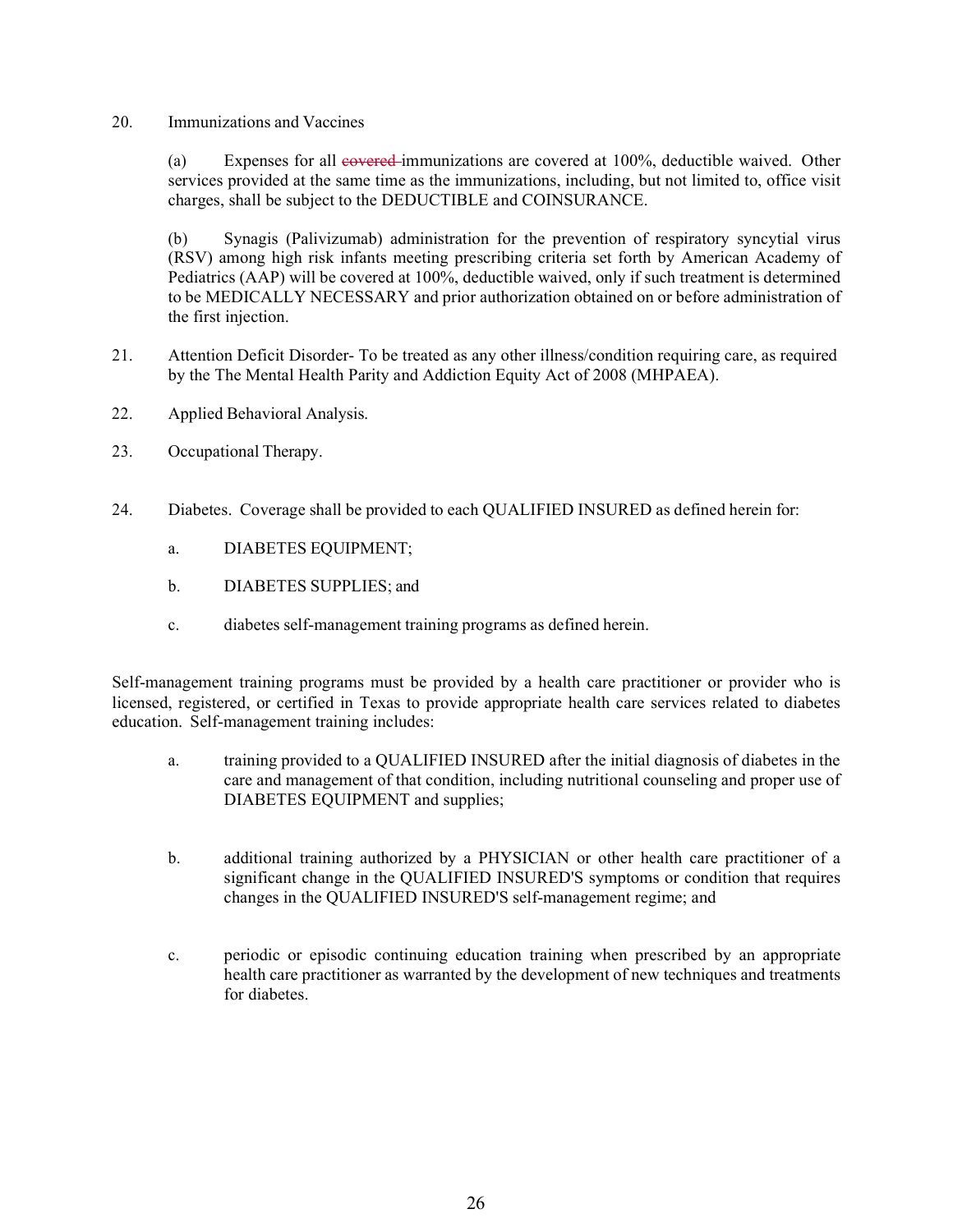- 25. Temporomandibular Joint. MEDICALLY NECESSARY diagnostic or surgical treatment of conditions affecting the temporomandibular joint (jaw and the craniomandibular joint) resulting from one of the following shall be covered:
	- a. an accident;
	- b. a trauma;
	- c. a congenital defect;
	- d. a developmental defect; or
	- e. a pathology.

Such coverage is subject to the same Plan provisions as for any surgical treatment including, but not limited to, the requirements for pre-certification of benefits.

- 26. Mastectomy. Coverage for inpatient care for a COVERED PERSON is as follows:
	- a. 48 hours following a mastectomy; and
	- b. 24 hours following a lymph node dissection for the treatment of breast cancer.

For reconstruction of the breast on which a MEDICALLY NECESSARY mastectomy has been performed; surgery and reconstruction of the other breast to produce a symmetrical appearance; prostheses and treatment of physical complications for all stages of the mastectomy, including lymphedemas are covered under this Plan.

If the COVERED PERSON and the COVERED PERSON's attending PHYSICIAN determine that a shorter period of inpatient care is appropriate, the Plan is not required to provide the minimum hours of coverage of inpatient care stated above.

- 26. Treatment for Mental and Nervous Conditions shall be covered the same as any other illness/condition requiring care, as required by the The Mental Health Parity and Addiction Equity Act of 2008 (MHPAEA).
- 27. Treatment for Gender Dysphoria.
- 28. HOSPICE Care. HOSPICE Care is an alternative to the Hospital Confinement of a terminally ill person. HOSPICE Benefits are available for COVERED PERSONS with a life expectancy of six (6) months or less provided the attending PHYSICIAN approves the program. Failure to pre-certify will result in no benefit allowances. HOSPICE Care is subject to the DEDUCTIBLES and COINSURANCE as provided in the applicable appendix for each class of CITY EMPLOYEE, retiree, and official.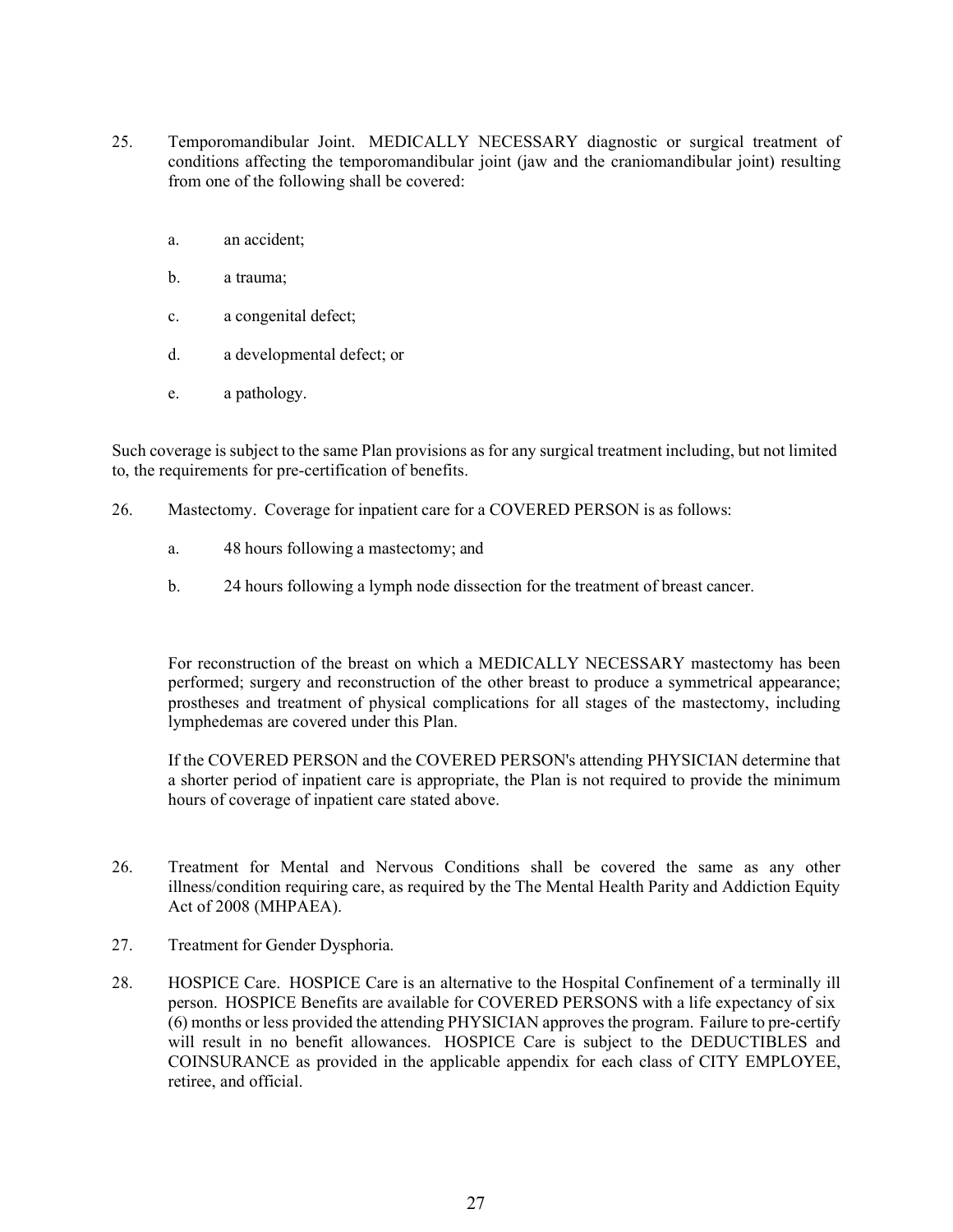Eligible HOSPICE Charges are charges made by a HOSPICE for:

- a. room and board;
- b. private duty nursing care provided by or under the supervision of a Registered Nurse (R.N.);
- c. part-time or intermittent home health aide services which consist primarily of caring for the patient by employees of the HOSPICE;
- d. social work performed by a licensed social worker, routinely provided by the HOSPICE agency;
- e. nutritional services, including, special meals, if included in the per diem;
- f. emotional support services routinely provided by the HOSPICE agency, if included in the per diem;
- g. bereavement counseling sessions for eligible dependents covered under the PLAN, if included in the per diem; and
- h. drugs and medication.
- 29. Organ Transplants. If covered expenses are incurred as a result of a BODY ORGAN transplant, the PLAN will pay the applicable COINSURANCE percentage of the Covered Expenses, as defined herein, after the DEDUCTIBLE is applied, subject to the LIFETIME MAXIMUM benefit and the following conditions:
	- a. Benefits are available for BODY ORGAN transplantation, subject to determination made on an individualized case by case basis in order to establish medical necessity;
	- b. Benefits will be provided only when the HOSPITAL and PHYSICIAN customarily charge a transplant RECIPIENT for such care and services;
	- c. When only the transplant RECIPIENT is a COVERED PERSON, the benefits of the PLAN will be provided for the DONOR to the extent that such benefits are not provided under any other form of coverage. In no such case under the PLAN will any payment of a "personal service" fee be made to any DONOR. Only the necessary HOSPITAL and PHYSICIAN'S medical care and services expenses with respect to the DONOR will be considered for benefits;
	- d. When only the DONOR is a COVERED PERSON, the DONOR will receive benefits for care and services necessary to the extent such benefits are not provided under any coverage available to the RECIPIENT. Benefits will not be provided to any RECIPIENT who is not a COVERED PERSON; and
	- e. When the RECIPIENT and the DONOR are both COVERED PERSONS, as provided herein, benefits will be provided for both in accordance with their respective Covered Expenses.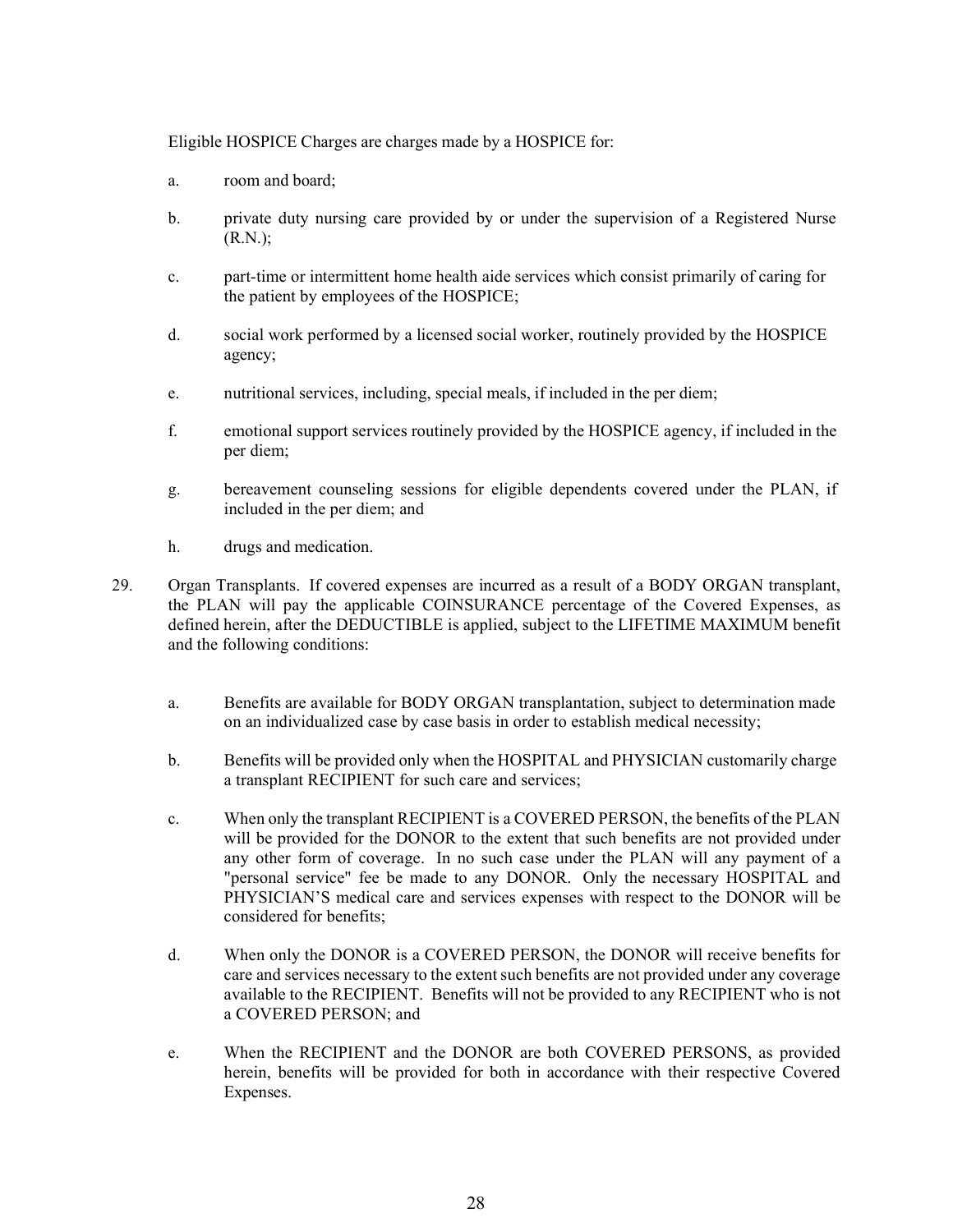If the RECIPIENT is the COVERED PERSON and/or pursuant to the conditions set forth above, the following coverage shall be provided:

- a. The use of TEMPORARY MECHANICAL EQUIPMENT, pending the acquisition of "matched" BODY ORGAN(s);
- b. TRANSPLANT SURGERY of a BODY ORGAN(s) as defined herein;
- c. Multiple transplant(s) during one (1) operative session;
- d. Replacement(s) or subsequent transplant(s); and
- e. Follow-up expenses for covered services, including immunosuppressant therapy.

If the DONOR is a COVERED PERSON and pursuant to the conditions set forth above, the following coverage shall be provided:

- a. The acquisition of a BODY ORGAN(s) from the DONOR;
- b. The life support of a DONOR pending the removal of a usable BODY ORGAN(s); and
- c. Transportation of a BODY ORGAN(s). However, transportation of a BODY ORGAN(s) shall not include transportation of a living DONOR and/or a DONOR on life support.
- 30. A procedure utilized as treatment of neurosis, psychoneurosis, psychopathy, psychosis, and other mental, nervous and emotional illness will be covered as any other illness/condition requiring care, as required by the The Mental Health Parity and Addiction Equity Act of 2008 (MHPAEA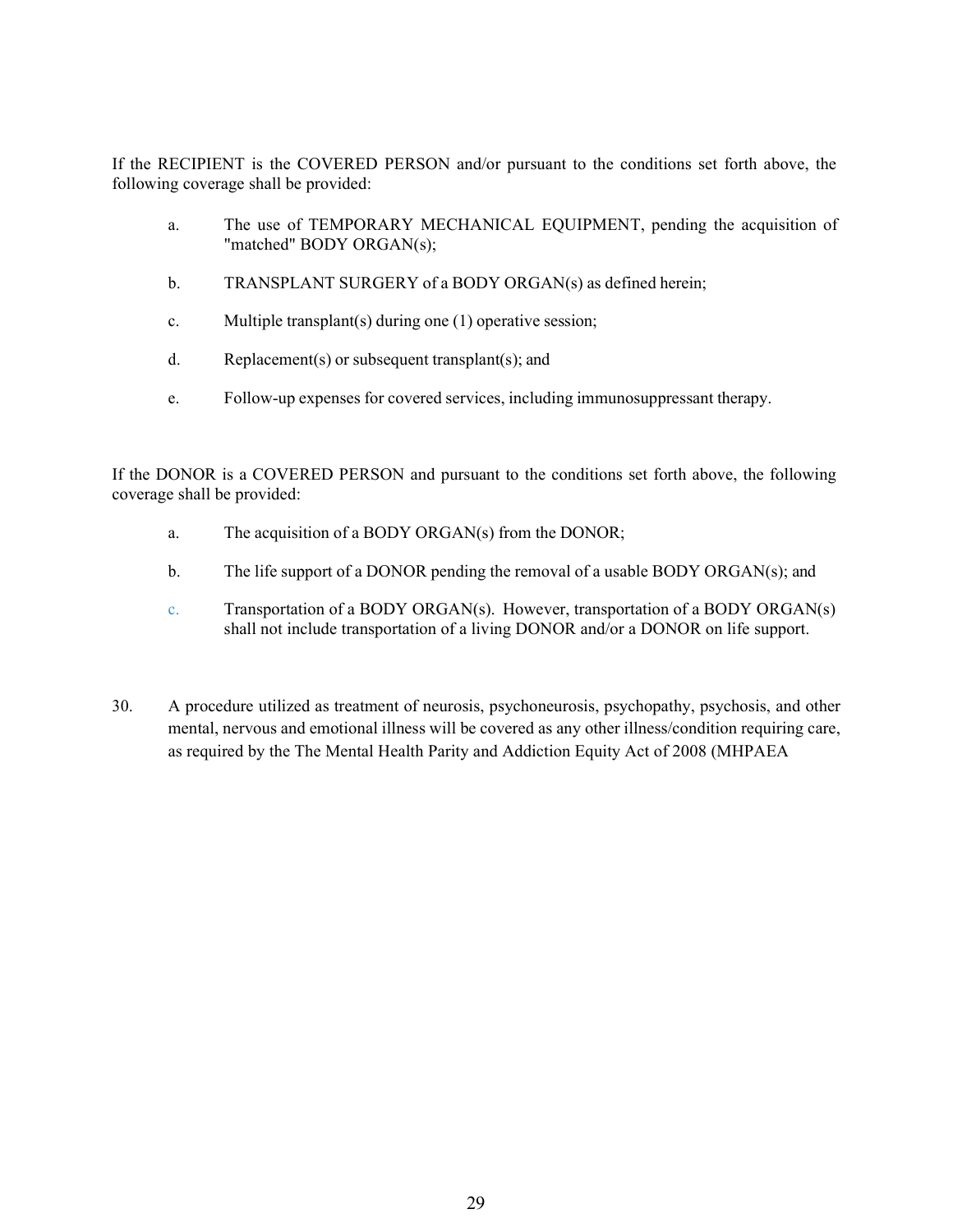# CHAPTER 6 LIMITATIONS

Benefit limitations apply to the following conditions and services:

1. Abortions

Abortions will be covered when the attending PHYSICIAN certifies that the mother's life would be endangered if the fetus were carried to term.

2. Cosmetic Procedure

Elective procedure performed solely to improve appearance is not covered. Nor are the complications that may arise from or are the direct result of such procedure coveredAdditionally, expenses incurred for a cosmetic procedure for the prompt repair or alleviation of damage caused solely by accidental bodily injury, or congenital defects of children up to age 19, or for the correction of a congenital anomaly in a newborn child, or for the reconstruction of the breast on which a MEDICALLY NECESSARY mastectomy has been performed; surgery and reconstruction of the other breast to produce a symmetrical appearance; prostheses and treatment of physical complications for all stages of the mastectomy, including lymphedemas are covered under this PLAN.

3. Treatment in Mouth or Oral Cavity

The care and treatment of the teeth, gums or alveolar process or for dentures, appliances or supplies used in such care and treatment is not covered, except for charges incurred as a result of and within six months after an accident suffered while covered hereunder for treatment of injuries to sound, natural teeth, including replacement of such teeth, or for setting of a jaw fractured or dislocated in such accident; provided, however, that this exclusion shall not be applicable to services and supplies rendered to a newborn child which are necessary for treatment or correction of a congenital defect.

4. Maternity for Dependents

Maternity care and services rendered to a dependent child are limited to treatment of COMPLICATIONS OF PREGNANCY.

5. Mental and Nervous Conditions - shall be covered the same as any other illness/condition requiring care, as required by The Mental Health Parity and Addiction Equity Act of 2008 (MHPAEA).

Expenses for treatment in a psychiatric day treatment facility for a mental, nervous or emotional disorder, if the attending physician certifies that such treatment is in lieu of hospitalization, will be covered as if incurred on an inpatient basis. Any benefits so provided shall be determined as if necessary care and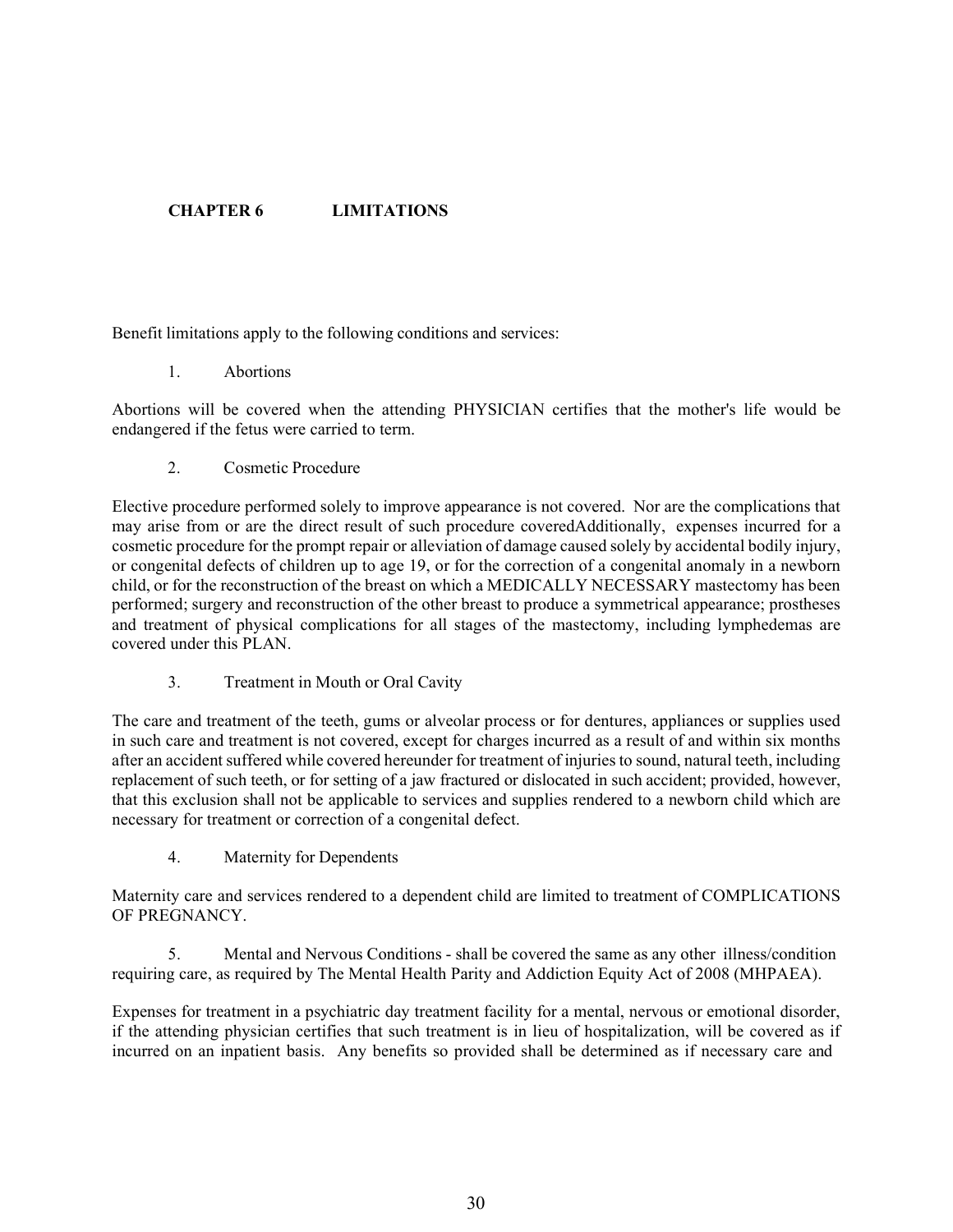treatment in a psychiatric day treatment facility were inpatient care and treatment in a hospital; each full day or treatment in a psychiatric day treatment facility shall be considered equal to one-half day of hospital confinement for purposes of determining benefits and benefit maximums under the PLAN.

6. Private Room Limit

When private room accommodations have been used, charges will be reimbursed at the average semiprivate room rate in the facility. If a HOSPITAL has private rooms available only, then the maximum eligible charge will be based on the usual and customary semi-private room charge in the community.

The independent of the application of the and the production and the product and the product and specifiest and benefit maximums under the PLAN.<br>
7. Trivate Room Limit<br>
7. Travel accommodations have been used, charges will This benefit provides reimbursement for those traveling to receive treatment for a transplant or inpatient/outpatient cancer treatments. The travel distance requirement for reimbursement is 100 miles. Eligible expenses should be compliant with IRS guidelines and are subject to a \$10,000 lifetime maximum. Benefits are paid at a per diem (per day) rate of \$50 per person per night. Individuals can include a person traveling with them.

To be reimbursed, you will need to submit a qualifying receipt. Examples of travel expenses include:<br>
• airfare at coach rate,<br>
• taxi,

• ground transportation, and<br>
• mileage reimbursement at the IRS rate for the most direct route between the patient's home and the designated provider.

Prior authorization is not required for the travel, but would be required for any covered treatments. For more information about this benefit, call Blue Cross and Blue Shield of Texas Member Services Line at 1.800.521.2227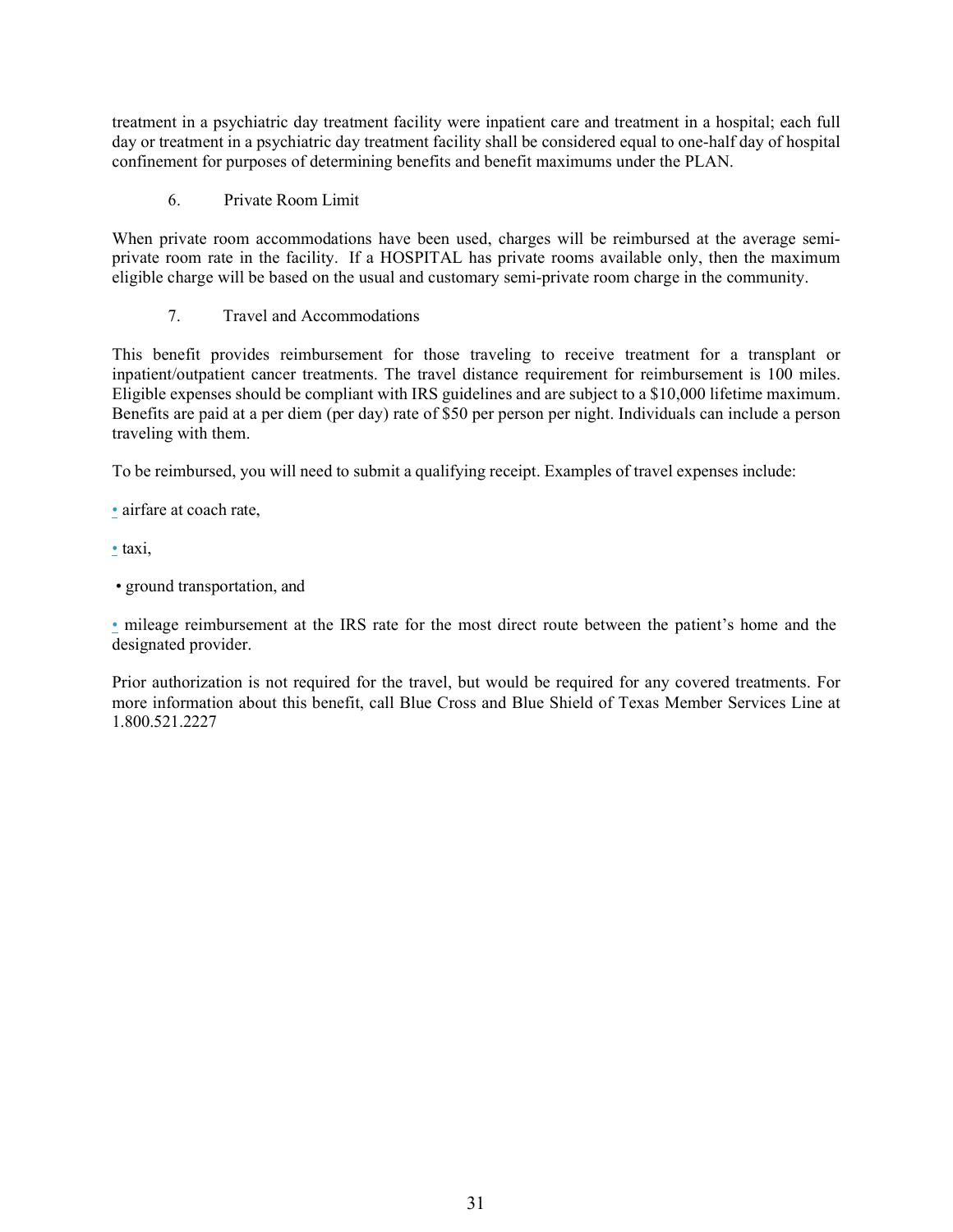# CHAPTER 7 EXCLUSIONS

Unless mandated by provisions of the Affordable Care Act, no coverage is provided under the PLAN for services and supplies:

- 1. For which the patient or EMPLOYEE has no legal obligation to pay, or for which no charge would be made if the EMPLOYEE had no health coverage.
- 2. Any treatment or service rendered by a COVERED PROVIDER related by blood or marriage.
- 3. Not MEDICALLY NECESSARY for the diagnosis and treatment of an illness or injury or which exceed the USUAL AND CUSTOMARY CHARGES.
- 4. For intentionally self-inflicted injury, whether sane or insane.
- 
- **CHAPTER 7** EXCLUSIONS<br>
Unless mandated by provisions of the Affordable Care Aet, no eoverage is provided under the PLAN for<br>
1. For which the patient or EMPLOYEE has no legal obligation to pay, or for which no charge woul 6. For accidental bodily injury or illness which is covered by Workers' Compensation or an Occupational Medical Policy, or any expenses payable under compromise settlement agreements arising from a Workers' Compensation Claim.
- 7. For marital, family, vocational and other counseling services, except for nutritional counseling for diabetics.
- 8. For reversal or attempted reversal of sterilization.
- 9. For services, therapy and counseling for sexual dysfunction or inadequacies or for implants or aids to sexual function except due to a disease or injury which is otherwise covered by this PLAN.
- 10. Family planning, infertility treatment and services including but not limited to: artificial insemination and personal therapy for infertility, except in-vitro coverage as allowed in the Schedule of Benefits
- 11. For a dependent child's pregnancy except for complication as defined by the PLAN arising from a dependent child's pregnancy.
- 12. For smoking cessation seminars, services, devices or medications.
- 13. For the surgery or treatment of obesity, morbid obesity, dietary control, or for weight reduction.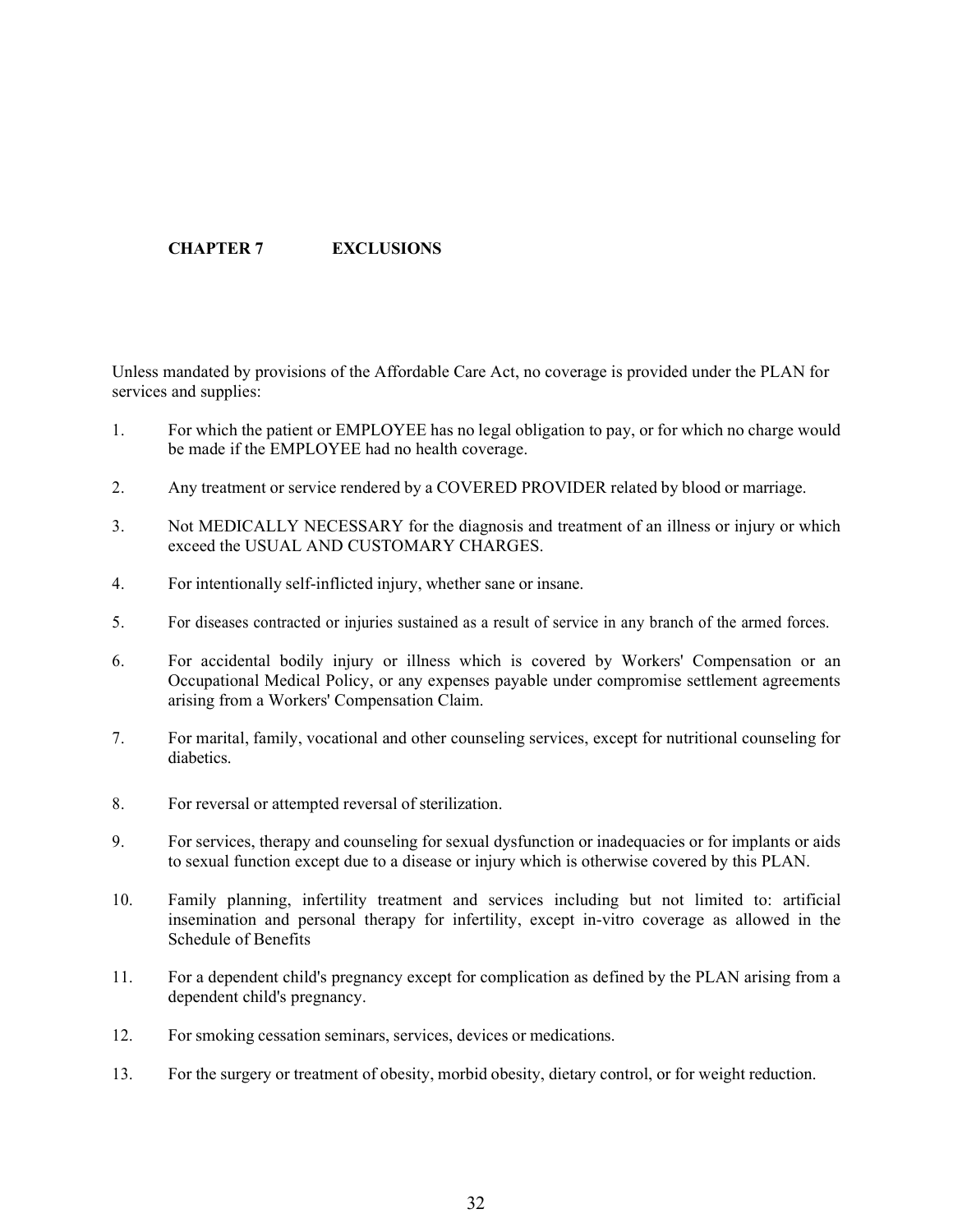- 14. For nutritional supplements, including prescription and over the counter vitamins.
- 15. For exercise equipment or exercise programs.
- 16. For orthotics (arch supports, etc.) and other supportive devices for feet that are not prescribed by a PHYSICIAN.
- 17. For air conditioners, filters, humidifiers, dehumidifiers, and purifiers.
- 18. For eye exercises, visual training (orthoptics), eyeglasses, including contact lenses, hearing aids, or examinations for the purpose of determining visual acuity or level of hearing.
- 19. For radial keratotomy surgery and orthokeratology.
- 20. For medical, dental or surgical treatment including associated diagnostic procedures of orthognathic conditions.
- 21. For vocational therapy.
- 22. For preparing medical reports or itemized bills.
- 23. For charges associated with non-emergency HOSPITAL admissions on either a Friday or a Saturday unless a surgical procedure is performed within 24 hours of admission.
- 24. For care in a health resort, rest home, nursing home, residential treatment center, or any institution primarily providing convalescent, or CUSTODIAL CARE.
- 25. For CUSTODIAL CARE.
- 26. For any claims filed more than one (1) year from the month the covered service or supply was provided.
- 27. For sales tax, transportation, tariffs, immigration fees for international travel, or federal excise taxes.
- 28. For routine physical examinations for eligible dependents and for eligible EMPLOYEES not covered in Chapter 1. .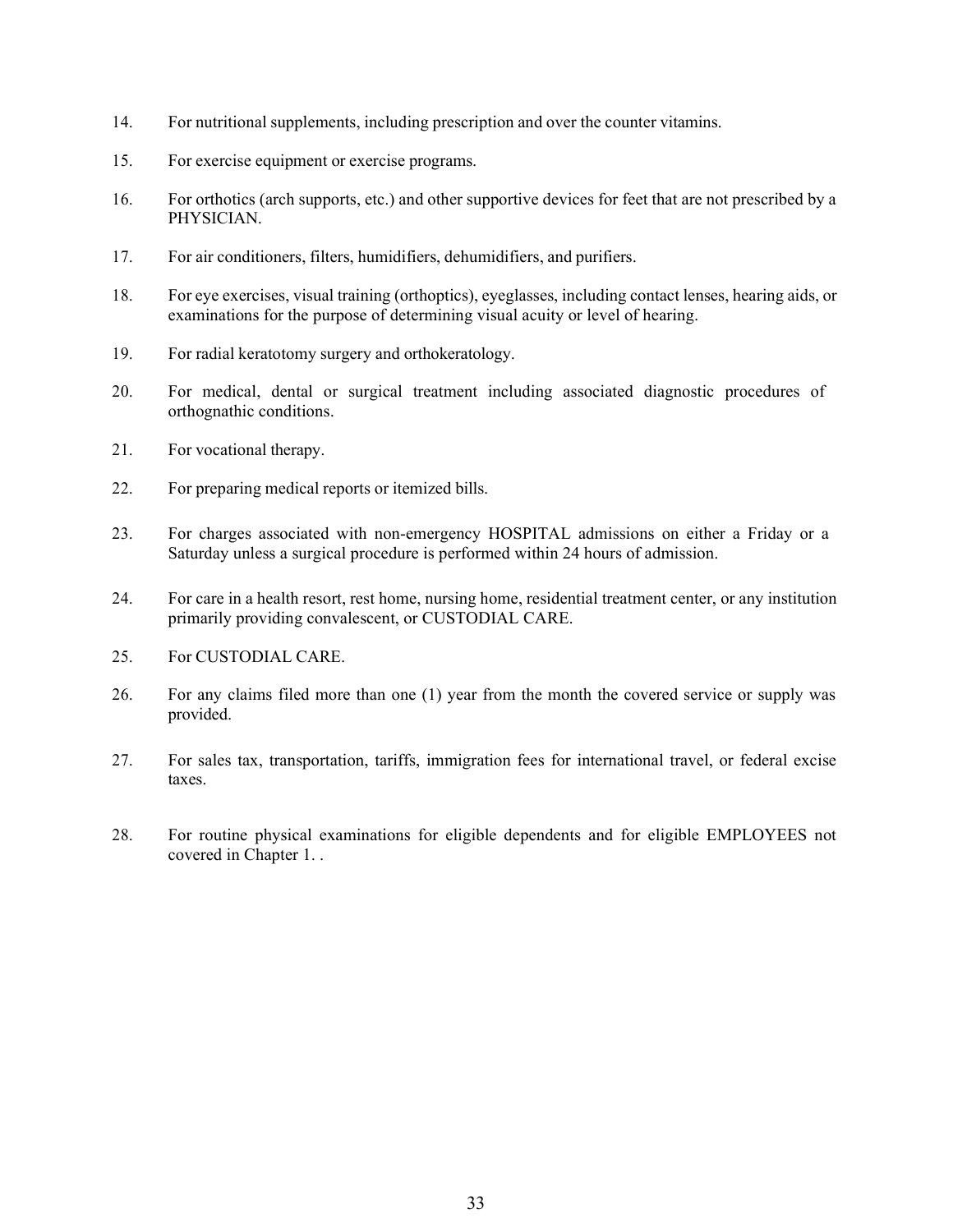- 29. Coverage for HOSPICE Care does not include the following charges:
	- (a) nutritional services, including special means not included in the per diem;
	- (b) emotional support services not routinely provided by the HOSPICE agency and/or not included in the per diem;
	- (c) bereavement counseling sessions for eligible dependents covered under the PLAN not included in the per diem;
	- (d) funeral arrangements;
	- (e) pastoral counseling; and
	- (f) financial or legal counseling.
- 30. Coverage for Organ TRANSPLANT SURGERY does not include the following charges:
	- (a) Experimental treatment for new procedures, and treatments, services or supplies which are still considered experimental or investigational and not "generally accepted" by the medical profession. The judgment whether a procedure, treatment, service or supply is experimental is based upon all of the relevant facts and circumstances, including, but not limited to:
		- 1. Approval by the U.S. Food and Drug Administration, the American Medical Association or the appropriate Medical Specialty Society;
		- 2. Medical and scientific literature;
		- 3. Scientifically demonstrated health benefits;
		- 4. Safety and effectiveness compared to alternatives; and
		- 5. Safety, effectiveness and benefits when used outside of a research setting;
	- (b) Any animal organ or mechanical equipment, mechanical device, or mechanical organ(s), except as provided herein;
	- (c) Any financial consideration to the DONOR other than for a covered service or supply which is incurred in the performance of or in relation to TRANSPLANT SURGERY; and
	- (d) Transportation of a DONOR, except as provided herein.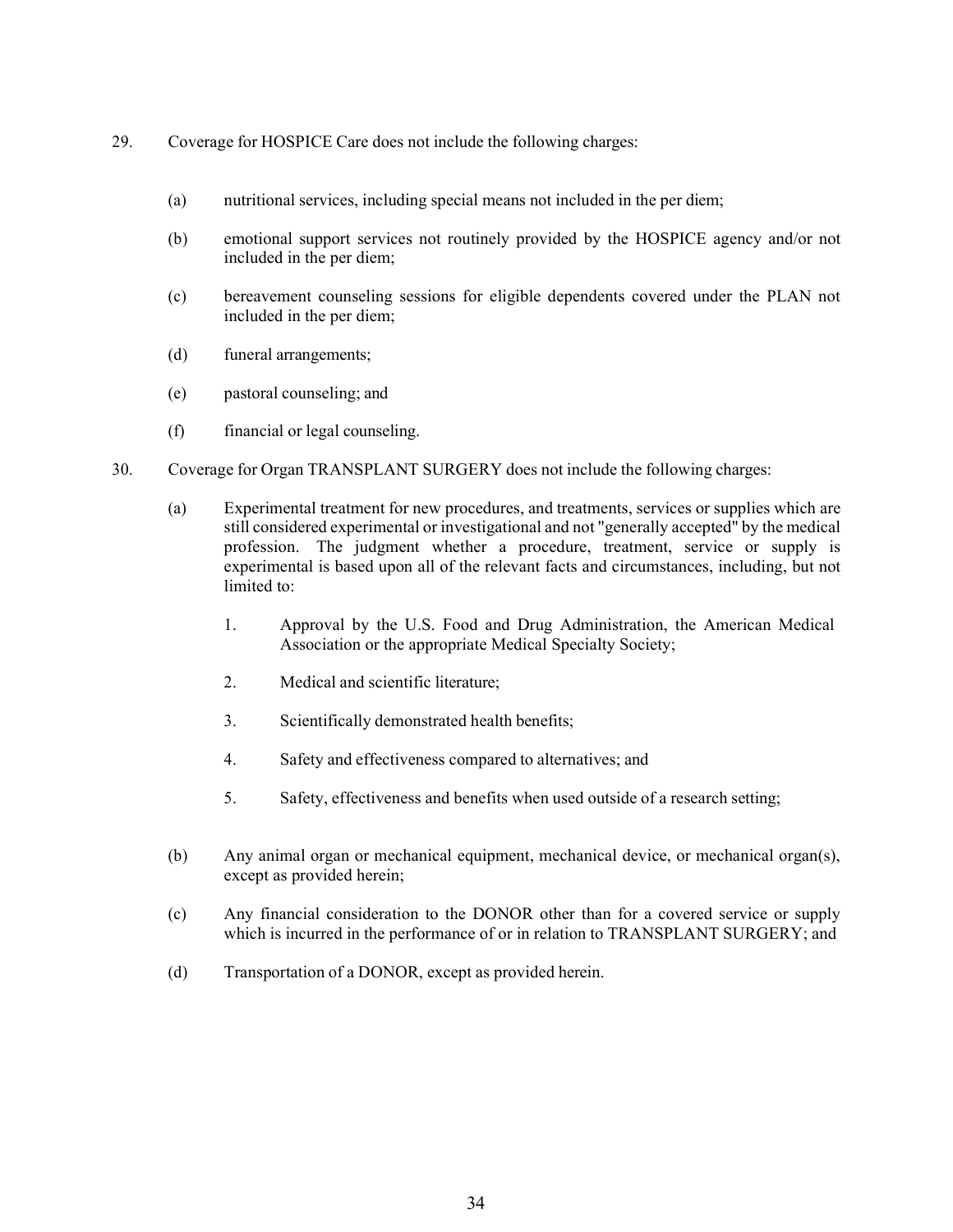## CHAPTER 8 PRE-ADMISSION TESTING (Police Value Plan Only)

If a COVERED PERSON under the Police Value Plan who is scheduled for inpatient surgery in a HOSPITAL, has preoperative testing relating to this surgery performed within ten (10) days prior to the scheduled surgery and the testing is performed at a PHYSICIAN's office, diagnostic laboratory, ambulatory surgery center or on a HOSPITAL outpatient basis, the PLAN will pay pre-operative testing at 100% provided:

- 1. The charge for the surgery is a covered expense;
- 2. The tests would have been covered had the patient been confined as a HOSPITAL inpatient;
- 3. The tests are not repeated when the patient is confined for the surgery;
- 4. The test results are a part of the patient's medical record;
- 5. The surgery is performed in a HOSPITAL;
- 6. The service is identified as pre-admission or preoperative testing.

The DEDUCTIBLE does not apply.

This benefit is not available under the Police Consumer Driven Health Plan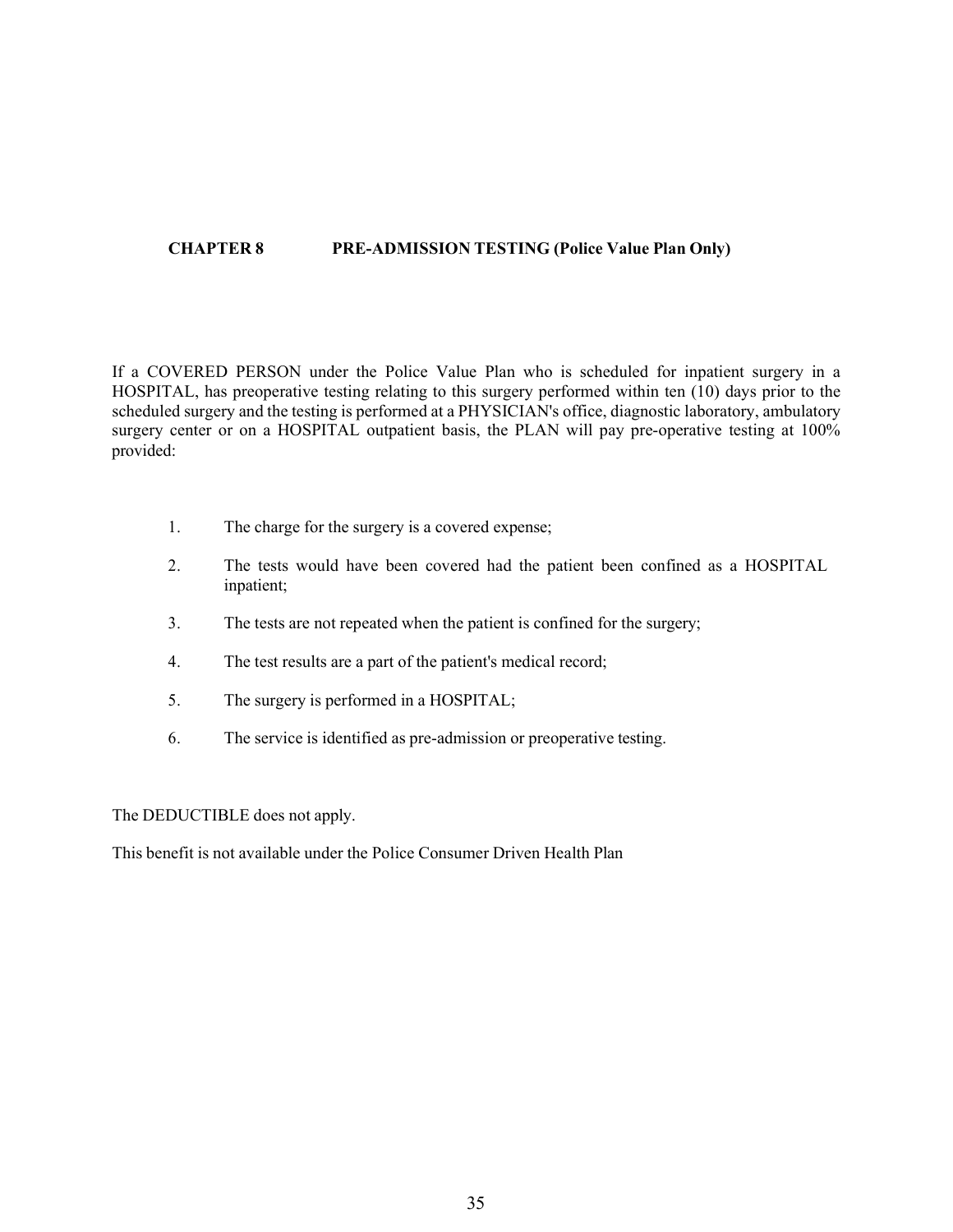# CHAPTER 9 HOSPITAL PRE-CERTIFICATION

Certification of ALL non-network admissions to a HOSPITAL including admissions for rehabilitation, treatment of mental or nervous condition, drug, alcohol or substance abuse and maternity is required prior to or on the day of admission as an inpatient. Emergency admissions must be verified within forty-eight (48) hours following admissions.

Certification of all non-network outpatient surgery, performed in an ambulatory surgery center or HOSPITAL outpatient facility, is required prior to or on the day of the surgery. Emergency outpatient surgery must be certified within forty-eight (48) hours following the surgery.

The COVERED PERSON is responsible for the certification of hospital admission and outpatient surgery.

If Pre-Certification Authorization is not obtained the maximum benefit paid for the doctor and HOSPITAL will be fifty percent (50%) of the usual and customary charges. The fifty percent (50%) not reimbursed by the PLAN will not count toward satisfaction of the Plan year out-of-pocket maximum.

Pursuant to State law, the PLAN will not restrict benefits for any HOSPITAL length of stay in connection with a mastectomy or lymph node dissection of less than 48 hours following a mastectomy or less than 24 hours following a lymph node dissection or require that a provider obtain authorization from the PLAN for prescribing a length or stay within the above periods. Certification is required for a length of stay, which is in excess of the above periods.

Pursuant to State law, the PLAN will not restrict benefits for any HOSPITAL length of stay in connection with childbirth for the mother or newborn child of less than 48 hours following an uncomplicated vaginal delivery or less than 96 hours following an uncomplicated cesarean section, or require that a provider obtain authorization from the PLAN for prescribing a length of stay within the above periods. Certification is required for a length of stay, which is in excess of the above periods.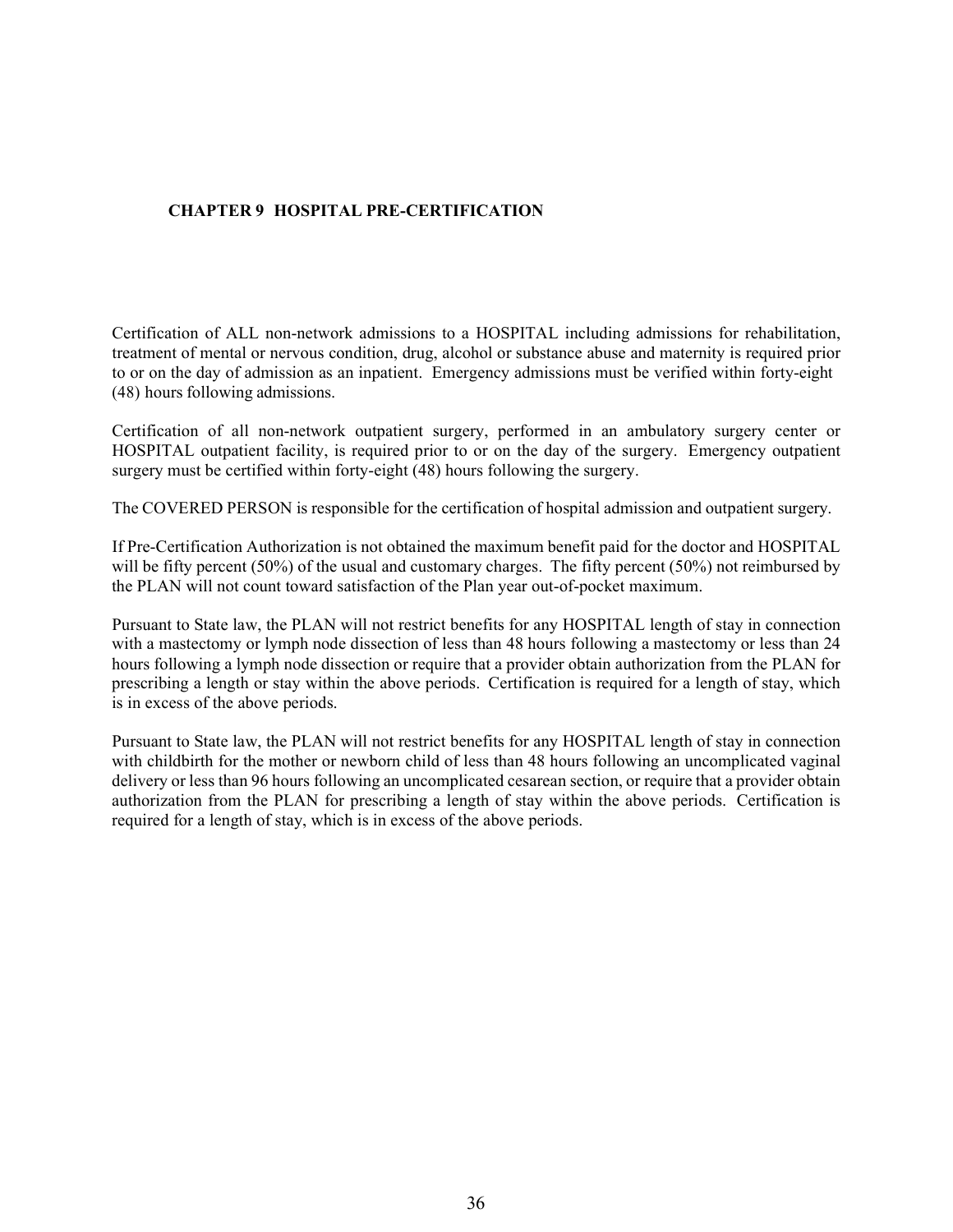# CHAPTER 10 PREFERRED PROVIDER NETWORK

#### PREFERRED PROVIDER NETWORK

The City of San Antonio participates in a Preferred Provider Network of HOSPITALS, PHYSICIANS and other providers that are contracted to furnish, at negotiated costs, medical care for the CITY EMPLOYEES and their dependents. The use of a Preferred Provider may result in reduced out of pocket expenses to the COVERED PERSON.

A current listing of the Preferred Provider Network contracting HOSPITALS, PHYSICIANS and other providers is available from the CLAIMS ADMINISTRATOR by phone or internet. A COVERED PERSON may choose any health care provider.

The CITY reserves the right to terminate or modify the Preferred Provider Network program, or any portion thereof, at any time. In the event the CITY changes the PPO provider, the CITY will ensure that the EMPLOYEES will not be substantially affected by a disruption of available in-network providers.

The "In-Network Benefit" level will be paid if a COVERED PERSON receives services from a Non-Participating Provider only in the following situations:

- 1. EMERGENCY SERVICES.
- 2. Court-Ordered Dependents. If your court-ordered Eligible Dependent lives outside the service area, and no Out-of-Area Participating Providers are reasonably available to treat the Eligible Dependent. Contact the Employee Benefits Office for details.
- 3. Continuity of Care if Participating Provider Leaves the PPO Network. If your Participating Provider leaves the PPO Network, a covered person may continue to see that Provider and receive PPO Benefits under "special circumstances."
- 4. "Special circumstance" means a condition such that a covered person's Participating Provider reasonably believes discontinuation of care could cause harm to that person, such as a Disability, an acute condition, a life-threatening illness or a pregnancy that is past the  $24<sup>th</sup>$  week. If a COVERED PERSON'S Participating Provider makes such a request and special circumstances exist, In-Network Benefits will continue:
	- (a) In the case of a COVERED PERSON who is past the  $24<sup>th</sup>$  week of pregnancy, through the delivery of the child, immediate postpartum care, and the follow-up checkup within the first six (6) weeks of delivery;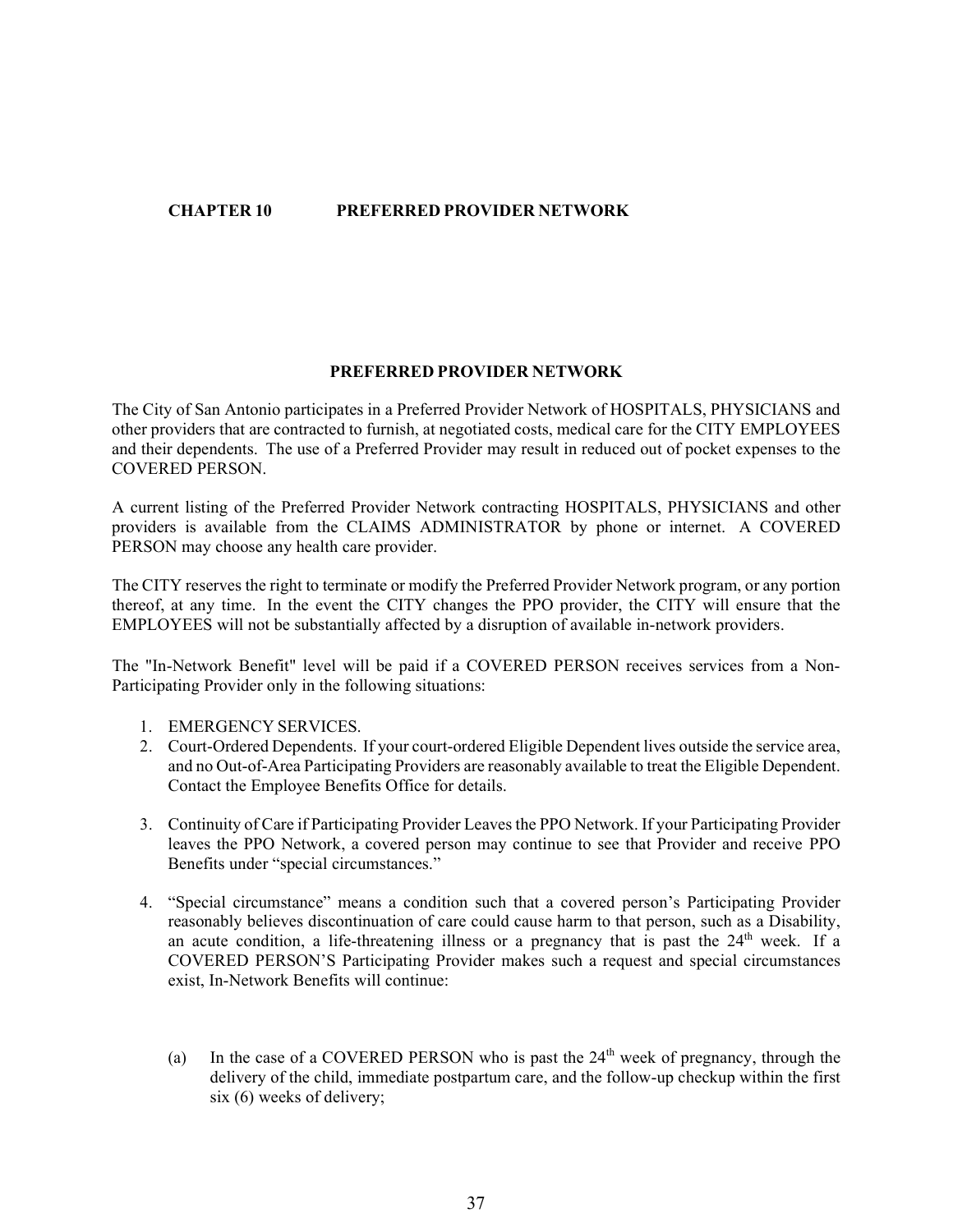- (b) In the case of other special circumstances, (e.g. terminally ill), for 90 days;
- (c) If a Participating Provider, including a facility or a specialist is not available to a COVERED PERSON within the service area to provide MEDICALLY NECESSARY services covered by the PLAN, the CLAIMS ADMINISTRATOR, approves the coverage in advance.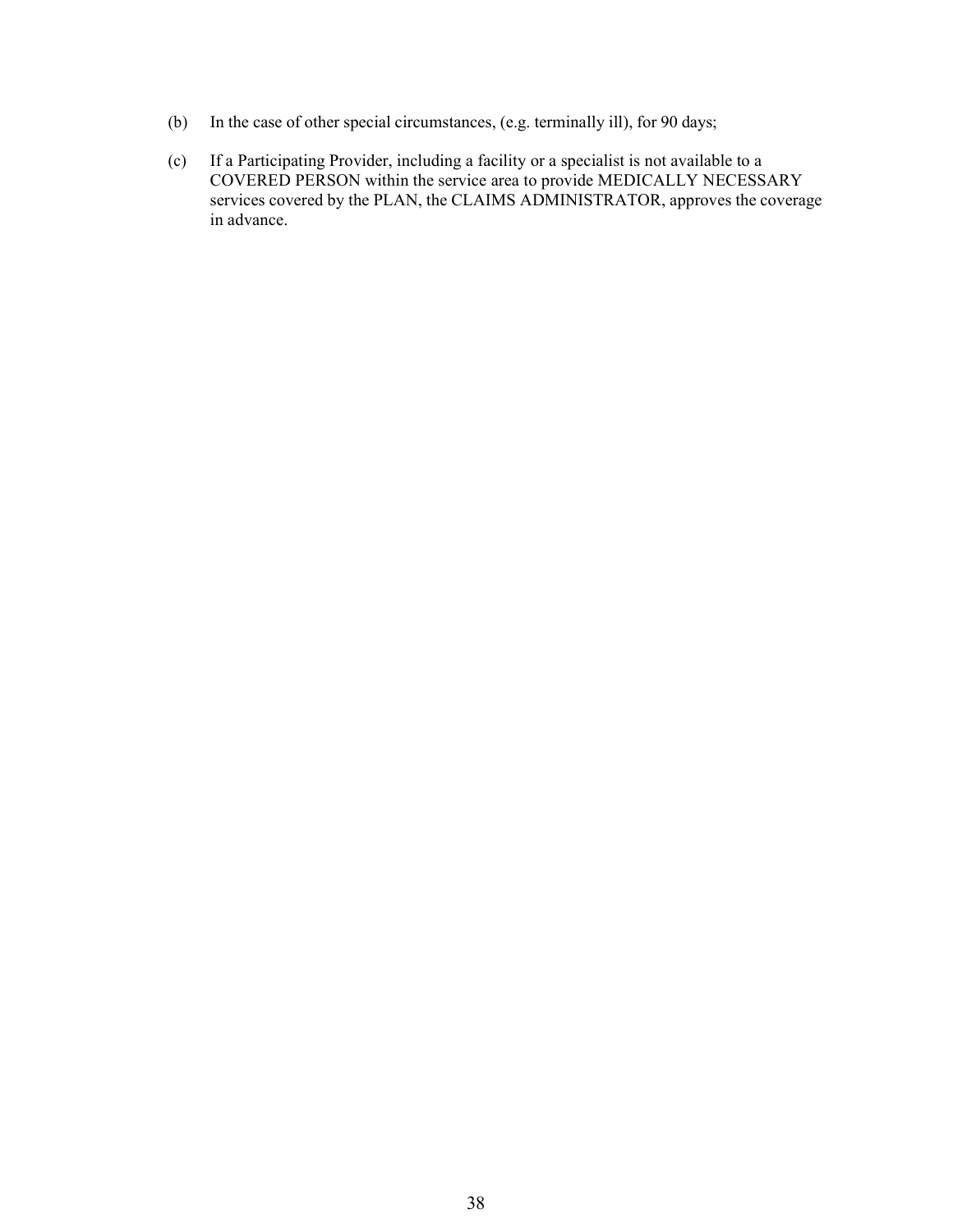# CHAPTER 11 PRESCRIPTION DRUG COVERAGE

## Obtaining Covered Prescriptions In-Network

## Retail Pharmacy - Up to a 30-day Supply

The retail network of pharmacies is available for prescriptions you need right away or for a short time only (such as antibiotics). You can obtain up to a 30-day supply of medication from thousands of participating retail network pharmacies nationwide. A small number of medications may be limited to a 30-day or less supply.

#### Mail Service Pharmacy

Prescriptions for maintenance medications or chronic long-term health conditions can be ordered through mail order. Ordering through the mail is both a safe and easy way to receive prescriptions and save money.

#### Refer to ATTACHMENT 5 for the Pharmacy Payment Schedule

#### Covered Items

The following items are covered under the prescription program, unless specifically listed in the "Exclusions and Limitations" section below.

- Federal legend drugs (drugs that federal law prohibits dispensing without a prescription)
- Compound prescriptions containing at least one legend ingredient
- Insulin and diabetic supplies such as disposable needles and syringes, blood test strips, and lancets and any other items mandated under Texas Insurance Code
- Topical acne agents through age 23 (over age 23, prior authorization required)
- ADHD/Narcolepsy drugs through age 19 (over age 19, prior authorization required)
- Oral contraceptives for EMPLOYEE or eligible spouse only
- Only prescriptions which are prescribed for the condition for which they are labeled

#### Exclusions and Limitations [See Chapter 7]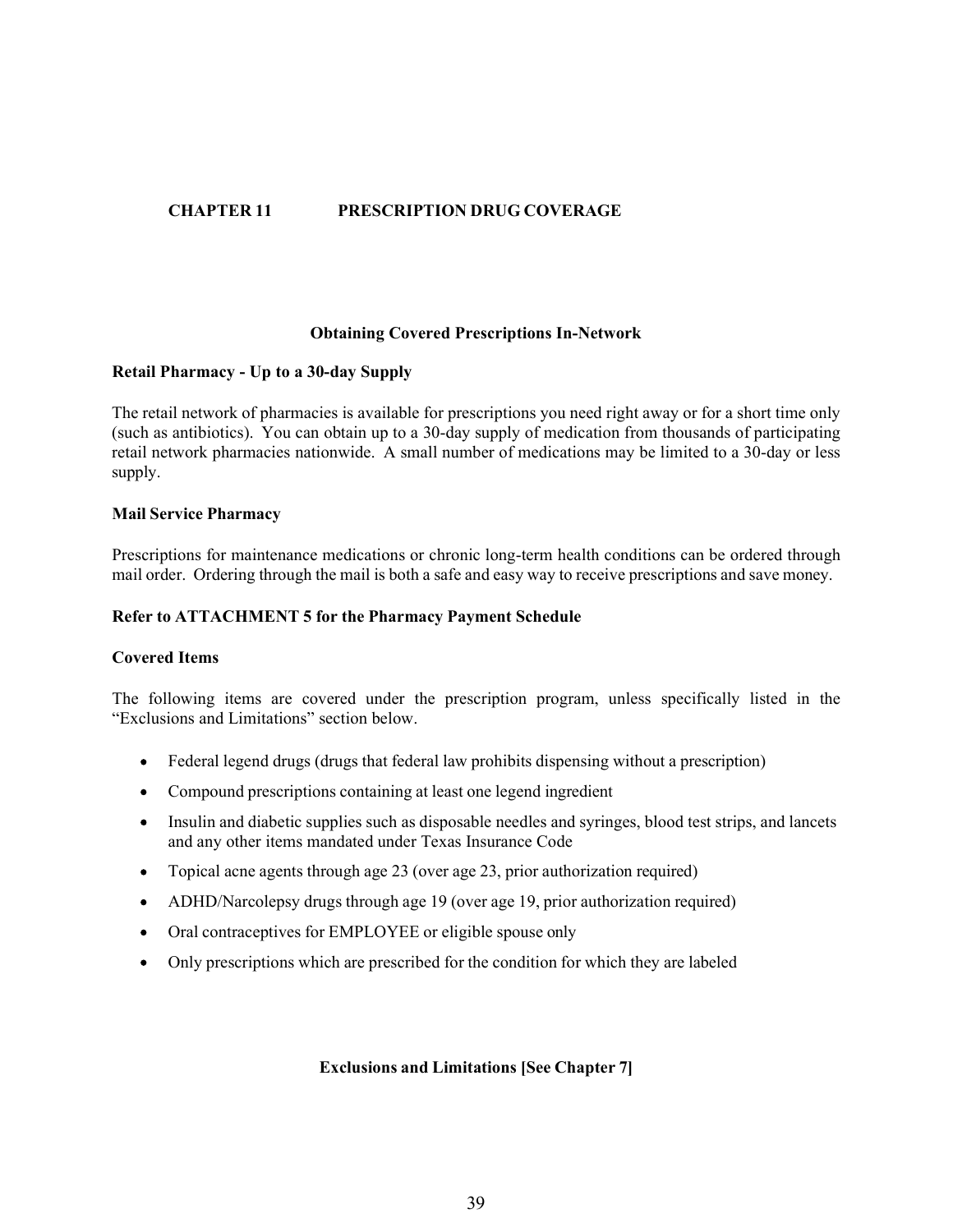The following items are excluded from or limited in coverage unless mandated by provisions of the Affordable Care Act:

- Drugs used for cosmetic purposes, including but not limited to certain anti-fungals, hair loss treatments and those used for pigmenting/depigmenting and reducing wrinkles
- Diabetic alcohol swabs
- Fluoride supplements
- Nutritional/Dietary Supplements
- Over-the-counter medications and other over the counter items  $\bullet$
- $\bullet$ Vitamins
- Miscellaneous medical supplies
- Anti-obesity drugs
- Smoking cessation medications
- Experimental or Investigational drugs or for drugs labeled "Caution limited by federal law to Investigational use
- Immunization agents, allergens, serums, blood or blood plasma
- Therapeutic devices or appliances, support garments or other non-medical appliances, except those  $\bullet$ listed as covered drugs
- Coverage for prescription drug products for an amount which exceeds the supply limit (days supply or quantity limit)
- Prescription drug products for any condition, injury, sickness or mental illness arising out of, or in the course of, employment for which benefits are available under any workers' compensation law or other similar laws Vitamins<br>
Miscellaneous medical supplies<br>
Anti-obesity drugs<br>
Smoking cessation medications<br>
Experimental or Investigational drugs or for drugs labeled "Caution – limited by federal law to<br>
Investigational use"<br>
Immunizati
- Drugs purchased during time of no coverage
- 
- Charges to administer or inject any drug
- Prescription drugs that are not MEDICALLY NECESSARY
- Charges for delivering any drugs, except through the mail order benefit. Express or over night delivery is at the member's expense.
- Experimental or Investigational medications
- Prescription drugs purchased from an institutional pharmacy for use while the member is an inpatient in that institution regardless of the level-of-care
- Reimbursement for prescription drugs purchased outside of your prescription drug benefit is subject  $\bullet$ to review under the Direct Member Reimbursement Process and reimbursement may be limited to contract rate less COINSURANCE
- Medication which is to be taken by or administered to an individual, in whole or in part, while he or she is a patient in a HOSPITAL, extended care facility, or similar institution which operates on its premises, or allows to be operated on its premises, a facility for dispensing pharmaceuticals.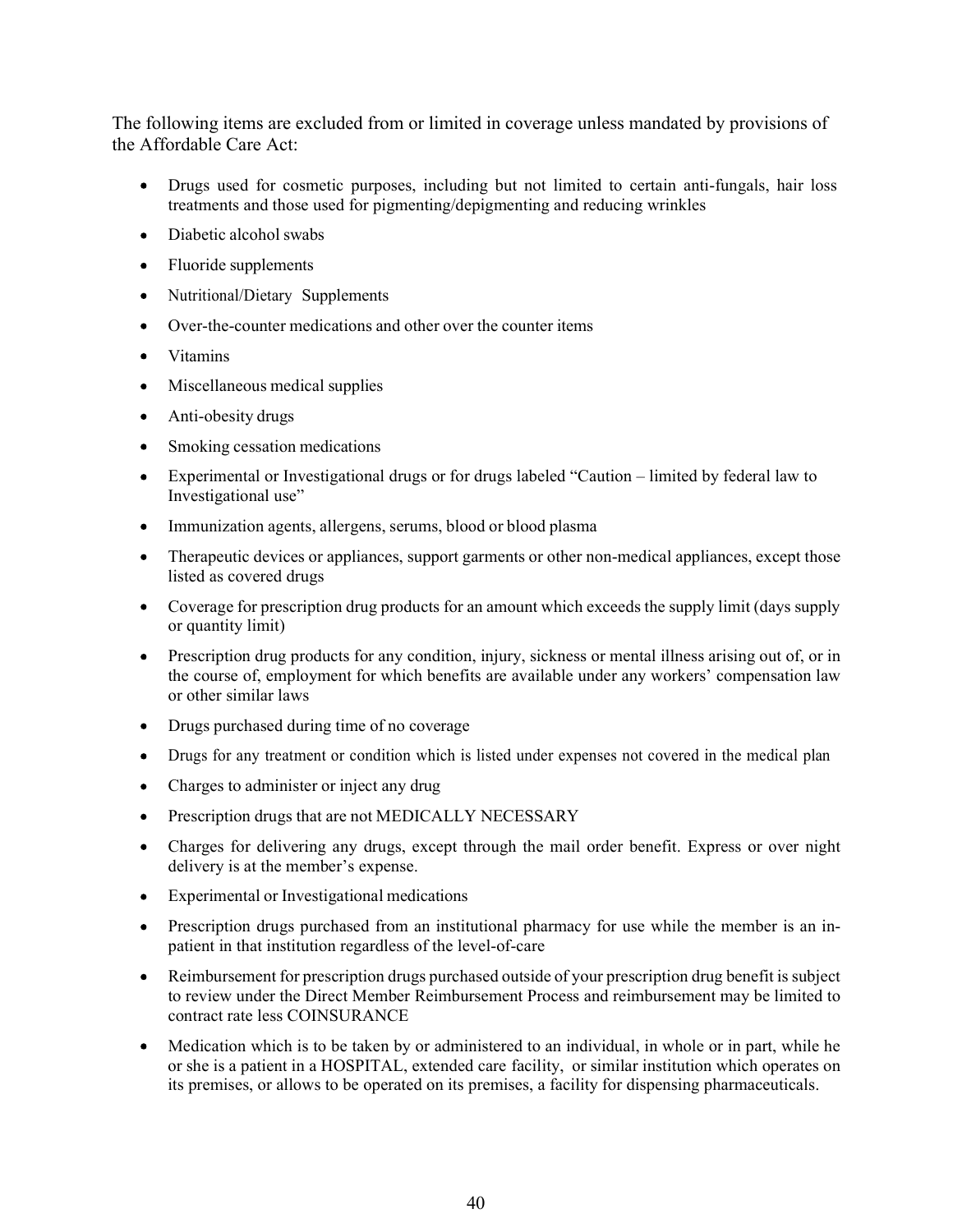- Off labeled drugs
- Penlac

# Formulary Management

A Formulary is a list of medications that have received FDA approval as safe and effective, and have been chosen for inclusion on the Formulary by a committee of PHYSICIANs and pharmacists from the Pharmacy Benefit Management (PBM) vendor selected by the CITY to administer the prescription drug plan. The Formulary drug list can help the member and PHYSICIAN to maximize benefits while minimizing overall prescription drug costs to the member and the PLAN.

The PBM's vendor committee evaluates clinical efficacy and safety of each drug and votes the drug into one of three categories:

- $\bullet$  Therapeutically Unique Clinical effectiveness of the drug is superior to existing drugs with an acceptable safety profile prompting automatic addition to the Formulary
- Therapeutically Equivalent Clinical effectiveness and safety profile are comparable to existing drugs
- Therapeutically Inferior Clinical effectiveness of the drug is no greater than existing drugs and the safety profile is less favorable prompting automatic non-Formulary status

Products classified by the PBM's vendor committee as therapeutically equivalent are further evaluated from an economic perspective to determine which clinically appropriate drugs are most cost-effective for clients. The PBM's vendor committee evaluation is based solely on clinical criteria. It is only after the PBM's vendor committee clinical assessment is made that the economics of the drug are considered.

Refer to Attachment 5 for the pharmacy benefit structure. The most up-to-date Formulary guide is available on the pharmacy benefit management vendor's website. Additions to the Formulary are made on a quarterly basis throughout the year with deletions most often occurring annually.

Note: Drugs listed on the Formulary may not be covered as they are subject to the City of San Antonio's specific plan coverages, exclusions, and limitations.

## Prior Authorizations

Certain prescriptions require "clinical prior authorization" or approval from your Plan before they will be covered. The pharmacy benefit management vendor administers the clinical prior authorization process on behalf of the City of San Antonio.

If the prior authorization request is APPROVED, the pharmacy benefit management vendor's Clinical Service Representative contacts the person who initiated the request and enters an override into the pharmacy benefit management vendor's processing system for a limited period of time. The pharmacy will then process your prescription.

If the prior authorization request is DENIED, the pharmacy benefit management vendor's Clinical Call Center pharmacist contacts the person who initiated the request and sends a denial letter explaining the denial reason. This includes denials due to PHYSICIAN non-response. The letter will include instructions for appealing the denial.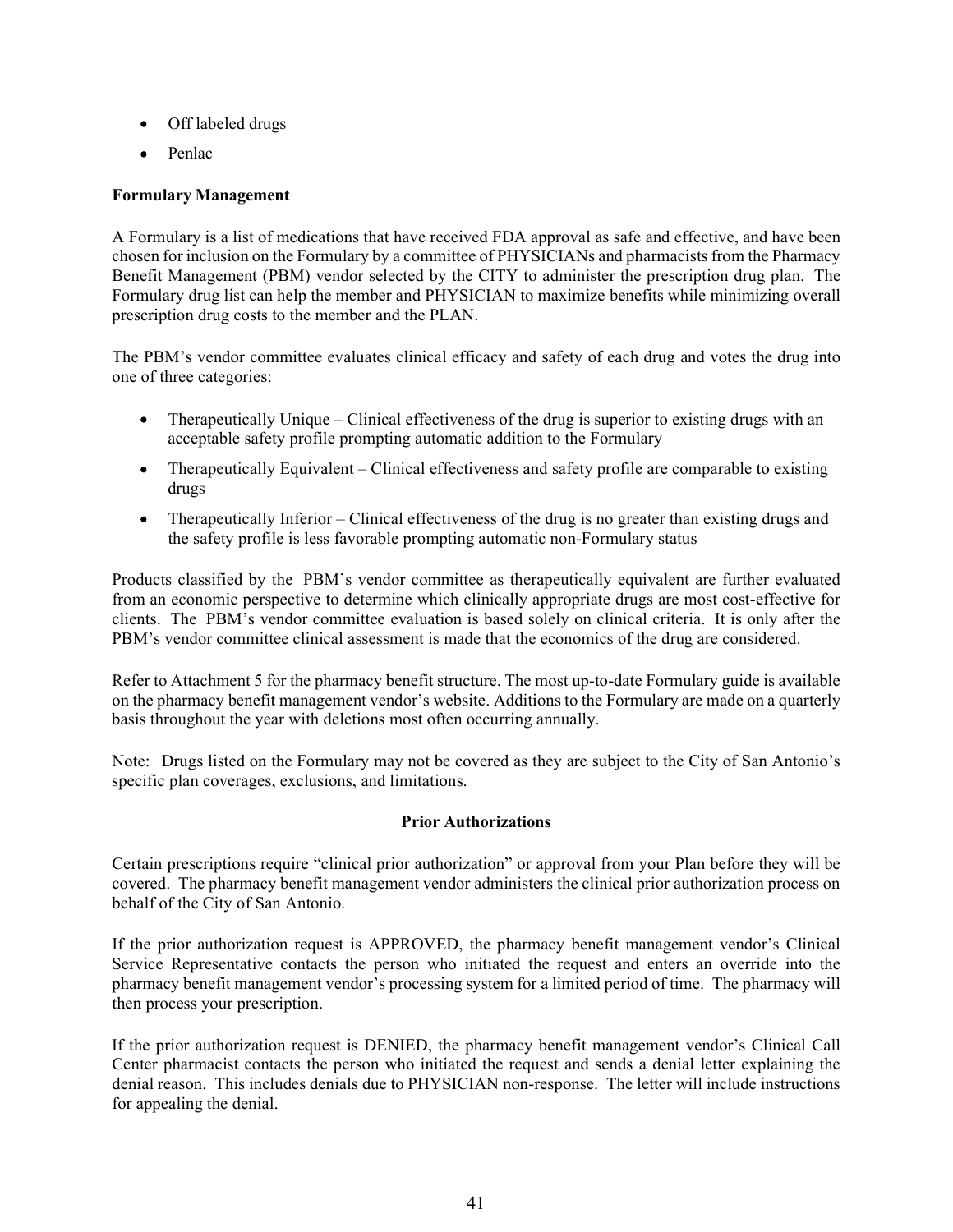The categories/medications that require prior authorization include, but are not limited to:

- Attention Deficit Hyperactivity Disorder (ADHD)
- Narcolepsy
- Anabolic steroids (all forms)
- Anti-Fungals (i.e., Lamisil, Sporanox)
- Botulinum Toxins (Botox)
- Contraceptives (for dependent children)
- Crinone 8%  $\bullet$

The criteria for the Clinical Prior Authorization programs are based on nationally recognized guidelines; FDA approved indications and accepted standards of practice.

Please have the information listed below when initiating your request for a clinical prior authorization:

- Name of your Medication
- PHYSICIAN'S Name  $\bullet$
- PHYSICIAN'S Phone Number
- PHYSICIAN'S Fax Number, if available
- Member ID number (from your card)
- City of San Antonio Group Number:

# Age and Quantity Limitations

Some medications are subject to age and quantity limits. Your prescription will be denied at time of purchase if it exceeds these limitations. Limitations are based on criteria developed with guidelines from various national medical agencies and in conjunction with the pharmacy benefit management vendor's clinical review process.

## Age Limitations

Certain medications having an age limitation include but are not limited to, the following health conditions:

- Topical Acne
- Attention Deficit Hyperactivity Disorder (ADHD)
- Narcolepsy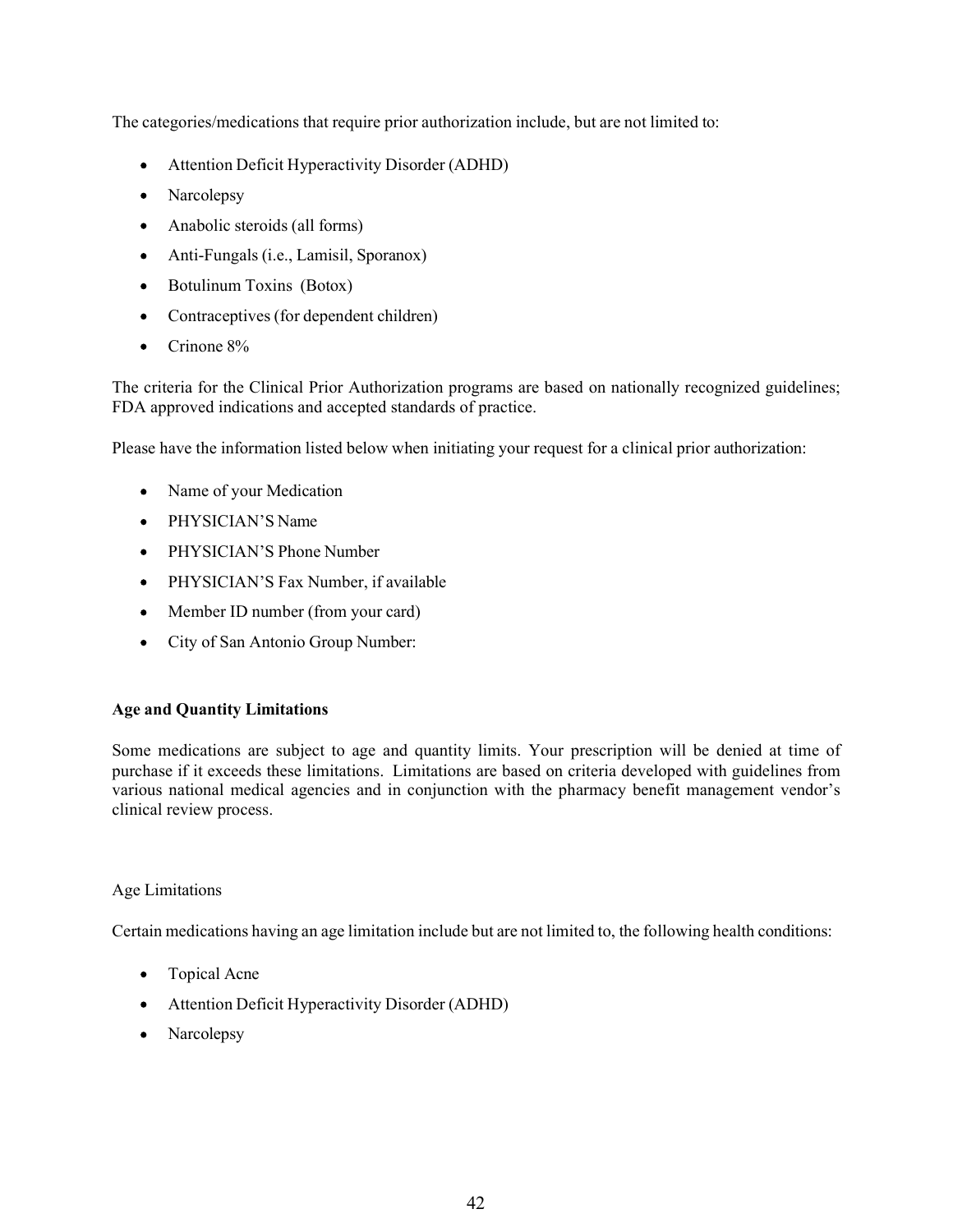If your prescription is "denied" due to age limitations, but you and your PHYSICIAN believe it is MEDICALLY NECESSARY for you to take the medication to treat one of the above conditions, you may request a clinical prior authorization. Refer to the previous section titled "Prior Authorizations" for details.

## Quantity Limitations

Certain medications having quantity limitations include but are not limited to, the following health conditions and medications:

- $\bullet$ Impotency
- Insomnia  $\bullet$
- $\bullet$ Migraine
- Butorphanol  $\bullet$
- Oral Antiemetics  $\bullet$
- Diflucan 150mg

If your prescription is "denied" due to quantity limitations, and you and your PHYSICIAN believe it is MEDICALLY NECESSARY for you to take a larger quantity of the medication, you may request a clinical prior authorization. Refer to the previous section titled "Prior Authorizations" for details.

## Specialty Pharmacy

Specialty Pharmacy provides convenient, dependable access to medications for people living with complex health conditions. The programs and services focus on injectibles and medication therapies involving strict compliance requirements, special storage/handling/delivery, complex administration methods, and education /monitoring/ ongoing support. These drugs are limited to a 30-day supply regardless if dispensed at a retail pharmacy or at mail service

Certain classifications of specialty pharmacy medications will require prior authorization or approval before they will be covered by your PLAN. Drugs include the following, but are not limited to:

- Asthma (Xolair)
- Endometriosis (Lupron)
- Growth Hormone Deficiency (Genotropin, Nutropin)
- Osteoarthritis (Synvisc)
- Osteoporosis (Forteo)
- Parkinson's Disease (Apokyn)
- Precocious Puberty (Lupron-Ped)
- Prostate Cancer (Lupron, Viadur)

#### Direct Member Reimbursement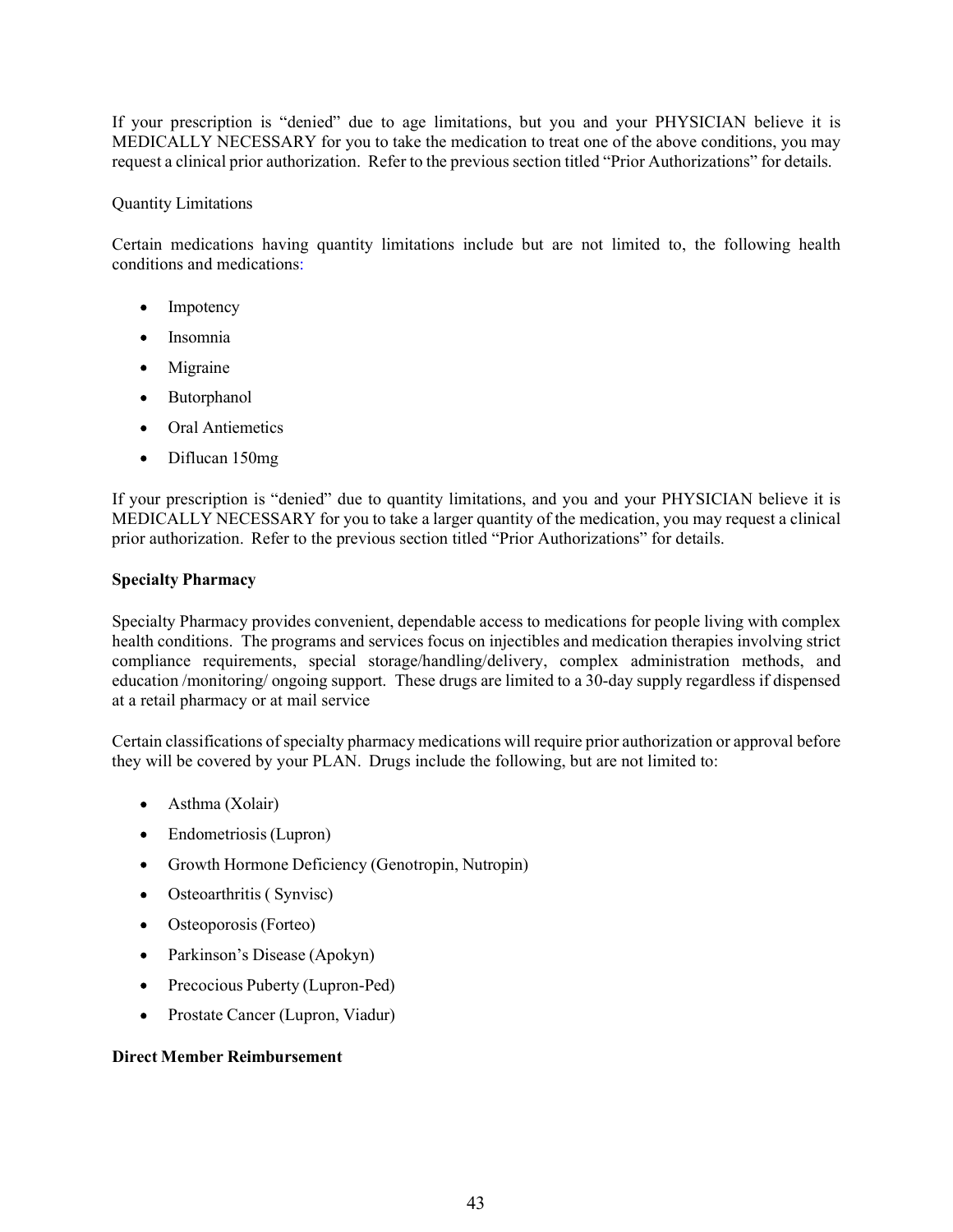There may be instances where you need to fill a prescription but are unable to have your claim processed through a network retail pharmacy due to situations such as an emergency situation, or a new member whose enrollment has not been processed. In these instances, you will be required to pay the full retail cost of the covered medication, and then file for reimbursement.

You can receive reimbursement for covered prescriptions you've paid for under the PLAN by following these steps:

- Pay the pharmacist the full amount of your prescription. Keep your receipt(s).
- Obtain and complete a claim form available from the COSA Employee Benefits Office.
- Send your completed form and itemized receipts to the pharmacy benefit management vendor.

Please note that the pharmacy benefit management vendor will reimburse you according to the PLAN'S guidelines.

## Drug Utilization Alerts at Time of Purchase

Drug Utilization Review (DUR) is an effective tool in monitoring drug use to assure that it is appropriate, safe, and effective. At the time of purchase, the pharmacy benefit management's vendor DUR program monitors claim submissions across all pharmacies and PHYSICIANS, compares each claim with the active prescriptions of individual members, and sends "flags" back to the pharmacists should any drug utilization alerts occur. The DUR system adheres to the National Council for Prescription Drug Products (NCPDP) DUR guidelines and monitors every prescription for numerous conditions. Examples of some of the DUR alerts are listed below.

#### Drug/Drug Interaction

A drug/drug interaction is a potentially harmful result that can occur when a patient is taking two or more drugs at the same time. The possible results of the interaction may include the increase or decrease in drug effectiveness or an increase in the adverse effects of one or both of the drugs.

When these occur, the pharmacy benefit management vendor's system advises the dispensing pharmacist that the drug he/she is about to dispense may have a potentially harmful interaction with a drug the patient is currently taking. This allows the pharmacist to use professional judgment to intervene, if necessary, to prevent the patient from being harmed.

## Over Utilization

The submission of prescription drug claims across all contracted pharmacies is monitored. When a pharmacy claim request is received, the pharmacy benefit management vendor's system reviews each patient's drug profile, searching for a previous prescription for the same drug or its generic equivalent. The system then applies any other parameters that have been defined to reject a claim if the request for the medication is being submitted sooner than the PLAN recognizes as appropriate.

## Therapeutic Duplication Monitoring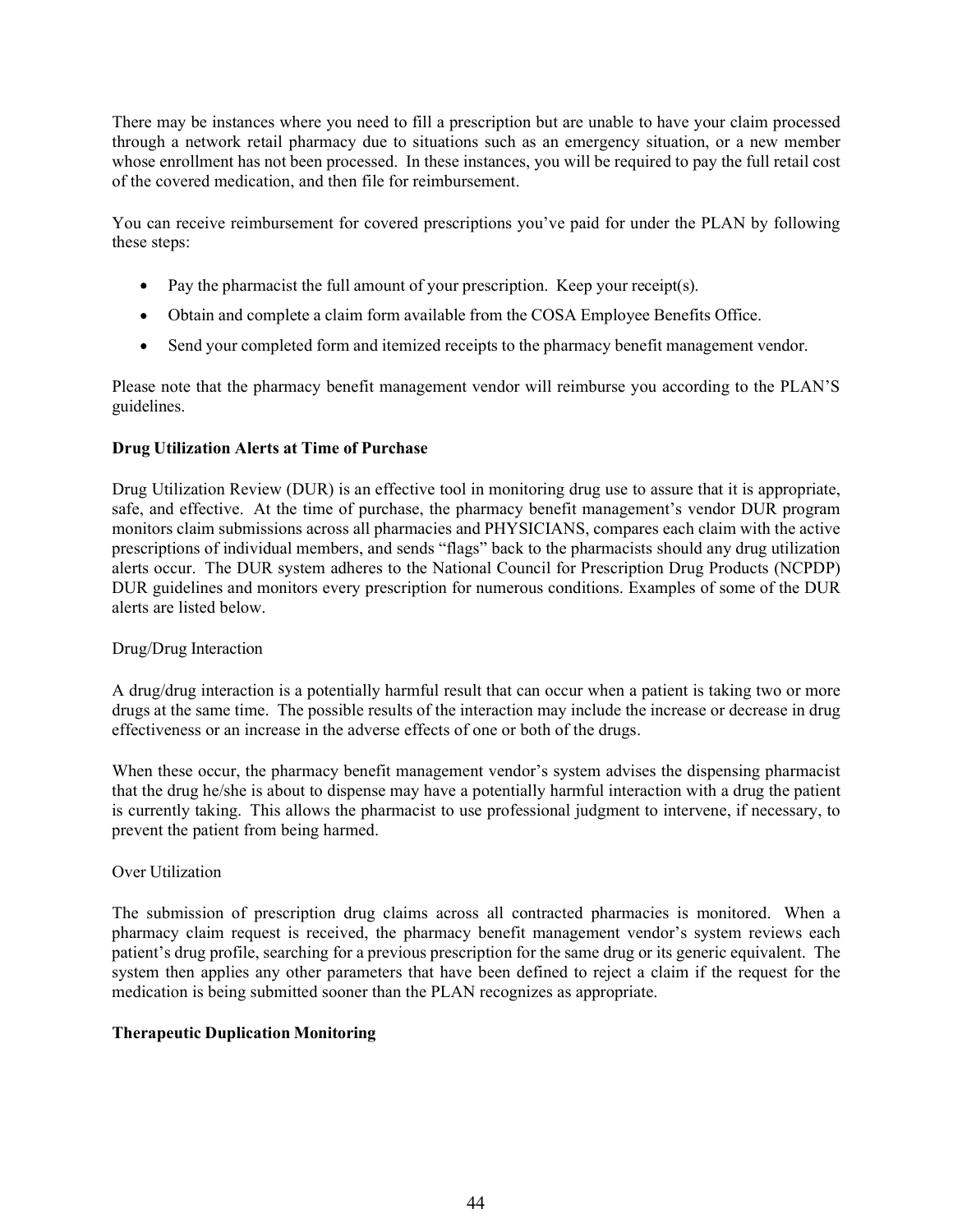Duplicate therapy monitoring informs the dispensing pharmacist that the newly prescribed drug may duplicate the therapeutic effects of another drug already prescribed for the patient. This duplication can occur even when the two drugs are prescribed for different medical conditions.

When a duplication of therapy is detected, the pharmacy benefit manager will transmit information back to the dispensing pharmacist, including the name of the drug that is duplicating the therapy, for further evaluation and intervention.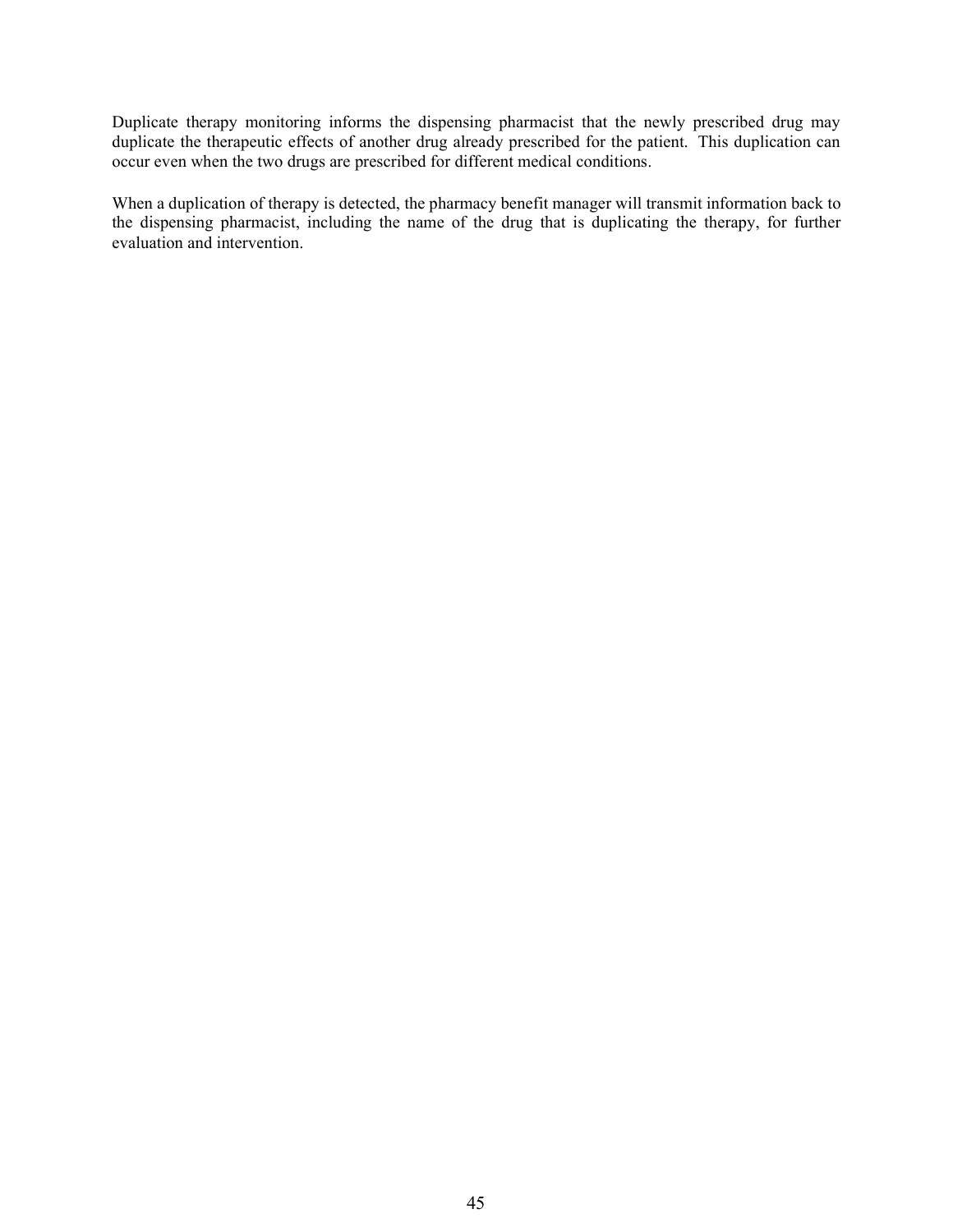# CHAPTER 12 EMPLOYEE SELF-AUDIT PROGRAM

On inpatient hospital bills under \$3,000.00 the PLAN will make a cash presentation to any EMPLOYEE who (1) detects a billing overcharge made by a HOSPITAL as a result of an inpatient confinement to any covered family member and (2) receives a billing adjustment and (3) the PLAN realizes a savings.

Upon discharge from the HOSPITAL, simply review the bill. If there is any error, it may be in one of the following areas:

A calculation error

A charge for service the patient did not receive.

The patient received a service but not in the quantity indicated.

Remember, take the original bill and obtain a corrected bill and present both to the CITY CLAIMS ADMINISTRATOR for review and determination. The PLAN will pay the EMPLOYEE 25% of the savings or maximum of \$500, whichever is less. As an example, if an EMPLOYEE detects an incorrect charge of \$1,200 and this is confirmed, the EMPLOYEE will receive a check for 25% of the savings, or \$300 from the PLAN.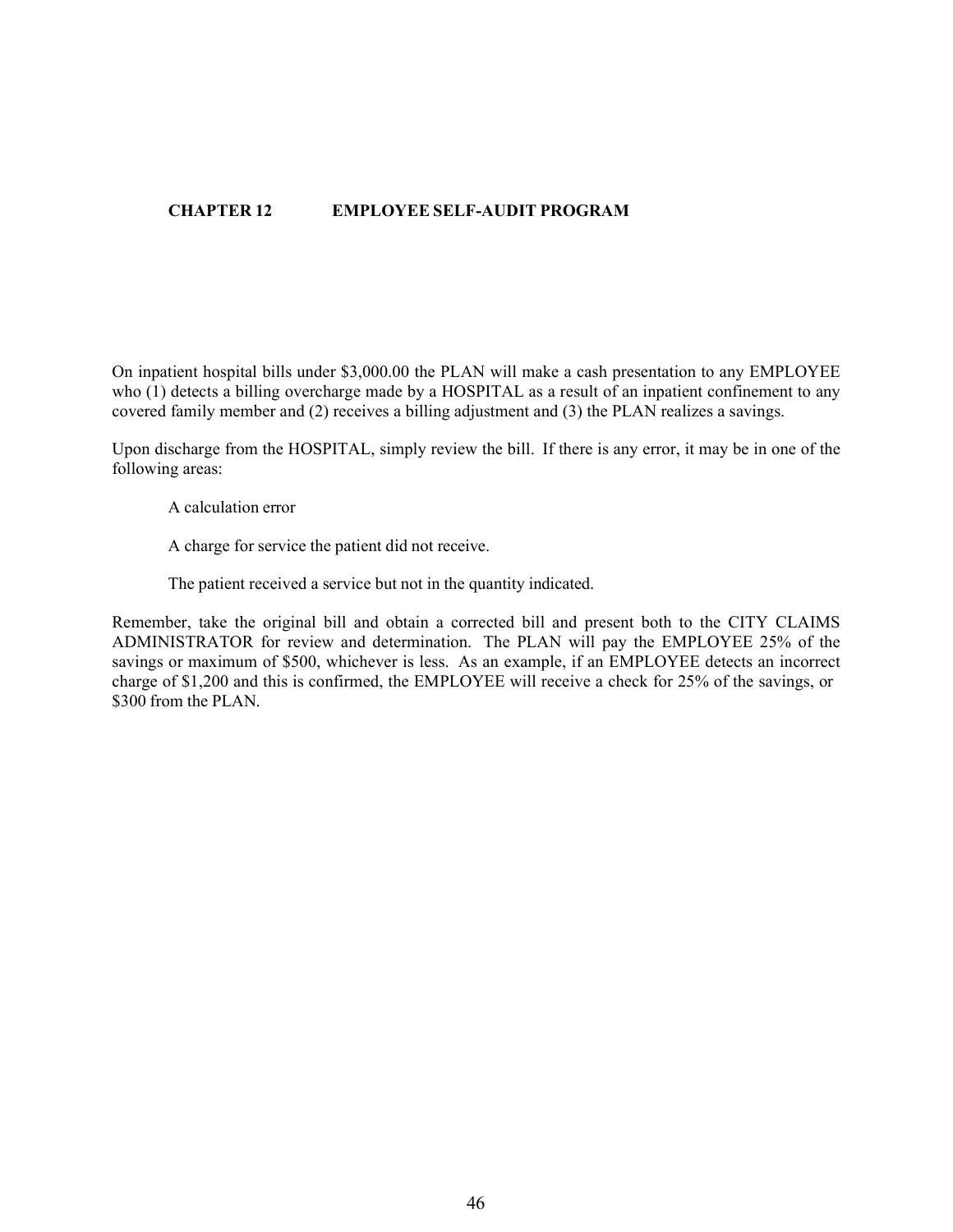# CHAPTER 13 COORDINATION OF BENEFITS (COB)

The COB provision is designed to correct over coverage which occurs when a person has health coverage for the same expenses under two (2) or more of the plans listed below. Should this type of duplication occur, the benefits under this PLAN will be coordinated with those of the other plans so that the total benefits from all plans will not exceed the expenses actually incurred. by observe a concert over the plans listed below. Should this type of duplication<br>and eventes under two (2) or more of the plans listed below. Should this type of duplication<br>from all plans will not exceed the expenses act

If a COVERED PERSON'S benefits under another health plan are reduced due to cost containment provisions, such as a second surgical opinion, pre-certification, HMO or preferred provider arrangements, the amount of the reduction shall not be considered as an allowable expense under this PLAN.

The benefits provided by the plans listed below are considered in determining duplication of coverage:

- 1. This Plan;
- 2. Any other group insurance or prepayment plan, Health Maintenance Organizations (HMOs); etc;
- 3. Any labor-management trusteed plan, union welfare plan, employer organization plan or employee benefit organization plan;
- 

#### Order of Benefit Determination

Certain rules are used to determine which of the plans will pay benefits first. This is done by using the first of the following rules which applies:

- 1. A plan with no COB provision will determine its benefits before a plan with a COB provision;
- 2. A plan that covers a person other than as a Dependent will determine its benefits before a plan that covers such person as a Dependent;
- 3. Any labor-management trusteed plan, union welfare plan, employer organization plan or employee benefit organization plan will determine its benefits before this plan;
- 4. When a claim is made for a dependent child who is covered by more than one (1) plan: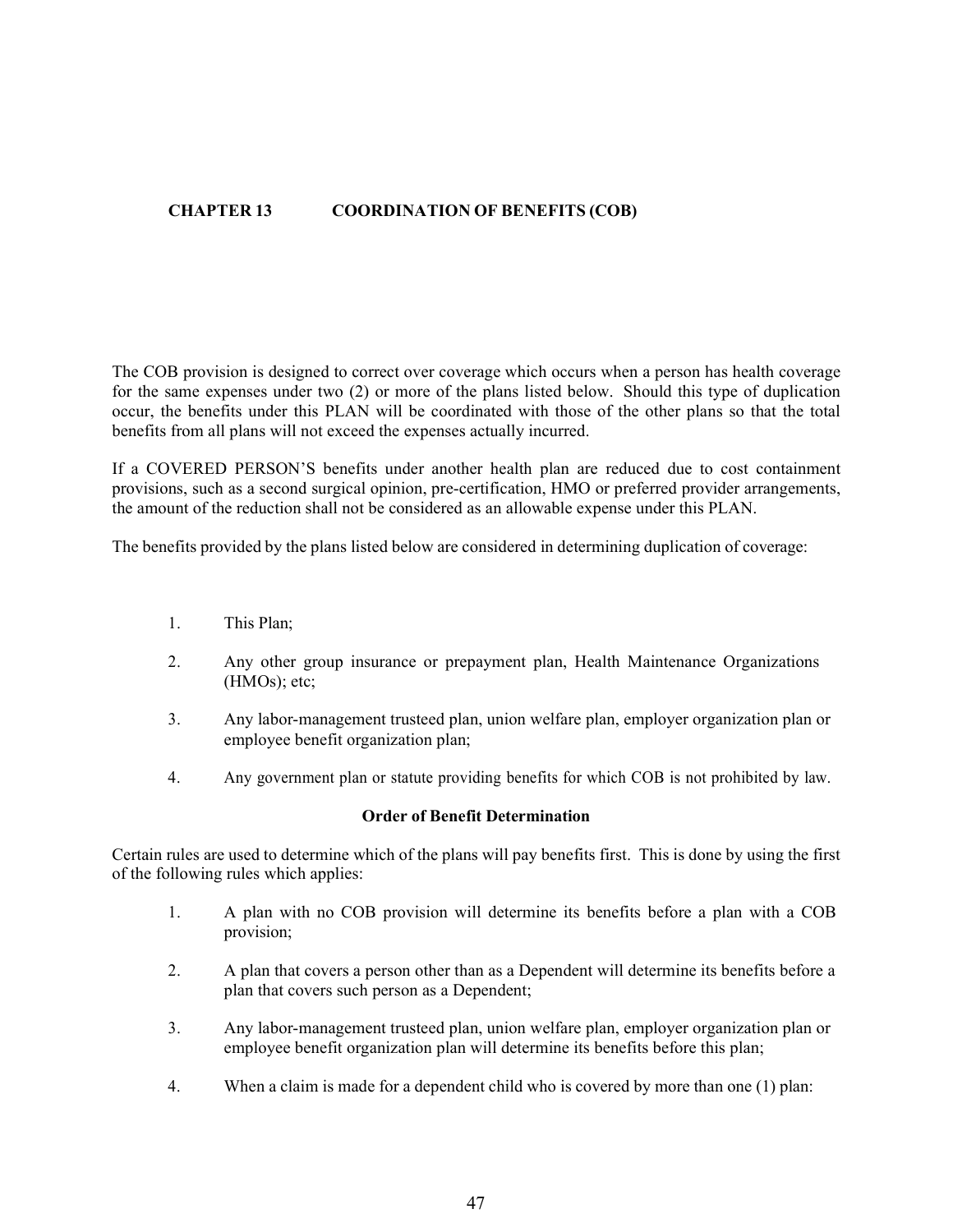- (a) the benefits of the plan of the parent whose birthday falls earlier in the year will be determined before the benefits of the plan of the parent whose birthday falls later in that year; but
- (b) if both parents have the same birthday, the benefits of the plan which covered the parent longer will be determined before those of the plan which covered the other parent for a shorter period of time.

This method of determining the order of benefits will be referred to as the "Birthday Rule." The Birthday Rule will be used to determine the order of benefits for dependent children in all cases except those described below.

- (c) if the other plan does not have the Birthday Rule, then the plan which covers the child as a dependent of the male parent will pay its benefits first.
- (d) if the parents are legally separated or divorced, benefits for the child will be determined in this order:
	- (i) first, the plan of the parent with custody of the child will pay its benefits;
	- (ii) then, the plan of the spouse of the parent with custody of the child will pay its benefits; and
	- (iii) finally, the plan of the parent not having custody of the child will pay its benefits.

However, if there is a court decree stating which parent is responsible for the health care expenses of the child, then a plan covering the child as a dependent of that parent will determine its benefits before any other plan.

- 5. A plan that covers a person as:
	- (a) a laid off employee; or
	- (b) a retired employee; or
	- (c) a dependent of such employee;

will determine its benefits after the plan that does not cover such person as:

- (a) a laid off employee; or
- (b) a retired employee; or
- (c) a dependent of such employee.

If one of the plans does not have this rule, and if, as a result, the plans do not agree on the order of benefits, this rule will not apply.

6. If one of the above rules establishes the order of payment, a plan under which the person has been covered for the longer time will determine its benefits before a plan covering that person for a shorter time.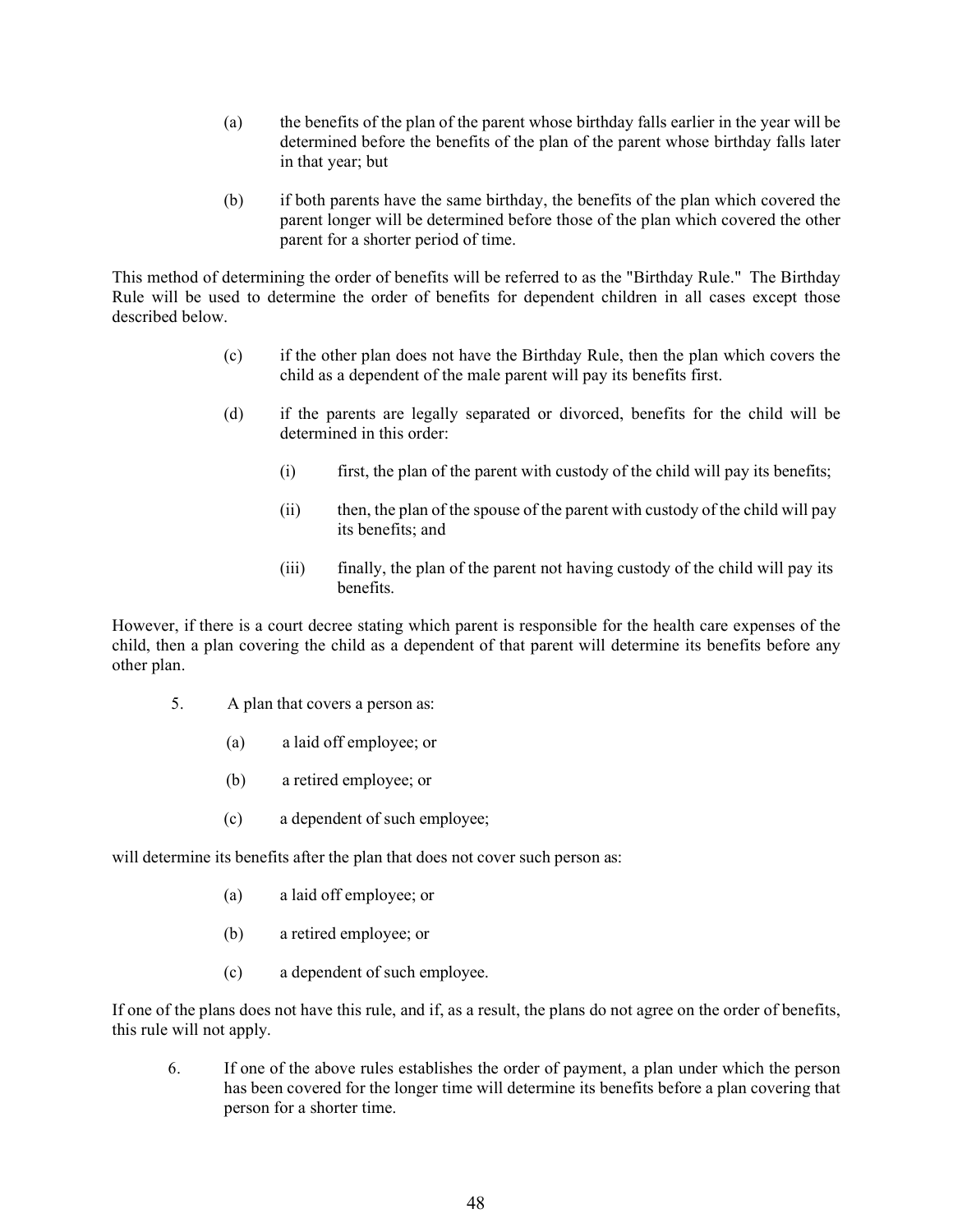Two successive plans of the same group will be considered one plan if the person was eligible for coverage under the new plan within twenty-four (24) hours after the old plan terminated. A change in the amount or scope of benefits, or a change in the carrier, or a change from one type of plan to another (e.g., single employer plan to multiple employer plan) will not constitute the start of a new plan.

When the COB provision reduces the benefits payable under this Plan:

- (a) each benefit will be reduced proportionately; and
- (b) only the reduced amount will be charged against any benefit limits under the Plan.

The COB provision is applied throughout the CALENDAR YEAR. If there is any reduction of the benefits provided under a specific Benefit Provision of this PLAN because of duplicate coverage, similar benefits may be a payable later in that year if more ALLOWABLE EXPENSES are incurred under the same Benefit Provision of this PLAN because of duplicate coverage, similar benefits may be payable later in that year if more ALLOWABLE EXPENSES are incurred under the same Benefit Provision. "ALLOWABLE EXPENSE" means any necessary, usual and customary item of expense at least part of which is covered under at least one of the plans covering the person for who claim is made or service provided, in no event will ALLOWABLE EXPENSE include the difference between the cost of a private HOSPITAL room and a semi-private HOSPITAL room unless the patient's stay in a private HOSPITAL room is MEDICALLY NECESSARY.

Benefits under a governmental plan will be taken into consideration without expanding the definition of "ALLOWABLE EXPENSE" beyond the HOSPITAL, medical and surgical benefits as may be provided by such governmental plan.

When a plan provides benefits in the form of services rather than cash payments, the reasonable cash value of each service rendered will be deemed to be both an ALLOWABLE EXPENSE and a benefit paid.

The PLAN has the right to release to, or obtain from, any other organization or person any information necessary for the administration of this provision and to pay to any organization any amounts necessary to satisfy the intent of this provision.

If the PLAN has paid any amounts in excess of those necessary to satisfy the intent of this provision, it has the right to recover such excess from the person, to or for whom, such payments were made or from an insurance company or organization.

When you claim benefits under the PLAN, you must furnish information about OTHER COVERAGE, which may be involved in applying this coordination provision.

A payment made under another Plan may include an amount which should have been paid under this PLAN. If it does, the CLAIMS ADMINISTRATOR may pay that amount to the organization which made that payment. That amount will then be treated as though it were a benefit paid under this PLAN. The CLAIMS ADMINISTRATOR will not have to pay that amount again. The term "payment made" includes providing benefits in the form of services, in which case "payment made" means reasonable cash value of the benefits provided in the form of services.

## Compliance with Cost Containment Health Plan Provisions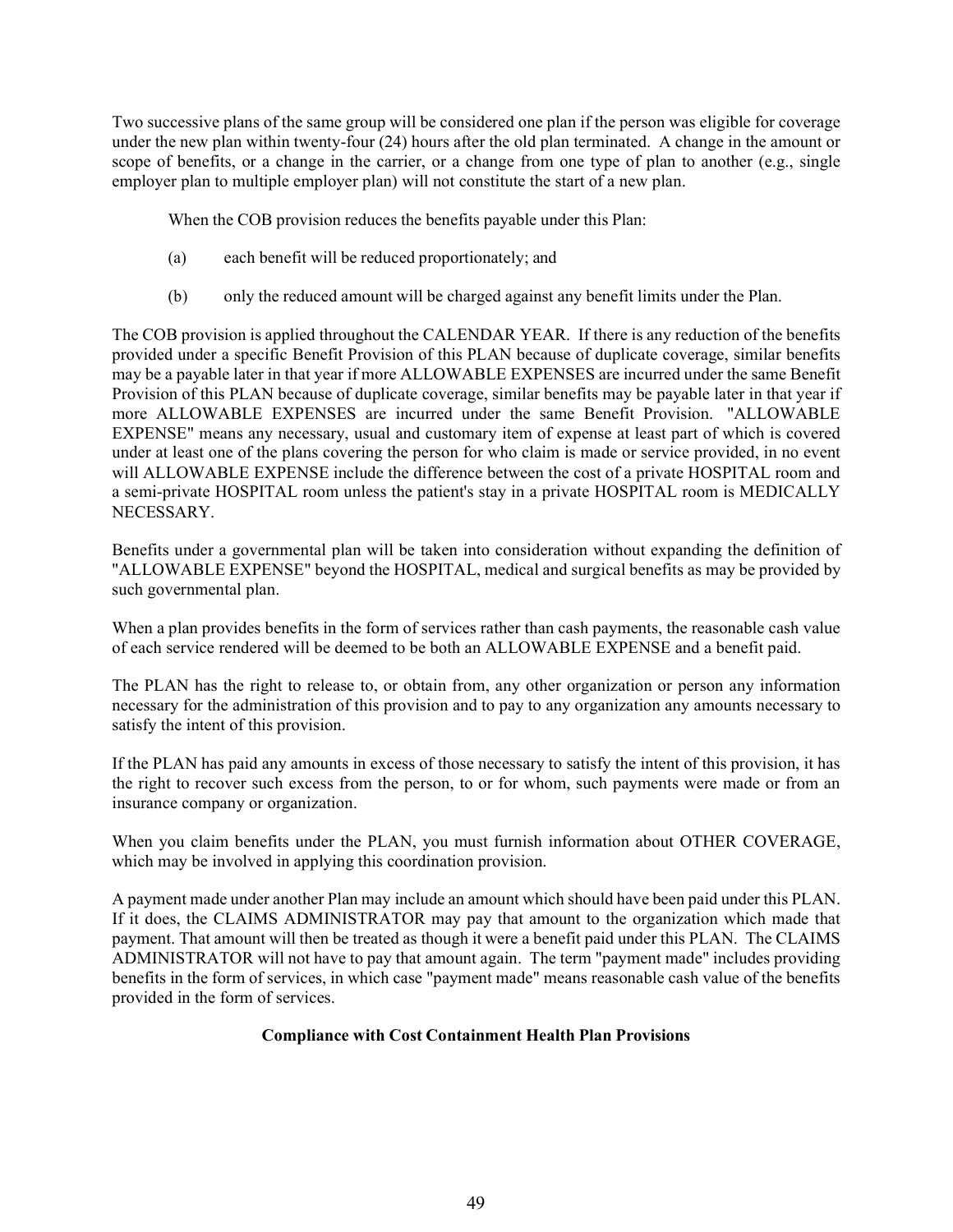If the COVERED PERSON'S benefits are reduced by a health plan that has cost containment provisions, such as a second surgical opinion, HMO, pre-certification or preferred provider arrangements, the amount of such reduction shall not be an ALLOWABLE EXPENSE.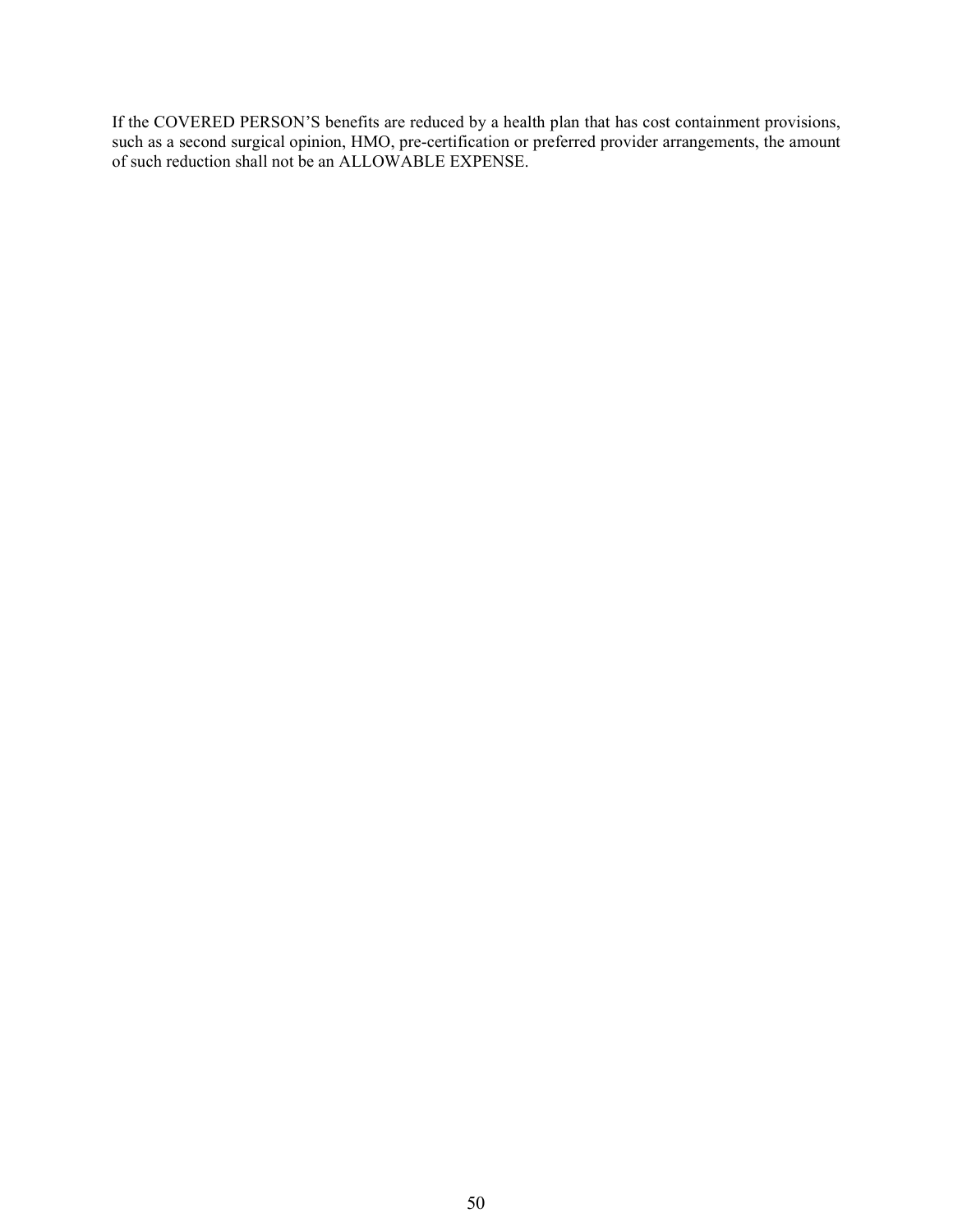# CHAPTER 14 SUBROGATION/THIRD PARTY CLAIMS

## PROVISION FOR SUBROGATION AND RIGHT OF RECOVERY

A third party may be liable or legally responsible for expenses incurred by a COVERED PERSON for an illness or a bodily injury.

Benefits may also be payable under the PLAN for such expenses. When this happens, the PLAN may, at its option:

- 1. Take over the COVERED PERSON'S right to receive payment of the benefits from the third party. The COVERED PERSON will:
	- (a) transfer to the PLAN any rights he may have to take legal action against the third party with respect to benefits paid by the PLAN which are subject to this provision; and
	- (b) cooperate fully with the PLAN in asserting its right to subrogate. This means the COVERED PERSON must supply the PLAN with all information and sign and return all documents reasonably necessary to carry out the PLAN's right to recover from the third party any benefits paid under the PLAN which are subject to this provision.
- 2. Recover from the COVERED PERSON any benefits paid under the PLAN which the COVERED PERSON is entitled to receive from the third party. The PLAN will have a first lien upon any recovery, whether by settlement, judgment or otherwise, that the COVERED PERSON received from:
	- (a) the third party; or
	- (b) the third party's insurer or guarantor; or
	- (c) the COVERED PERSON'S uninsured motorist insurance.

This lien will be for the amount of benefits paid by the PLAN for the treatment of illness or bodily injury for which the third party is liable or legally responsible. If the COVERED PERSON:

- (a) makes any recovery as set forth in this provision; and
- (b) fails to reimburse the PLAN fully for any benefits paid under this provision; then he will be personally liable to the PLAN to the extent of such recovery up to the amount of the first lien. The COVERED PERSON must cooperate fully with the PLAN in asserting its right to recover.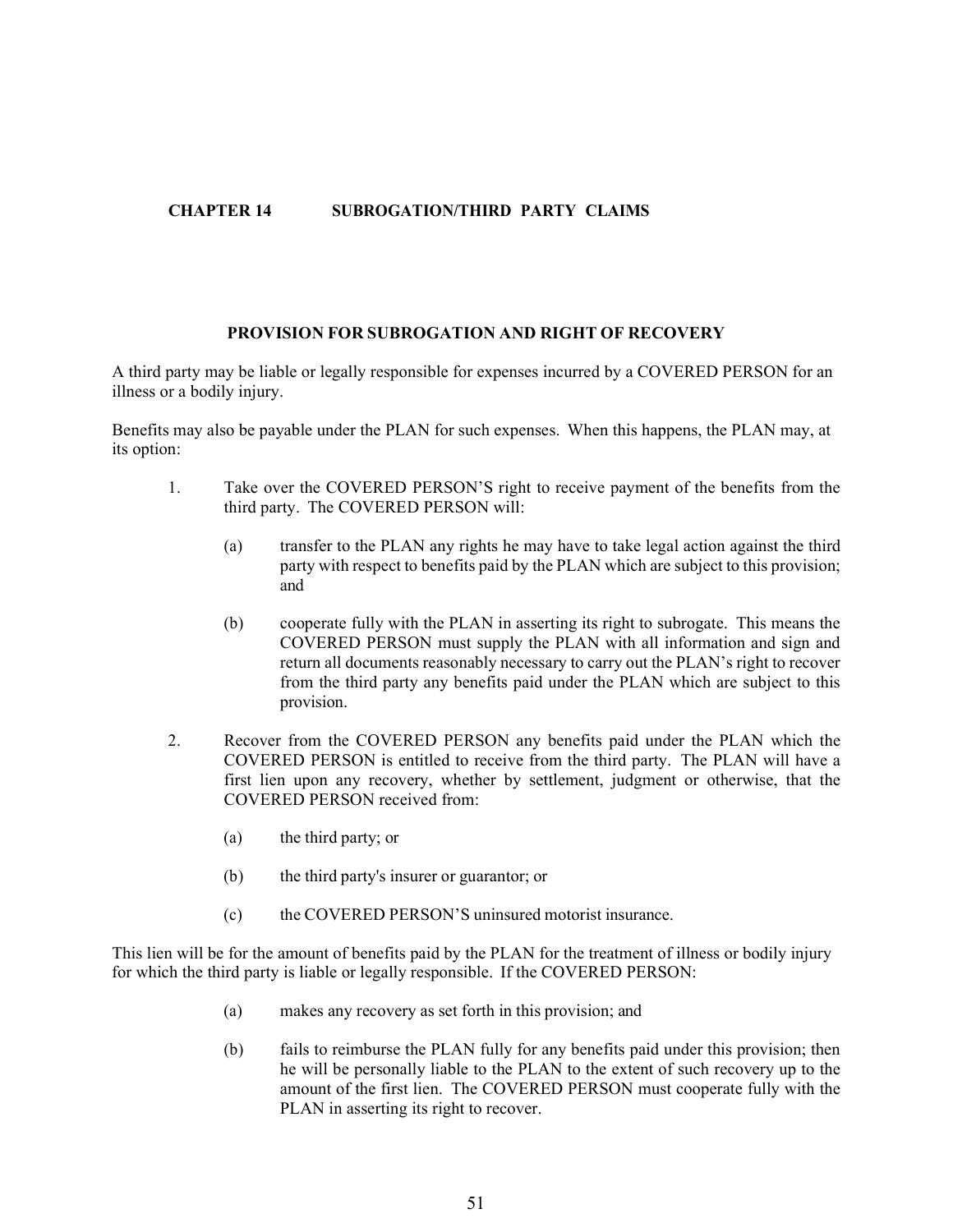# CHAPTER 15 GENERAL PROVISIONS

## 1. Proof of Loss

Written proof of loss must be furnished to the CLAIMS ADMINISTRATOR within one (1) year after the month such loss was incurred. Failure to furnish proof within the time required shall not invalidate or reduce any claim if it was not reasonably possible to give proof within such time, provided proof is furnished as soon as reasonably possible and in no event, except in the absence of legal capacity of the COVERED PERSON, later than one (1) year from the month care, treatment, service or supply was first provided for the illness or injury.

2. Legal Actions

No action at law or in equity shall be brought to recover on the PLAN unless the EMPLOYEE or retiree has exhausted administrative remedies provided in the review and appeal process in Chapter 19.

3. Examination

The CLAIMS ADMINISTRATOR shall have the right and opportunity to have the COVERED PERSON examined whose injury or illness is the basis of a claim when and so often as it may reasonably require during pendency of a claim.

4. Conformity with Federal Statutes

Any provision of this PLAN, which on its EFFECTIVE DATE is in conflict with federal statutes, is hereby amended to conform to the minimum requirements of such federal statutes.

5. Choice of PHYSICIAN

The COVERED PERSON shall have free choice of any PHYSICIAN, as defined in this PLAN, practicing legally. Benefits may vary depending on the PHYSICIAN'S participation in the City's Preferred Provider Network.

6. Entire Contract

The PLAN DOCUMENT constitutes the entire contract of coverage between the PLAN SPONSOR and the COVERED PERSON.

7. Effect of Changes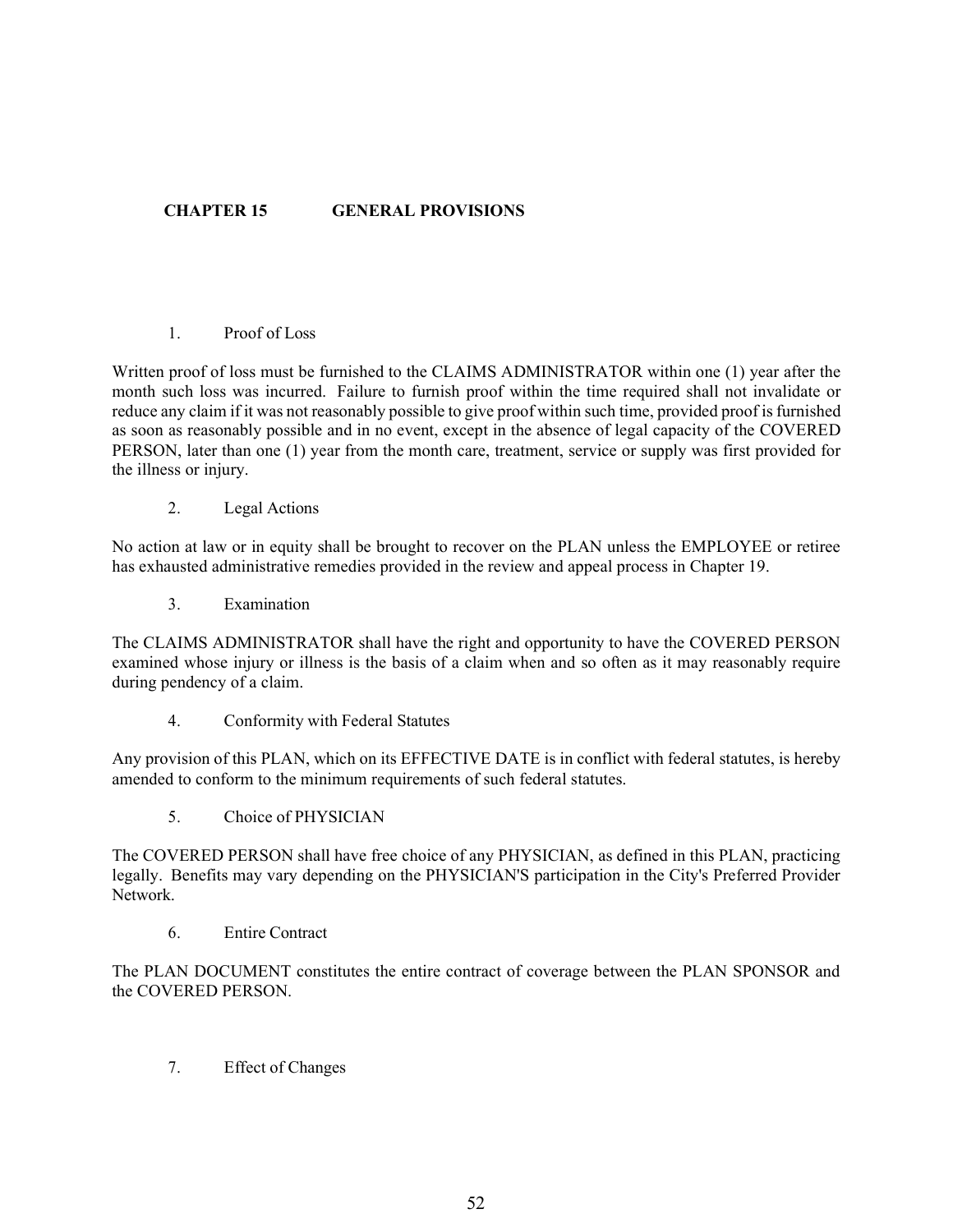All changes to the PLAN shall become effective as of a date established by the PLAN ADMINISTRATOR, except that:

No increase or reduction in benefits shall be effective with respect to covered expenses incurred prior to the date a change was adopted by the PLAN SPONSOR, regardless of the effective date of the change; and

8. Written Notice

Any written notice required under the PLAN shall be deemed received by a COVERED PERSON sent by regular mail, postage prepaid, to the last address of the COVERED PERSON on the records of the EMPLOYER.

9. Clerical Errors/Delay

Clerical errors made on the records of the PLAN SPONSOR, PLAN ADMINISTRATOR or CLAIMS ADMINISTRATOR and delays in making entries on records shall not invalidate covered or cause coverage to be in force or to continue in force. Rather, the EFFECTIVE DATES of coverage shall be determined solely in accordance with the provisions of the PLAN regardless of whether any contributions with respect to COVERED PERSONS have been made or have failed to be made because of such errors or delays. Upon discovery of an error or delay, an equitable adjustment of any contributions will be made.

10. Workers' Compensation

The PLAN is not in lieu of and does not affect any requirement for coverage by Workers' Compensation insurance.

- 11. Statements
	- (a) Not Representations

Statements made by or on behalf of any person to obtain coverage under the PLAN shall be deemed representations and not warranties.

(b) Misstatements on Enrollment or Claim Form

If any relevant material fact has been misstated by or on behalf of any person to obtain coverage under the PLAN, the true fact shall be used to determine whether coverage is in force and the extent, if any, of coverage. Upon the discovery of any misstatement, an equitable adjustment of any benefit payments will be made.

(c) Time Limit for Misstatement

No misstatement made to obtain coverage under the PLAN will be used to void the coverage of any person which has been in force for a period of two (2) years or to deny a claim for a loss incurred or disability commencing after the expiration of the two (2) year period. The provisions of this paragraph shall not apply if any misstatement has been made fraudulently.

(d) Use of Statements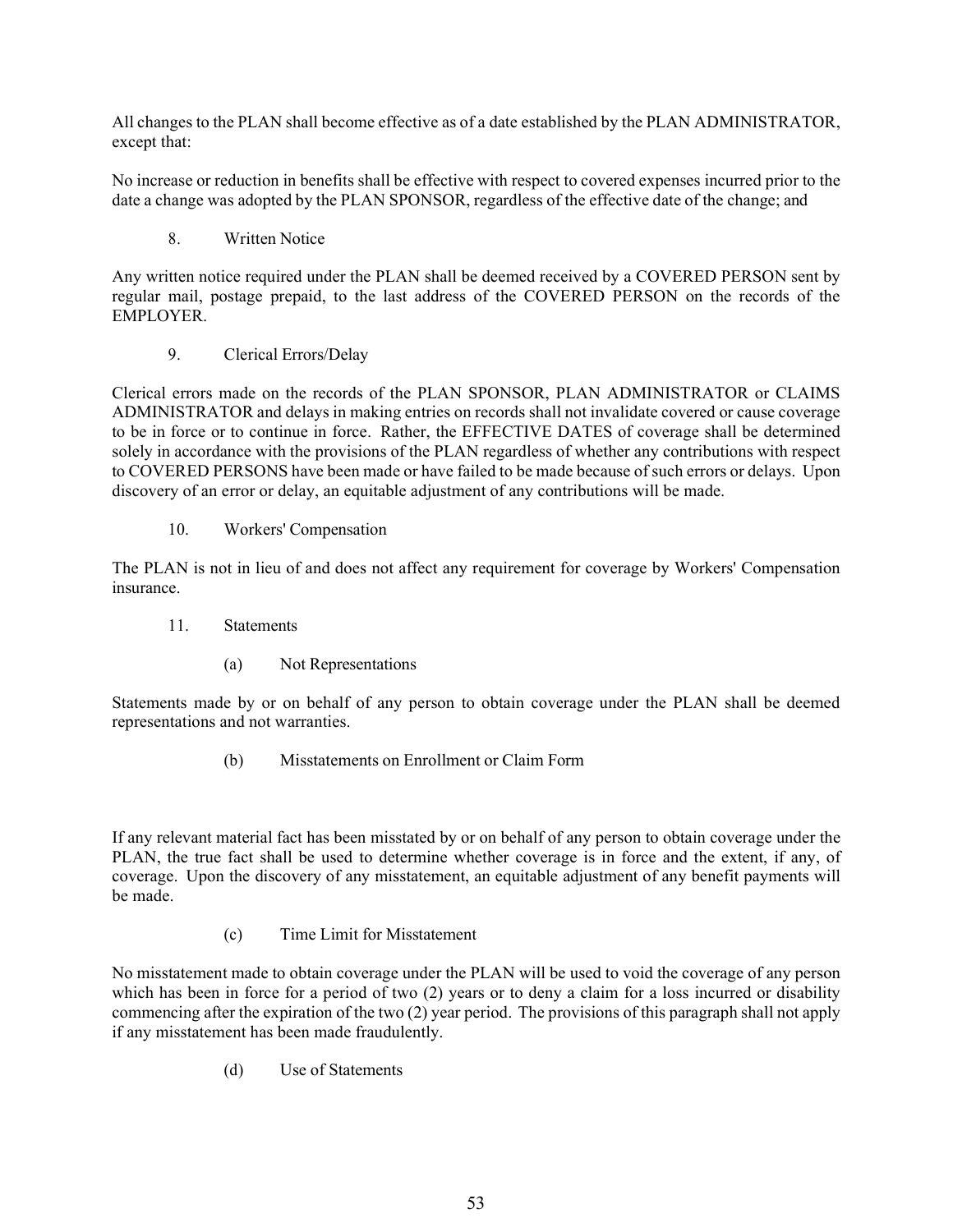No statement made by or on behalf of any person will be used in any context unless a copy of the written instrument containing the statement has been or is furnished to any person or to any person claiming a right to receive benefits with respect to the person.

## 12. Identification Cards

Identification card(s) will be issued, which indicate coverage by the City of San Antonio Health Benefits Program. Upon request, the CLAIMS ADMINISTRATOR or the City's Employee Benefits Office will verify coverage of COVERED PERSONS. Identification cards will be for identification of COVERED PERSONS only and do not constitute a guarantee of coverage.

# 13. Protection Against Creditors

No benefit payment under this PLAN shall be subject in any way to alienation, sale, transfer, pledge, attachment, garnishment, execution or encumbrance of any kind, and any attempt to accomplish same shall be void. If the CITY finds that such an attempt has been made with respect to any payment due or to become due to any covered person, the CITY in its sole discretion may terminate the interest of such COVERED PERSON or former COVERED PERSON in such payment. And in such case the CITY shall apply the amount of such payment to or for the benefit of such COVERED PERSON or former COVERED PERSON, his/her spouse, parent, adult child, guardian or a minor child, brother or sister, or other relative of a dependent of such COVERED PERSON or former COVERED PERSON, as the CITY may determine, and any such application shall be a complete discharge of all liability with respect to such benefit payment. However, at the discretion of the CITY, benefit payments may be assigned to health care providers.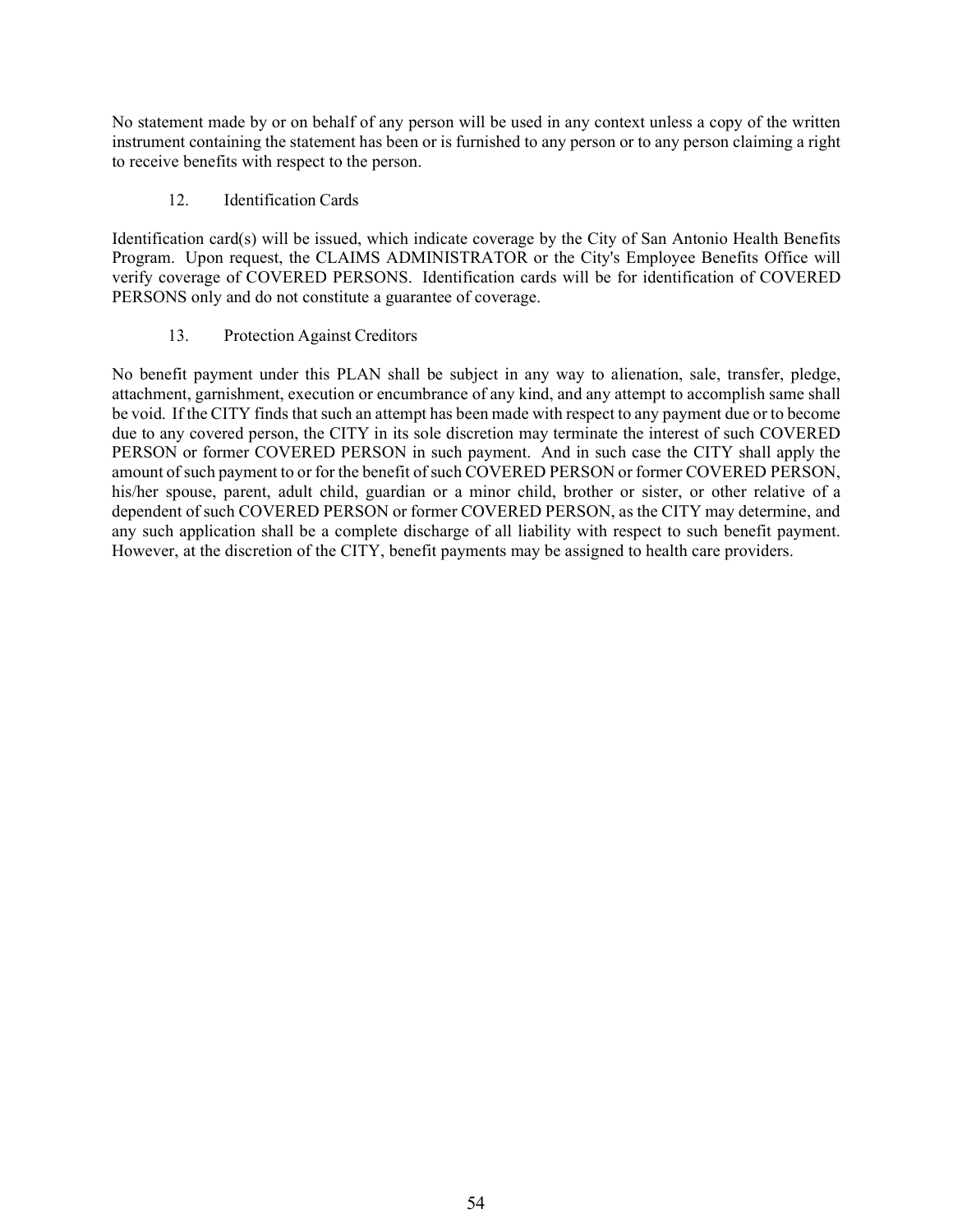# CHAPTER 16 CLAIM FILING AND CLAIM PAYMENT

- 1. Claim Filing
	- (a) Medical claims (doctor's visits, prescription drugs, exams, HOSPITAL, etc.) shall be filed on a claim form available from the Employee Benefits Office or CLAIMS ADMINISTRATOR.
	- (b) The claim form shall include medical bills (itemized only) and the explanation of benefit statement (EOB) from other health insurance policies, if any. The bill should contain the following:
		- (i) the official letterhead of the HOSPITAL, doctor, clinic, pharmacy, etc. including address, phone number and tax ID;
		- (ii) type of service;
		- (iii) date of service received;
		- (iv) amount charged;
		- (v) name of patient; and
		- (vi) diagnosis.
	- (c) Only one (1) detailed claim form must be completed per person per year, even for different claims and/or diagnoses. Any additional claims throughout the year may be filed on a short claim form available through the Employee Benefits Office. If a claim is for an ACCIDENTAL INJURY, then a detailed claim form must be completed for each accident occurrence. All items on the front of the claim form must be completed. The blocked section regarding secondary insurance coverage must be completed.
	- (d) The original claim form with the attached bills shall be mailed to the City's CLAIMS ADMINISTRATOR.
- 2. Limitation of Liability

The PLAN SPONSOR shall not be obligated to pay any benefits under the PLAN for any claim that is not timely filed.

3. Time of Claims Processing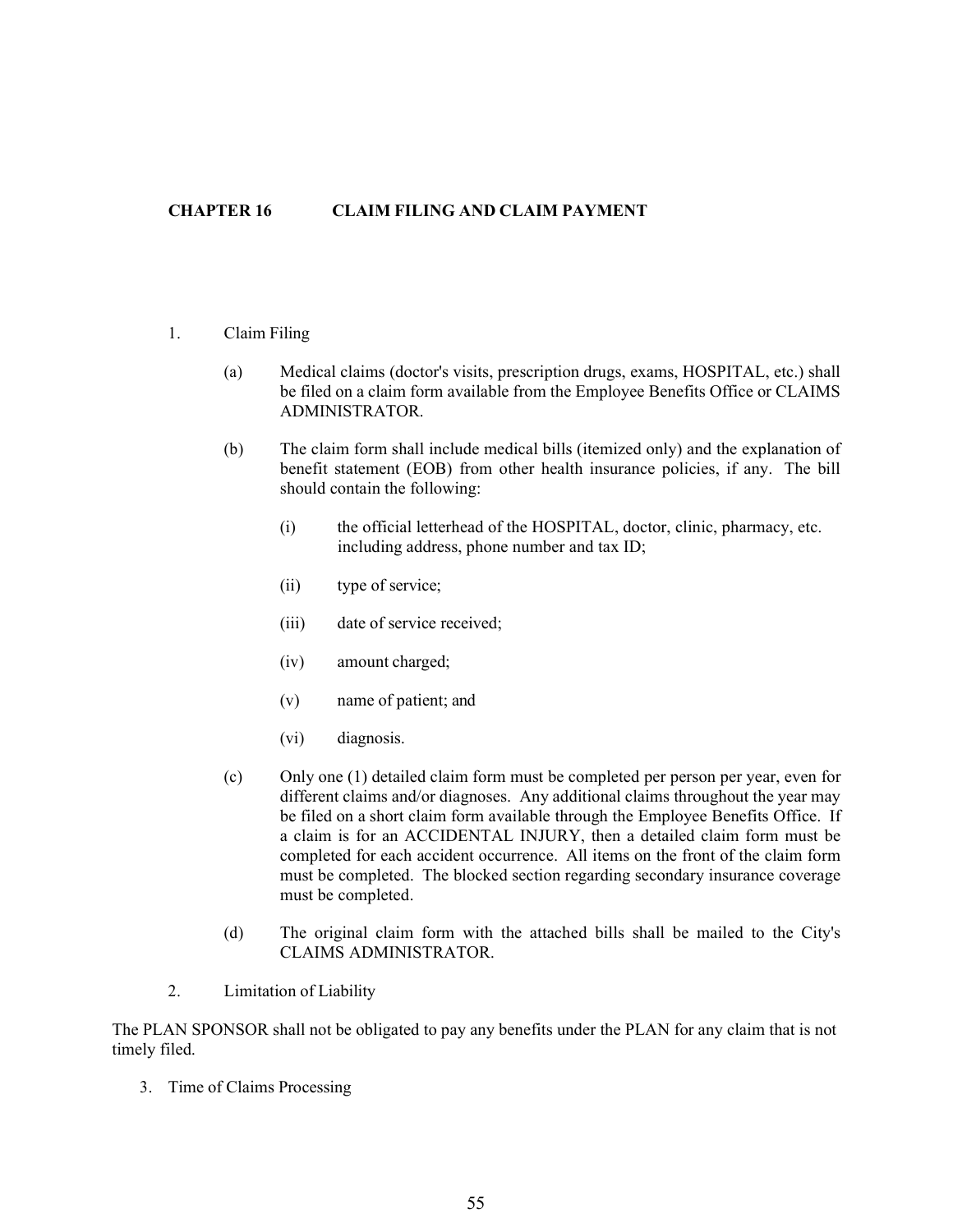Benefits for incurred medical expenses which are covered under the PLAN will be processed immediately upon receipt of proper written proof of loss by the CLAIMS ADMINISTRATOR. Any benefits payable will be made within twenty (20) working days.

Periodic Payment: Payment of accrued periodic payments for continuing losses which are covered under the PLAN will be made immediately upon receipt of proper proof of loss by the CLAIMS ADMINISTRATOR and at the applicable time period.

4. Payment of Benefits

All benefits under the PLAN are payable to the Covered EMPLOYEE whose illness or injury or whose covered dependent's illness or injury is the basis of a claim.

In the event of the death or incapacity of a Covered EMPLOYEE and in the absence of written evidence to the PLAN of the qualification of a guardian for his estate, the PLAN may, in its sole discretion, make any and all payments to the individual or institution which, in the opinion of the PLAN ADMINISTRATOR, is or was providing the care and support of the EMPLOYEE.

Benefits for medical expenses covered under the PLAN may be assigned by a Covered EMPLOYEE to the person or institution rendering the services for which the expenses were incurred. No assignment will bind the PLAN SPONSOR unless it is in writing and unless it has been received by the CLAIMS ADMINISTRATOR prior to the payment of the benefit assigned. The CLAIMS ADMINISTRATOR will not be responsible for determining whether any assignment is valid. Payment of benefits which have been assigned will be made directly to the assignee unless a written request not to honor the assignment signed by the Covered EMPLOYEE and the assignee has been received before the proof of loss is submitted.

5. Discharge of Liability

Any payment made in accordance with the provisions of this section will fully discharge the liability of the PLAN SPONSOR to the extent of payment.

6. Recovery of Payments

If the following circumstances apply, the PLAN SPONSOR reserves the right to deduct from any benefits properly payable under the PLAN or recover from the Covered EMPLOYEE or assignee who received the payment:

- (a) the amount of any payment which has been made in error; or
- (b) pursuant to a misstatement contained in a proof of loss; or
- (c) pursuant to a misstatement made to obtain coverage under the PLAN within two (2) years after the date coverage commences.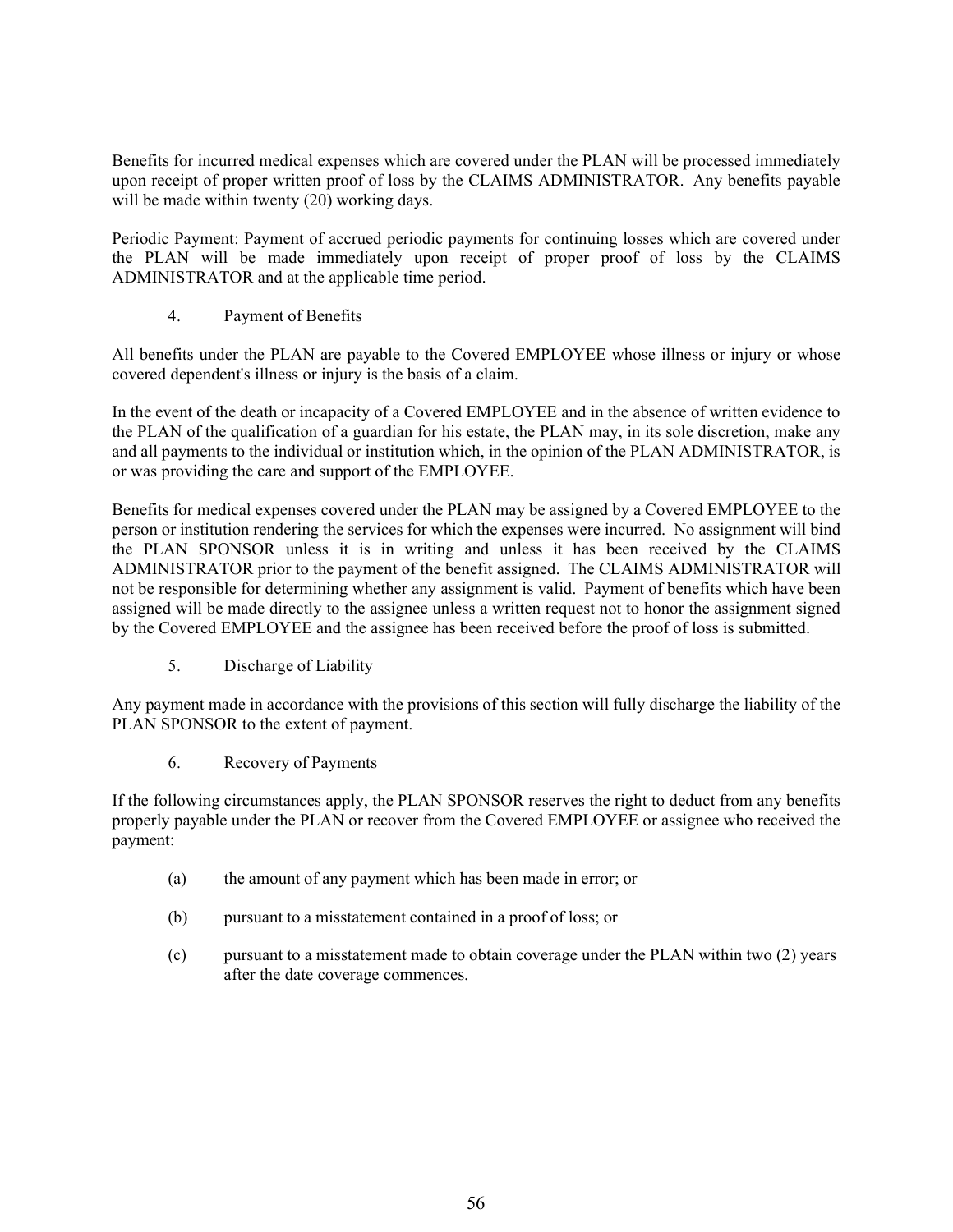# CHAPTER 17 REVIEW & APPEAL PROCESS

#### REVIEW PROCESS FOR DISPUTED CLAIMS

The review process for disputed claims shall include the following:

- 1. The EMPLOYEE (current or former) may request a review by writing the CLAIMS ADMINISTRATOR and stating the basis for the disputed claim.
- 2. This request must be made within ninety (90) calendar days after the receipt of the original explanation of benefits.
- 3. Upon receipt of the request, the claim will be reviewed by the CLAIMS ADMINISTRATOR who will either affirm the original claim determination in writing, pay the disputed claim amount, or request additional information necessary to make a determination.
- 4. The CLAIMS ADMINISTRATOR'S decision will be sent within thirty (30) calendar days to the EMPLOYEE along with supporting documentation setting out the basis on which the decision is made.
- 5. Either the EMPLOYEE or the CLAIMS ADMINISTRATOR may request a review by Claims Review Committee in accordance with paragraph six  $(6)$  below. The Employee's request must be made within fifteen (15) calendar days after the CLAIMS ADMINISTRATOR'S decision is mailed.
- 6. A review may be made within fifteen (15) calendar days by a Claims Review Committee upon the request of the PLAN ADMINISTRATOR only if new claims information is provided by the EMPLOYEE or Retiree which was not considered before by the CLAIMS ADMINISTRATOR. The Committee shall consist of the PLAN ADMINISTRATOR, a representative of the CLAIMS ADMINISTRATOR who was not directly involved in processing the initial claim, and an independent licensed medical reviewer of the CLAIMS ADMINISTRATOR. The decision of the Committee will made within fifteen (15) calendar days, mailed to the EMPLOYEE and will be deemed final and binding.

The review and appeal process in this chapter shall not be construed to supersede, and is in addition to, any grievance procedure set forth in the Collective Bargaining Agreements between the CITY and the San Antonio Police Officers' Association, in regard to Police.